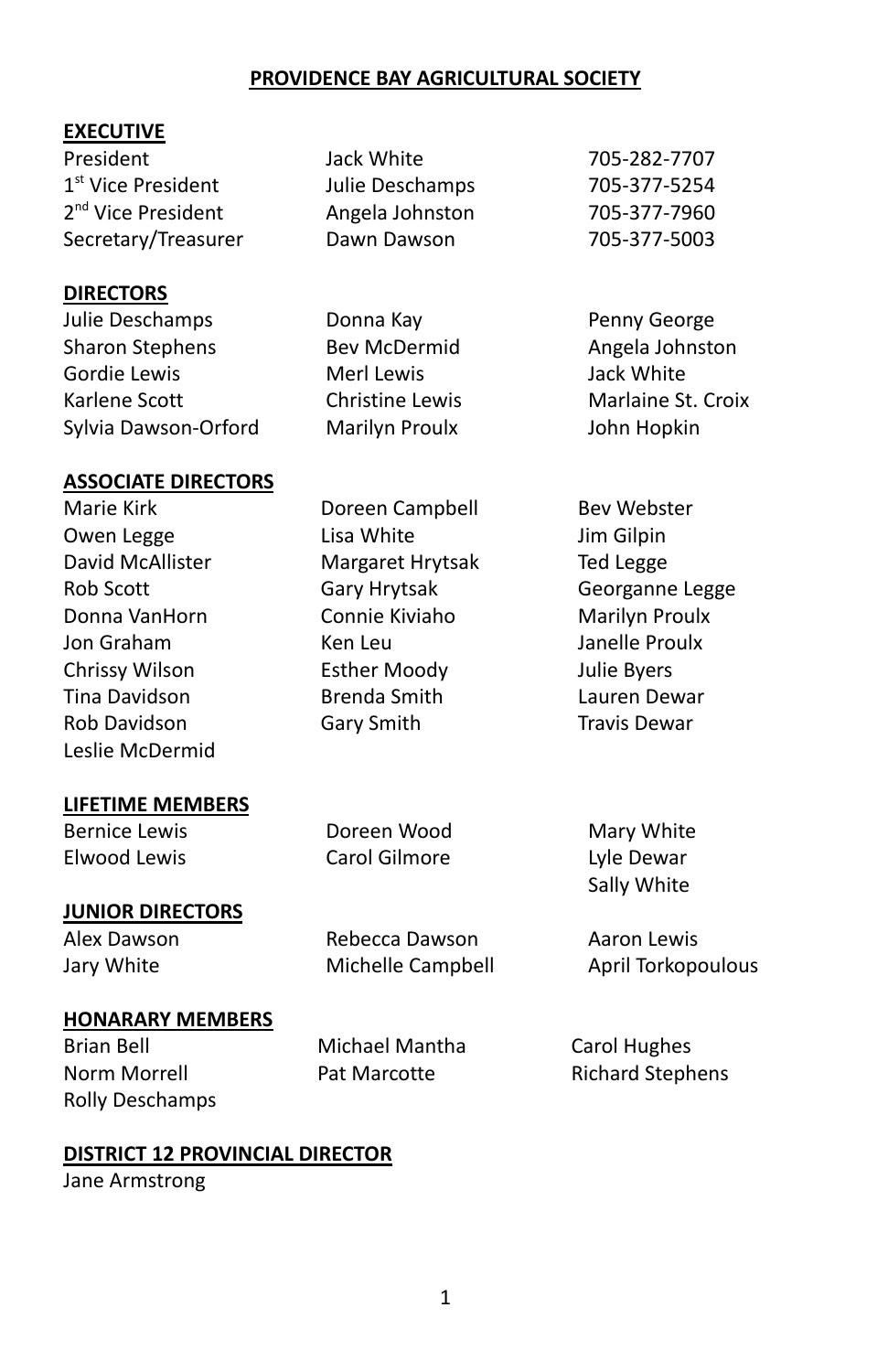#### **WELCOME TO OUR FAIR!**

Manitoulin Island is made up of small rural villages and towns; our lakes and rivers are pristine and clear. The people of Manitoulin are affectionately referred to as "Haweaters" because of the Hawberry tree that is common to Manitoulin Island.

Country fairs are a way of life for the friendly people of Manitoulin and they will make you feel instantly like you are at home.

Come and share the down home hospitality of the people of Manitoulin Island, and you will find that the place will draw you back time and time again.

## **PRESIDENT'S MESSAGE**

As the president of the Agricultural Society, I realize the complexity of helping to steer the Providence Bay Fair to new heights. This can only be done by the close working relationships of the Society members and the many volunteers. Over the many years of their hard working participation, the Providence Bay Fair has been able to be successful. We've been fortunate in the past and continue to have good Secretary/Treasurers, as they are the glue that holds us together in an orderly fashion.

The people that participate in the Fair, whether it be members, exhibitors or spectators, need to be congratulated for their many years of support. If it weren't for all of you, this fair would not be possible. Thank you!

#### **TO OUR FRIENDS OF THE FAIR**

Once again, we are pleased to be able to bring you an updated prize list. There are a few changes. We are keeping this book for 2 years. Even though these changes take place, one thing that never changes is our appreciation and heartfelt thanks to each and every one who volunteers his or her time and effort to make the fair the success that it is. This is also the same for everyone who donates prizes for the prize book and those who help advertise. THANK YOU! We will acknowledge you at the fair! To all exhibitors, we welcome your participation and hope you will continue. We also encourage others to enter. Most of all, we want you to thoroughly enjoy yourselves at the fair.

Sincerely,

The Board of Directors of the Providence Bay Agricultural Society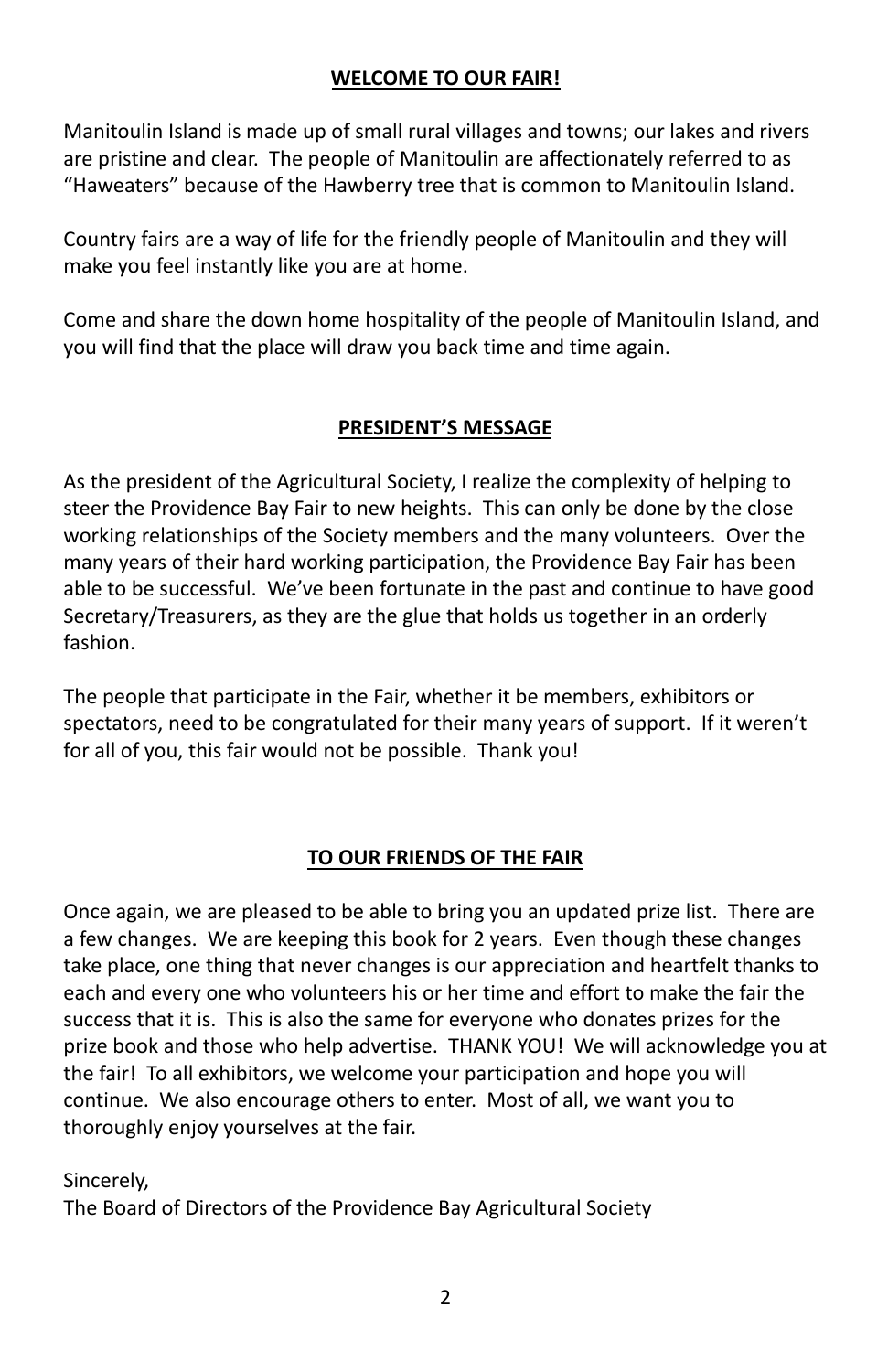## **INDEX**

| Rules of the        |        |
|---------------------|--------|
|                     |        |
| page 4              |        |
| Providence Bay Fair |        |
|                     | page 5 |
|                     |        |
|                     |        |
| page 7              |        |
|                     |        |
| page 8              |        |
|                     |        |
| page 10             |        |
|                     |        |
|                     |        |
|                     |        |
|                     |        |
|                     |        |
|                     |        |
|                     |        |
|                     |        |
|                     |        |
|                     |        |
|                     |        |
|                     |        |
|                     |        |
|                     |        |
|                     |        |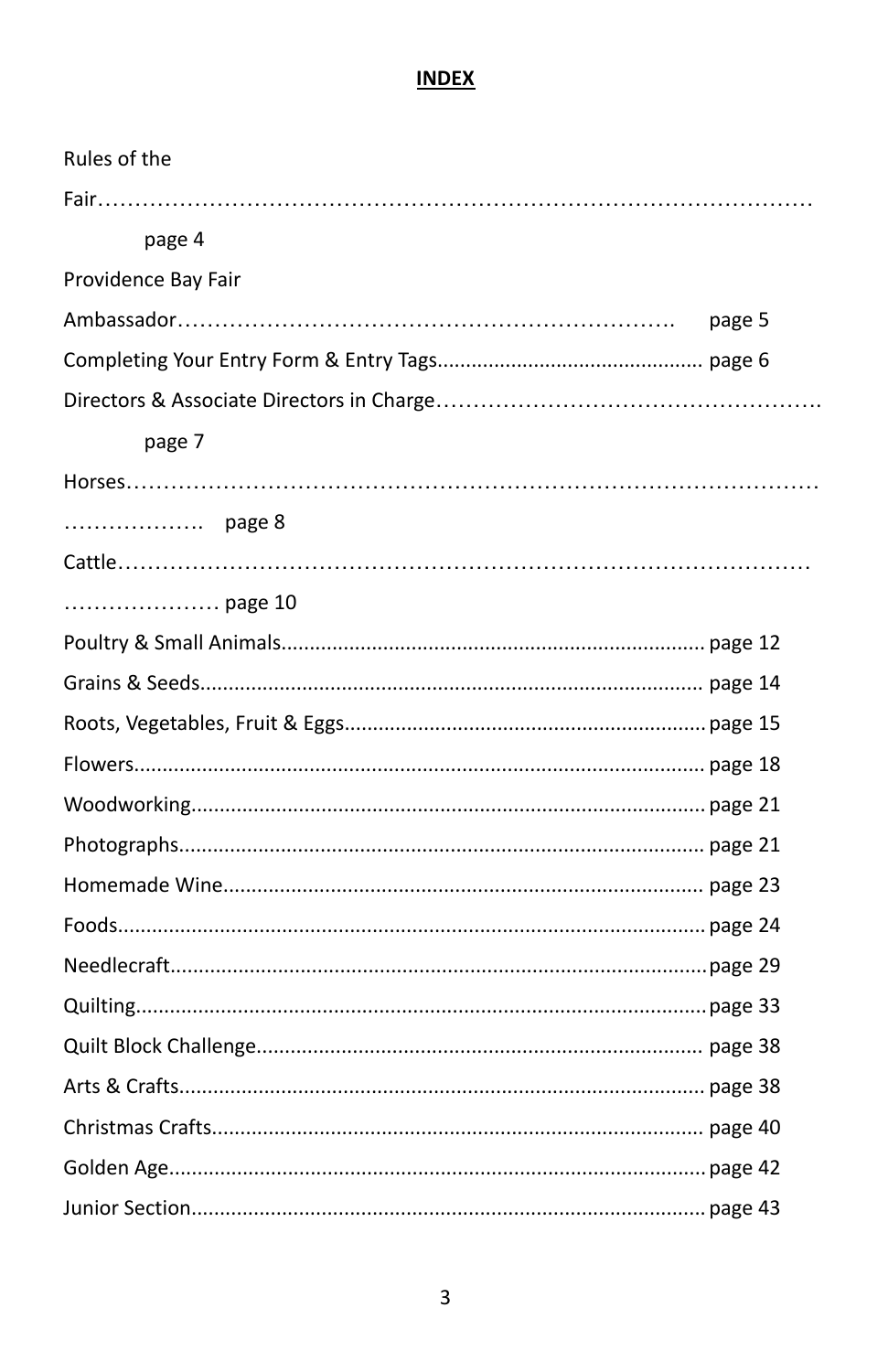| Special Youth Competitions (Poster, Chocolate Chip Cookie) page 46 |  |
|--------------------------------------------------------------------|--|
|                                                                    |  |
|                                                                    |  |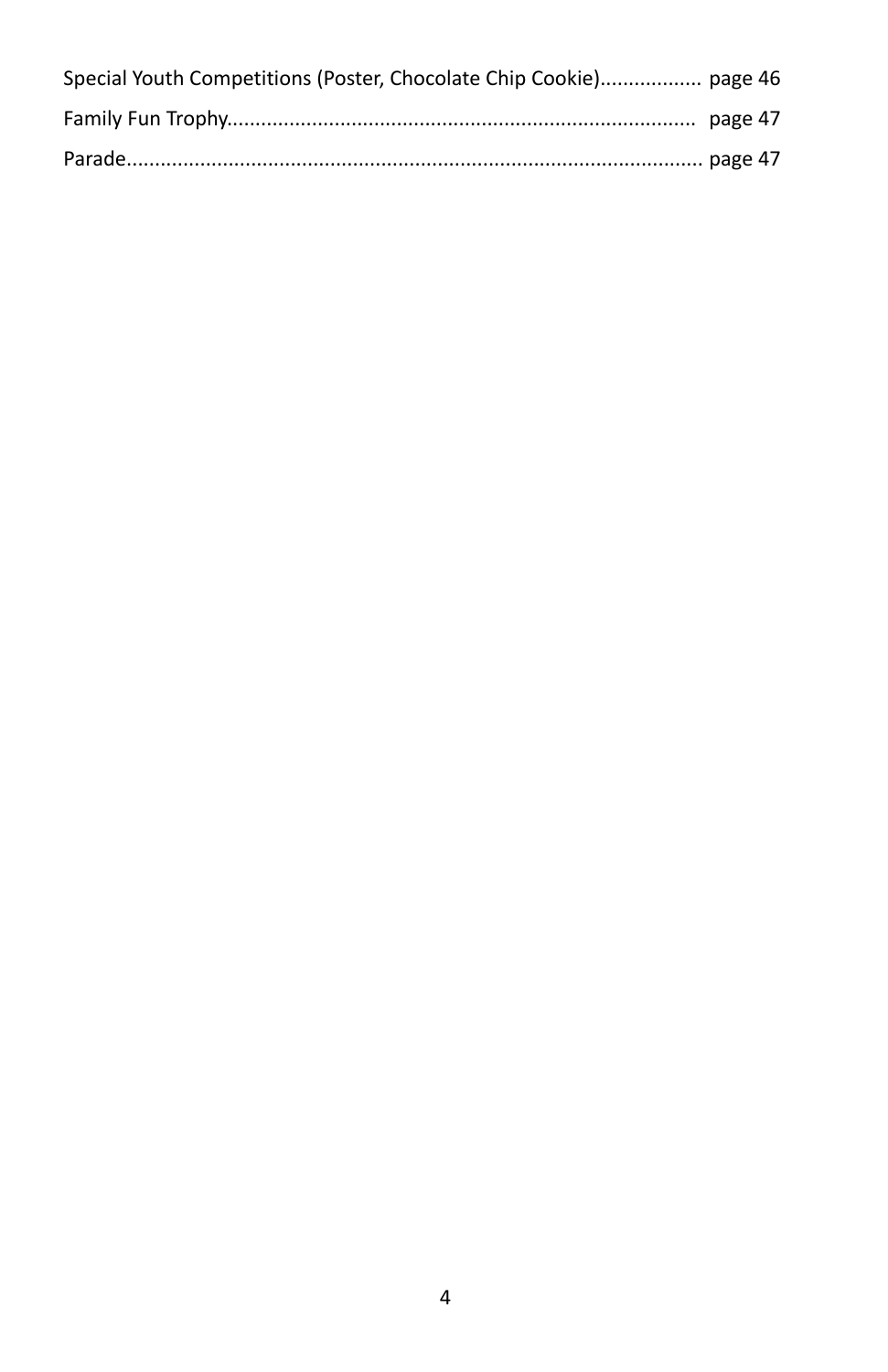# **RULES OF THE FAIR**

The privilege of membership is open to all residents of Ontario. Please list your mailing address and phone number to receive your prize money.

- 1. The \$10.00 membership can be obtained from the Secretary/Treasurer.
- 2. From the prize sum awarded to each exhibitor, the Secretary/Treasurer shall retain \$10.00 for membership for the following year.
- 3. PLEASE CASH YOUR CHEQUE WITHIN A MONTH OF RECEIPT. If in any year, more prizes are being awarded than there is money in the treasury to pay, the Society will pay the largest percentage possible.
- 4. No prize shall be awarded if the article or animal is not considered worthy of a prize by the judge.
- 5. All prizes to be accepted as donated or awarded and not exchanged.
- 6. All entry forms must be submitted to the Secretary/Treasurer the day of judging. All others, no later than the second day of the fair.
- 7. In cases where disputes have arisen and have been deferred to the Board of Directors, the decision of the Board shall be final.
- 8. Children entering in the Junior Section will not be required to pay a membership fee. However, if entering in any other section, membership is required.
- 9. All exhibits must be ticketed before entering the exhibit building or they will not be admitted because of the congestion it creates at the door.
- 10. The exhibit building is open on Thursday evening from 7-9 pm and then opens again at 8:30 am on the Friday of the fair. All exhibits must be in the building by Friday at 11:00 am, except livestock. All animals must be in their pens on the grounds before 10:30 am on the Saturday of the fair. The Providence Bay Agriculture Society reserves the right to ask the exhibitor to remove from the grounds an animal/poultry due to health or other reasons.
- 11. The exhibit judging starts at 12:00 noon on Friday. Cattle judging begins at 12:30 pm on Saturday. Judging of horses, poultry and small animals starts at 1:00 pm on Saturday, unless otherwise stated in this prize book.
- 12. All entries for the parade are to be at the parade site at 10:30 am on Saturday. Parade to start at 11:30 am SHARP. Judging of the parade and awarding of prizes will be done before the parade starts.
- 13. Only one (1) entry is allowed per membership in each individual section, except in the livestock and poultry classes.
- 14. During the judging of exhibits, no person will be allowed to interfere with the Judge, except the Director in Charge.
- 15. Any person wishing to change an entry tag due to a mistake must only do so with a Director in attendance.
- 16. If a mistake is found in the entry form, please contact the Secretary/Treasurer to have it corrected.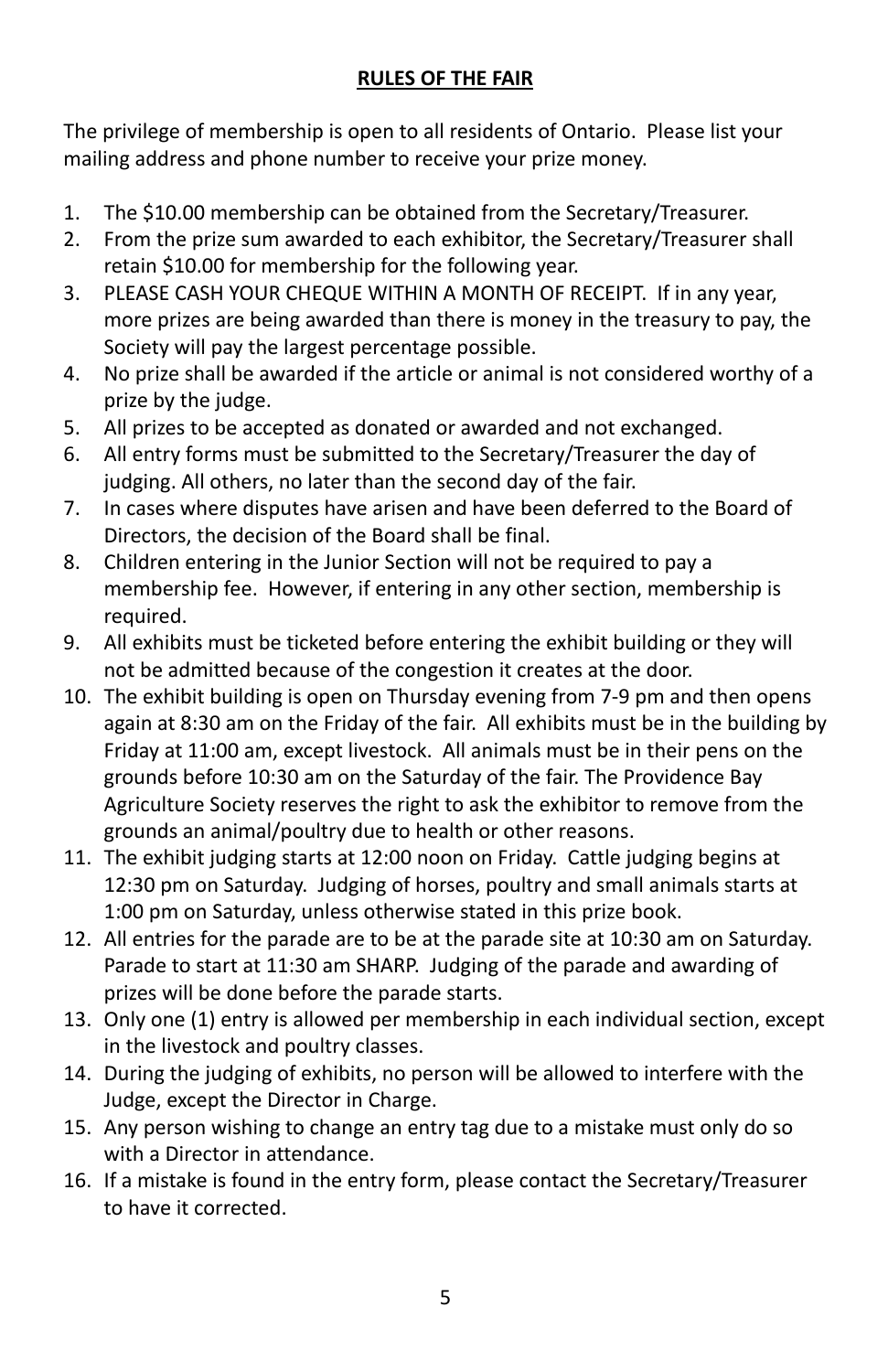- 17. All exhibitors and their helpers must have the exhibit number visible when removing their exhibits.
- 18. Exhibits must not be removed until Sunday at 4:00 pm, except for baking and canning, which may be removed at 4:00 pm on Saturday.
- 19. Directors or Officers of the Society will not be responsible for loss or damage of exhibits.
- 20. In all cases, except livestock and poultry, the same article/exhibit cannot be entered in more than one section.
- 21. Any person found guilty of violating any part of the rules will forfeit the whole of their prize money.
- 22. Anyone wishing to sell their exhibits must provide their own table and do so outside, at the back of the exhibit building.
- 23. The Society will not hold itself liable for any accident that happens at the fair.
- 24. Any typographical errors are subject to correction.
- 25. All rules and regulations have been updated.

## **GOOD LUCK AND HAVE A GREAT TIME AT OUR FAIR!**

#### **PROVIDENCE BAY FAIR AMBASSADOR PROGRAM**

**Director in Charge:** Karlene Scott (705-377-5283)

The ambassador program is designed to encourage young people to be involved in the fair and local agriculture. The ambassador will be visible on fair weekend and will represent the Agricultural Society at local events for the following year, as well as at the OAAS Convention in February.

The competition is open to all permanent residents of Manitoulin Island, male or female, 16 years of age or older, by August 1st of the competition year. Previous competitors who did not win are encouraged to participate again.

The contestants will be judged by a panel of judges on personal presentation, community involvement, an interview, and a prepared speech.

The winning ambassador will receive a \$1000 bursary and be required to fulfill a number of duties throughout the fair and their year as ambassador.

At the end of their year, the ambassador may choose to continue in the program as a senior ambassador. The senior ambassador will have the option to attend the CNE Ambassador of the Fairs competition, when they feel prepared and are a minimum of 18 years old. Additional financial support will be provided to the senior ambassadors.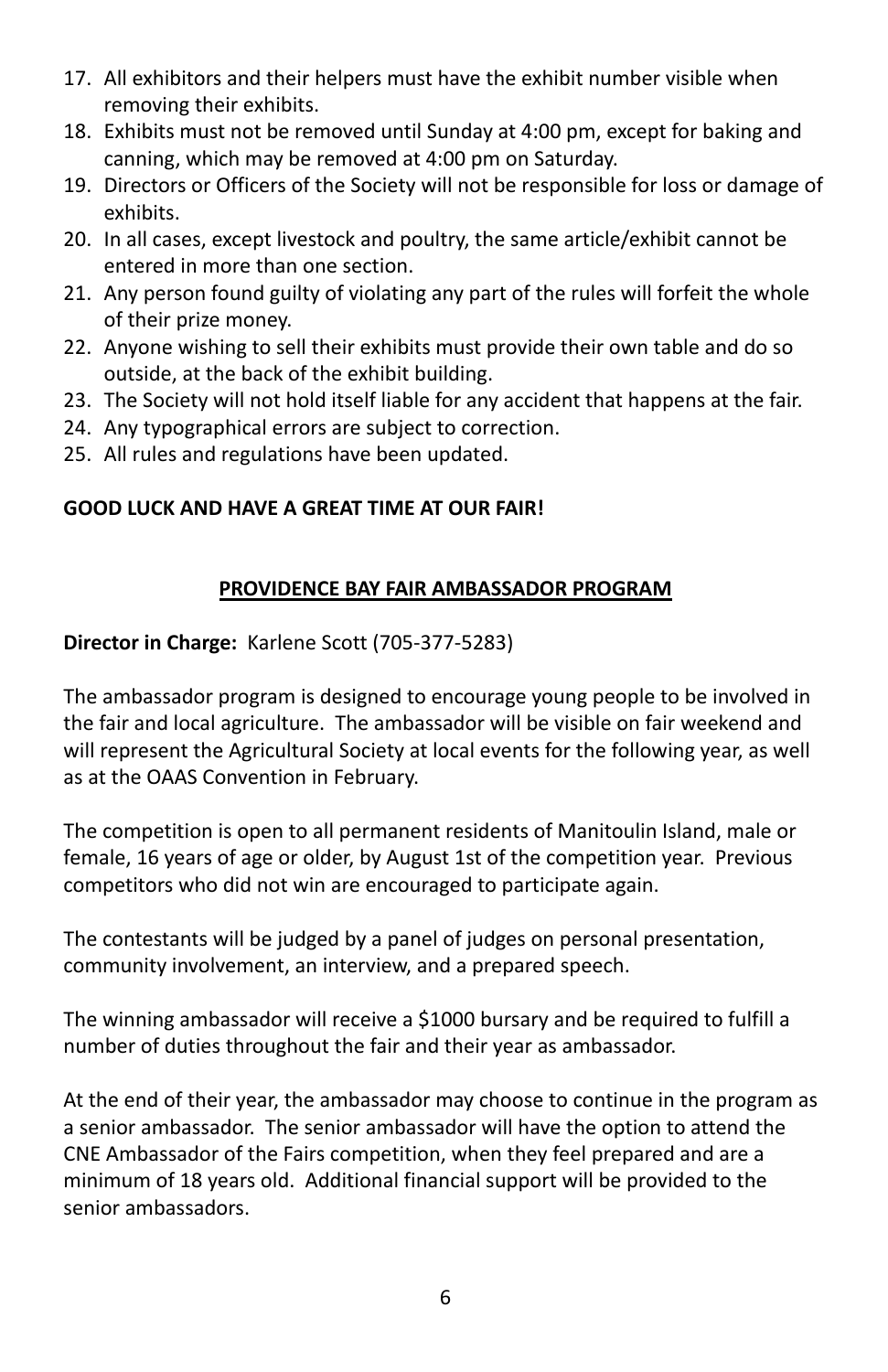#### **COMPLETING YOUR ENTY FORM AND ENTRY TAG**

Please be sure to fill out your entry tag & entry form so we can read it. See the examples on this page.

There will be a prize awarded to the neatest & easiest to follow entry form (as determined by the Secretary/Treasurer).

| ENTRY           |                                         | TAG                                                                                                                                                                                                                                                                                                               |  |
|-----------------|-----------------------------------------|-------------------------------------------------------------------------------------------------------------------------------------------------------------------------------------------------------------------------------------------------------------------------------------------------------------------|--|
|                 |                                         |                                                                                                                                                                                                                                                                                                                   |  |
|                 |                                         |                                                                                                                                                                                                                                                                                                                   |  |
| $Class - Foods$ |                                         |                                                                                                                                                                                                                                                                                                                   |  |
|                 |                                         | Section $26 - 7$                                                                                                                                                                                                                                                                                                  |  |
|                 |                                         | Article Chocolate Chip___                                                                                                                                                                                                                                                                                         |  |
|                 |                                         | Cookies - Three                                                                                                                                                                                                                                                                                                   |  |
|                 | until after judging<br>Insert Flap Here | Keep Exhibitor's No. and Name covered                                                                                                                                                                                                                                                                             |  |
|                 |                                         | Exhibitor's No. $\frac{1}{1}$ $\frac{1}{1}$ $\frac{1}{1}$ $\frac{1}{1}$ $\frac{1}{1}$ $\frac{1}{1}$ $\frac{1}{1}$ $\frac{1}{1}$ $\frac{1}{1}$ $\frac{1}{1}$ $\frac{1}{1}$ $\frac{1}{1}$ $\frac{1}{1}$ $\frac{1}{1}$ $\frac{1}{1}$ $\frac{1}{1}$ $\frac{1}{1}$ $\frac{1}{1}$ $\frac{1}{1}$ $\frac{1}{1}$ $\frac{1$ |  |
|                 |                                         | Name Jane Exhibitor                                                                                                                                                                                                                                                                                               |  |
|                 |                                         | Address Providence Bay, ON                                                                                                                                                                                                                                                                                        |  |
|                 |                                         | FOLD HERE AT PERFORATION                                                                                                                                                                                                                                                                                          |  |
|                 |                                         | Exhibitor Must/Sign Name in the Above Space                                                                                                                                                                                                                                                                       |  |

| <b>Please Forward</b><br><b>Both Copies</b> |                     | <b>PROVIDENCE BAY AGRICULTURAL SOCIETY</b><br><b>ENTRY FORM</b>        |       |                              |                       |                        |
|---------------------------------------------|---------------------|------------------------------------------------------------------------|-------|------------------------------|-----------------------|------------------------|
|                                             | <b>Please Print</b> | NAME Jane Exhibitor                                                    |       | Exhibitor's number __        |                       |                        |
|                                             |                     | ADDRESS 31 Fair St.                                                    |       |                              |                       |                        |
|                                             |                     | CITY Providence Bay, ON                                                |       |                              |                       |                        |
|                                             |                     | <b>PHONE</b> 705-377-1884                                              |       |                              |                       | POSTAL CODE POP<br>170 |
|                                             |                     | I certify that I make entries according to your Rules and Regulations. |       |                              |                       |                        |
|                                             | Signature_          | LExhibitor                                                             |       | Date <i>Quegust</i> 15, 2014 |                       |                        |
|                                             |                     |                                                                        |       |                              | <b>FOR OFFICE USE</b> |                        |
| <b>CLASS</b>                                | <b>SECTION</b>      | <b>DESCRIPTION AS PRIZE LIST</b>                                       | PRIZE | <b>AMOUNT</b>                | <b>POINTS</b>         |                        |
| Foods                                       | 26                  |                                                                        |       |                              |                       |                        |
| Foods                                       | 74                  | Chocolate Chip Cookies-Three<br>Apple Pie (with spice)                 |       |                              |                       |                        |
| Needlecraft                                 | 6                   | Tea Cozy                                                               |       |                              |                       |                        |
| Quilting                                    | 23                  | Crib Quilt - Pieced                                                    |       |                              |                       | <b>HORSES</b>          |
|                                             |                     |                                                                        |       |                              |                       | <b>DAIRY CATTLE</b>    |
|                                             |                     |                                                                        |       |                              |                       | <b>REEE CATTLE</b>     |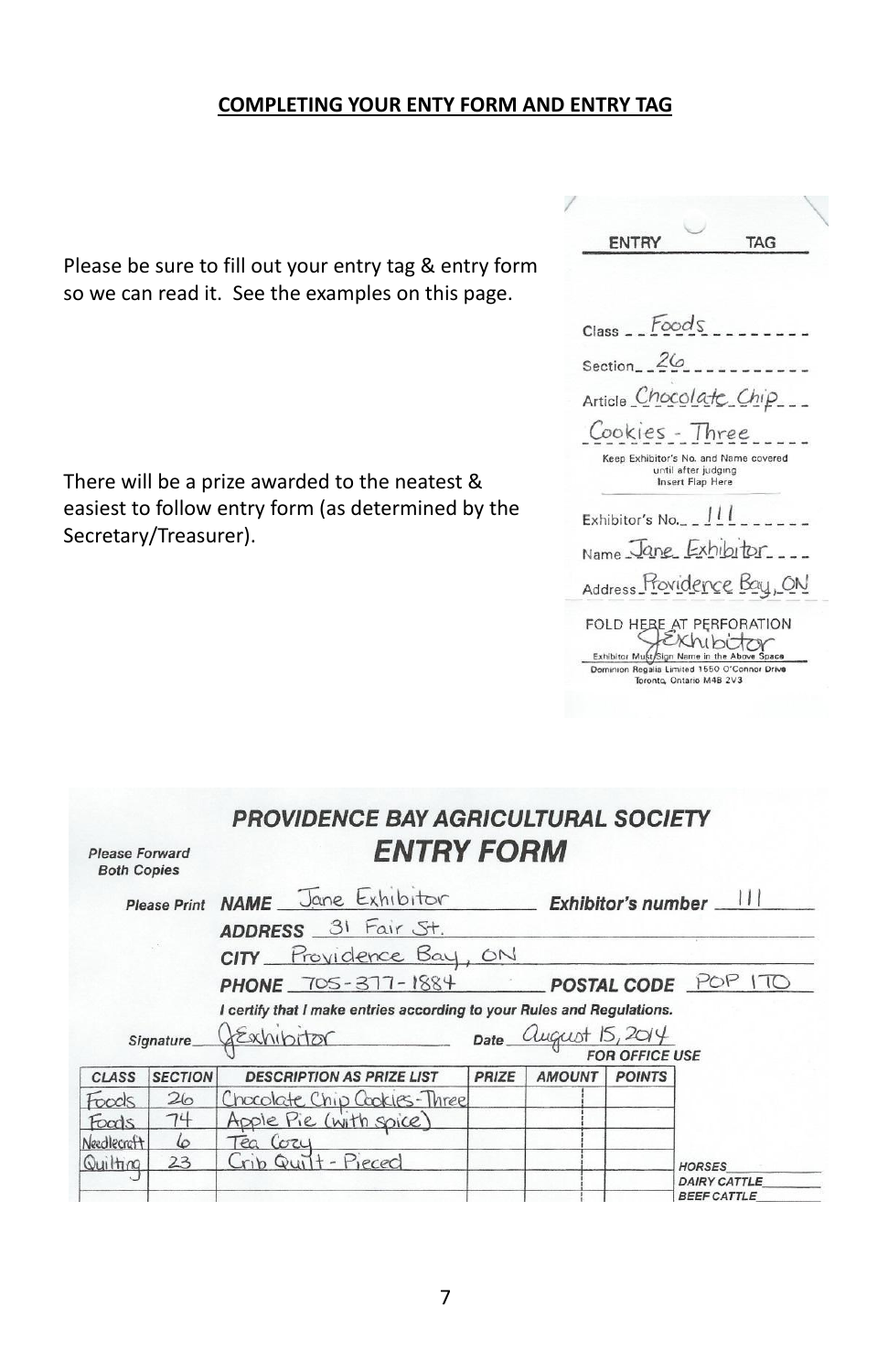## **DIRECTORS & ASSOCIATE DIRECTORS IN CHARGE**

| Horses                            | <b>Sharon Stephens</b>              | 705-377-6619                 |
|-----------------------------------|-------------------------------------|------------------------------|
| Cattle                            | Rob Davidson                        | 705-377-1777                 |
| Poultry & Small Animals           | Connie Kiviaho                      | 705-377-4751                 |
| Grains, Seeds, Vegetables & Fruit | Sylvia Dawson-Orford                | 705-377-6605                 |
| <b>Flowers</b>                    | <b>Christine Lewis</b>              | 705-377-4674                 |
| Woodworking                       | Ken Leu                             | 705-377-4842                 |
| Photographs                       | Marie Kirk                          | 705-210-0247                 |
| Homemade Wine                     | <b>Bev McDermid</b>                 | 705-377-4668                 |
| Foods                             | Karlene Scott<br>Marlaine St. Croix | 705-377-5283<br>705-377-6112 |
| Needlecraft                       | Lauren Dewar<br>Mary White          | 705-919-6931<br>705-377-4878 |
| Quilting                          | Sally White<br>Carol Gilmore        | 705-368-0031<br>705-377-4507 |
| Arts & Crafts                     | <b>Esther Moody</b>                 | 705-377-6642                 |
| <b>Christmas Crafts</b>           | <b>Bernice Lewis</b>                | 705-377-4546                 |
| Golden Age                        | Donna Kay                           | 705-377-5595                 |
| <b>Junior Section</b>             | Angela Johnston                     | 705-377-7960                 |
| Family Fun Trophy                 | Dawn Dawson                         | 705-377-5003                 |
| Parade                            | <b>Bev McDermid</b>                 | 705-377-4668                 |
| Vendor Booths                     | Julie Deschamps                     | 705-377-5254                 |
| Gates                             | Rob Scott                           | 705-377-5283                 |
| Fair Ambassador Competition       | Karlene Scott                       | 705-377-5283                 |
| Manitoulin "Has Got Talent"       | Karlene Scott                       | 705-377-5283                 |
| Decorations                       | Julie Byers                         | 705-377-5926                 |
| <b>Exhibitor Memberships</b>      | Dawn Dawson                         | 705-377-5003                 |
| <b>Property Manager</b>           | Gordie Lewis                        | 705-377-7160                 |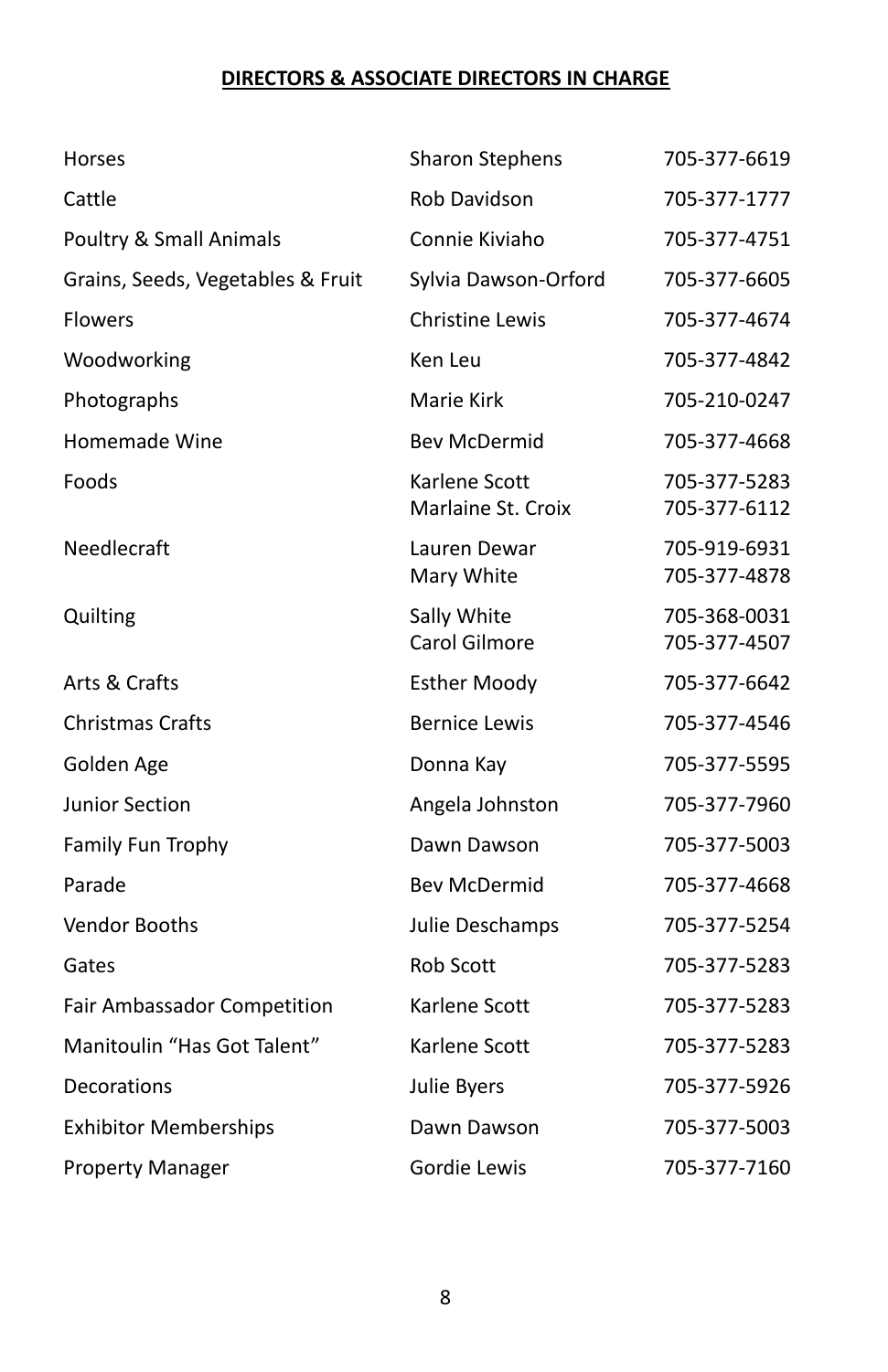#### **HORSES**

**Director in Charge:** Sharon Stephens (705-377-6619)

## **RULES & REGULATIONS**

- 1. ALL EXHIBITORS MUST BE ABLE TO HANDLE THEIR HORSE! If not, they will be asked to leave the ring. Child may be accompanied by an adult.
- 2. All horses may be required to have a veterinarian's certificate. Please contact the President or Secretary/Treasurer prior to the fair.
- 3. PLEASE NO STALLIONS allowed on the fairgrounds or in the parade.
- 4. Brood mares must have their own foals at their side.
- 5. No prize will be awarded if the Judge does not consider the animal to be worthy of a prize.
- 6. All horses must remain in the horse ring or in the section reserved for them after the parade. They are not allowed to be ridden through the crowd.
- 7. No horse shall be ridden faster than a walk unless in the show ring.
- 8. Ponies to be under 14 hands.
- 9. All riders under the age of 18 must wear a properly fitting ASTM approved helmet with harness and secure footwear with heel at all times when mounted in the ring as well as on the grounds. Those participants 18 and over must wear secure footwear with heel at all times when mounted in the ring as well as on the grounds, helmets are strongly recommended. The dress code will be strictly enforced and will be checked.

# **Prize Money for All Sections:**  $1^{st}$  **- \$17.00,**  $2^{nd}$  **- \$12.00,**  $3^{rd}$  **- \$8.00**

# **HORSE / MULE / PONY AND WAGON**

- 1. Team to Wagon Heavy
- 2. Team to Wagon Light
- 3. Single to Carriage

Note: Animals exhibited in sections 1-3 can also be shown under saddle or at halter in the appropriate section below.

## **UNDER SADDLE**

- 4. Saddle Horse / Mule (Rider 15 and over)
- 5. Saddle Horse / Mule (Rider 14 and under)
- 6. Saddle Pony
- 7. Saddle Miniature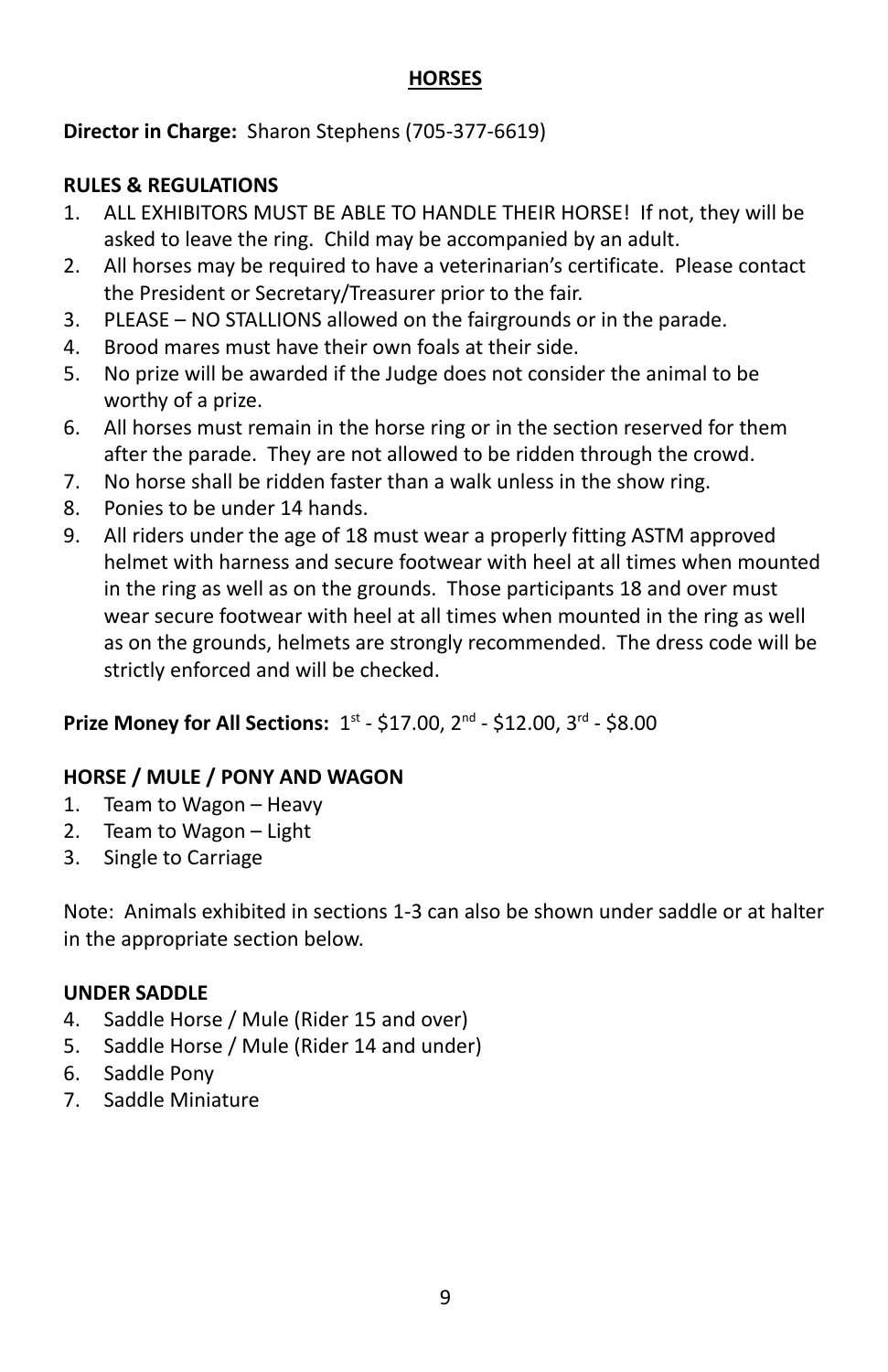**HEAVY HORSE AT HALTER** (Judged for conformation.)

- 8. Brood Mare with Foal at Side
- 9. Foal Accompanied by Mare
- 10. 1 or 2 Year Old Gelding or Filly
- 11. Mare or Gelding 3 Years and Over (not shown in Section 1)

**LIGHT HORSE AT HALTER** (Judged for conformation. Every effort should be made to brush out saddle marks.)

- 12. Brood Mare with Foal at Side
- 13. Foal Accompanied by Mare
- 14. 1 or 2 Year Old Gelding or Filly
- 15. Mare or Gelding 3 Years and Over (not shown in Section 1)

**ALL OTHER ENTRIES AT HALTER** (Judged for conformation. Every effort should be made to brush out saddle marks.)

- 16. Brood Mare with Foal at Side
- 17. Foal Accompanied by Mare
- 18. 1 or 2 Year Old Gelding or Filly
- 19. Mare or Gelding 3 Years and Over (not shown in Section 1)
- 20. Pony / Miniature
- 21. Mule

# **SHOWMANSHIP AT HALTER**

- 22. Heavy Horse (Handler 14 and Under)
- 23. Heavy Horse (Handler 15 and Over)
- 24. Light Horse (Handler 14 and Under)
- 25. Light Horse (Handler 15 and Over)
- 26. All Other Entries (Handler 14 and Under)
- 27. All Other Entries (Handler 15 and Over)

# **Best Horse or Pony on the Grounds at Halter – One Prize of \$25.00**

Judging based on conformation, horse or pony's behaviour and handler's showmanship. The horse or pony must have won a first place in one of the previous sections.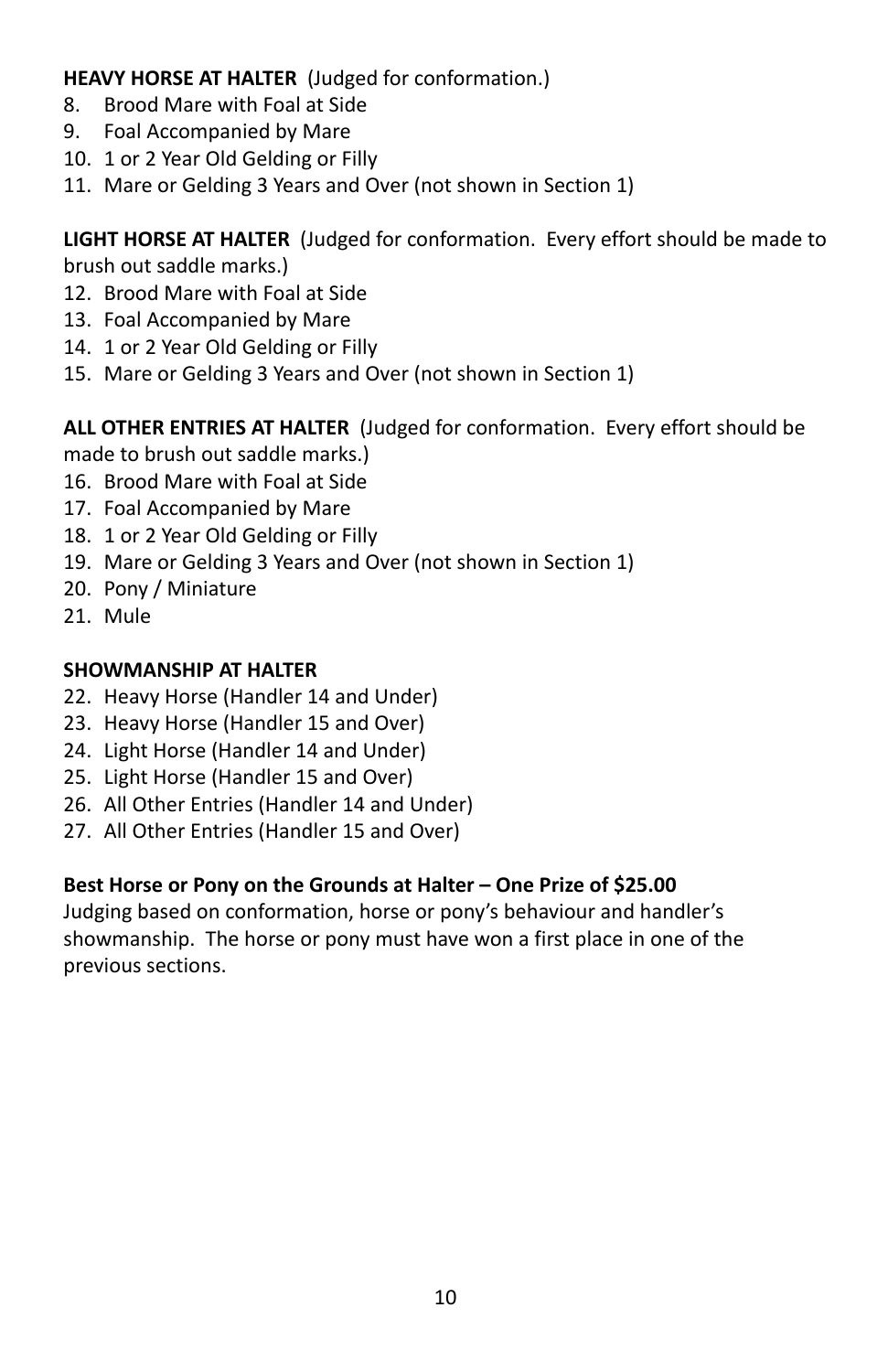#### **CATTLE**

**Director in Charge:** Rob Davidson (705-968-1777)

#### **RULES & REGULATIONS**

- 1. ALL EXHIBITORS MUST BE ABLE TO HANDLE THEIR ANIMAL! If not, they will be asked to leave the ring.
- 2. Cows must have young during the year and cows milking at time of exhibition or in calf.
- 3. Attach an entry tag and properly secure the animal on the grounds where directed.
- 4. Any animal shown in any one class cannot be shown in any other class or section.
- 5. Two entries per exhibitor in each section are allowed.
- 6. All cattle may be required to have a veterinarian's certificate. Please contact the President or Secretary/Treasurer before the fair.
- 7. Parties exhibiting purebred stock must have registration papers for animals over 12 months. The registration certificate for each respective animal must show the exhibitor as "breeder" or "owner". Exhibitor may be a "joint owner" of an animal, either as an individual, or in partnership. All animals must be from one farm or breeding unit.
- 8. If there are less than 2 exhibitors in a section, the prize money will be reduced by 50%.
- 9. Animals must be on the grounds by 10:30 am Saturday and judging will begin at 12:30 pm.

## **Prize Money for Sections 1-10:** One Prize of \$17.00, All Other Entries \$5.00

- 1. Best Beef Animal for Market (under 1 year)
- 2. Best Beef Animal for Market (over 1 year)
- 3. Best Feeder Steer (between 6 months and 1 year)
- 4. Best Groomed Animal on the Grounds Dairy
- 5. Best Groomed Animal on the Grounds Beef
- 6. Best Calf Raised by Hand Dairy (under 1 year)
- 7. Best Calf Beef (over 6 months)
- 8. Best Calf Beef (under 6 months)
- 9. Best Suckling Calf Beef
- 10. Best Suckling Calf Dairy

# **Prize Money for Sections 11-17:** 1<sup>st</sup> - \$15.00, 2<sup>nd</sup> - \$12.00, 3<sup>rd</sup> - \$10.00

## **SHORTHORN, HEREFORD, POLLED ANGUS, SIMMENTAL, CHAROLAIS, LIMOUSIN, ANY OTHER BREED NOT LISTED**

- 11. Female (under 1 year)
- 12. Female (1 year under 2 years)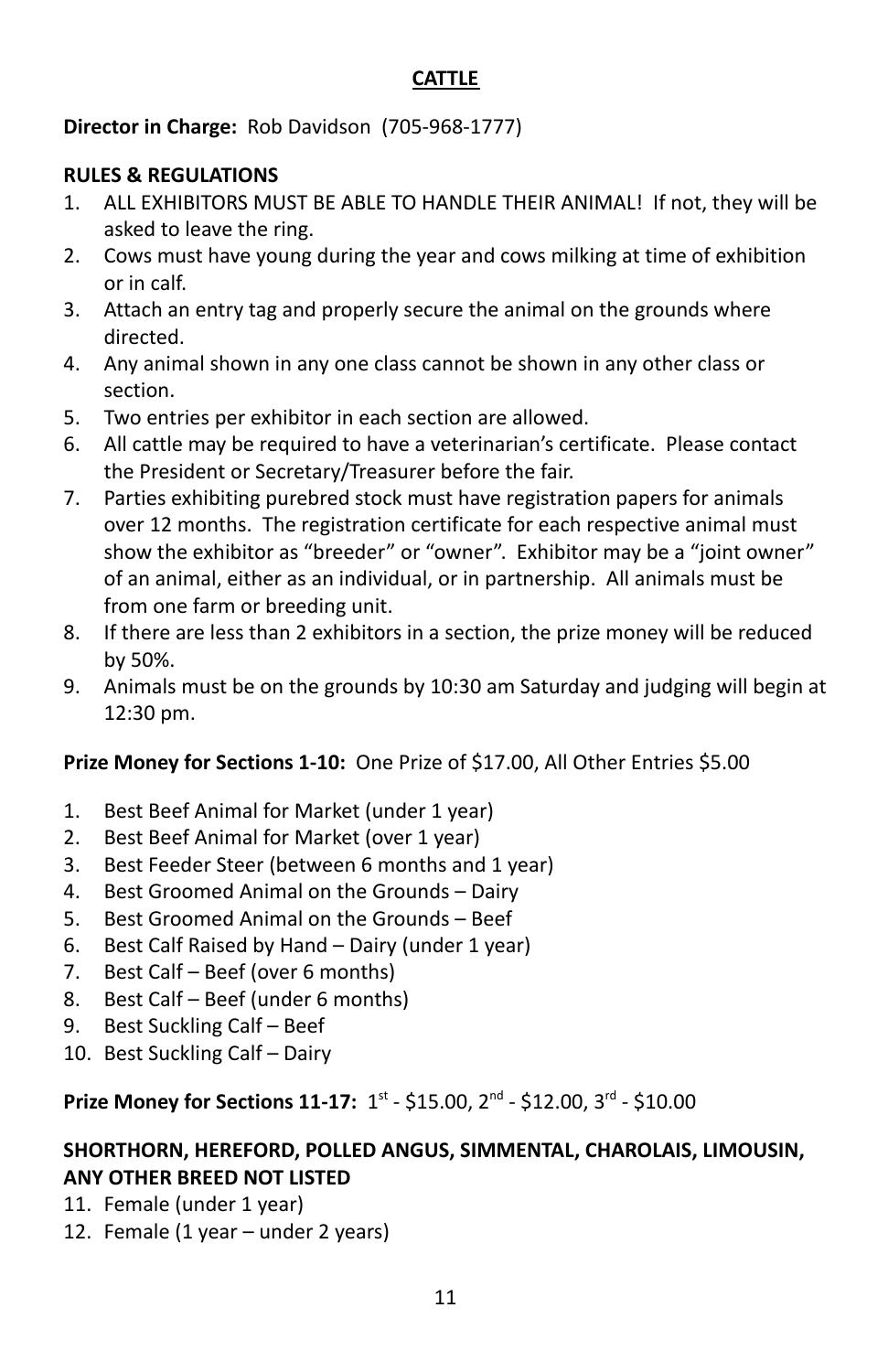- 13. Female (2 years under 3 years)
- 14. Female (3 years and over)
- 15. Male (under 1 year)
- 16. Male (1 year and over)
- 17. Herd 3 Females with at least 1 Mature (Each animal in the group must have been exhibited in one of the above sections)

**Prize Money for Sections 18-21:** 1st - \$35.00, 2<sup>nd</sup> - \$28.00, 3<sup>rd</sup> - \$20.00

# **PENS OF TWO** (not to be shown in any other class)

- 18. Two Yearlings Beef Breed
- 19. Two Yearlings Dairy Breed
- 20. Two Calves  $-$  Beef Breed (born after January  $1<sup>st</sup>$  of Fair Year)
- 21. Two Calves Dairy Breed (born after January  $1^{st}$  of Fair Year)

# **POULTRY & SMALL ANIMALS**

**Director in Charge:** Connie Kiviaho (705-377-4751)

#### **RULES & REGULATIONS**

- 1. Ewes and sows must have young during the year of exhibition.
- 2. Attach an entry tag and properly secure animal on the grounds where directed. Hogs must be in crates.
- 3. All animals must be in their pens on the grounds before 12:00 noon on the Saturday of the fair.
- 4. Any animal shown in one section cannot be shown in any other section.
- 5. Parties exhibiting purebred stock must have the certificate of registration available for inspection by the judges.

**Prize Money for Sections 1-44:** 1<sup>st</sup> - \$14.00, 2<sup>nd</sup> - \$8.00, 3<sup>rd</sup> - \$4.00 (Unless otherwise indicated)

#### **SHEEP (SUFFOLK, DORSET, ROMNEY, JACOB, SHETLAND, CHEVIOT, ANY OTHER BREED NOT LISTED)**

- 1. Ram Aged
- 2. Ram Shearling
- 3. Ram Lamb
- 4. Ewe Aged
- 5. Ewe Shearling
- 6. Ewe Lamb
- 7. Pen of Three Market Lambs

# **SHEEP (GRADE)**

8. Ewe, Long Wool – Aged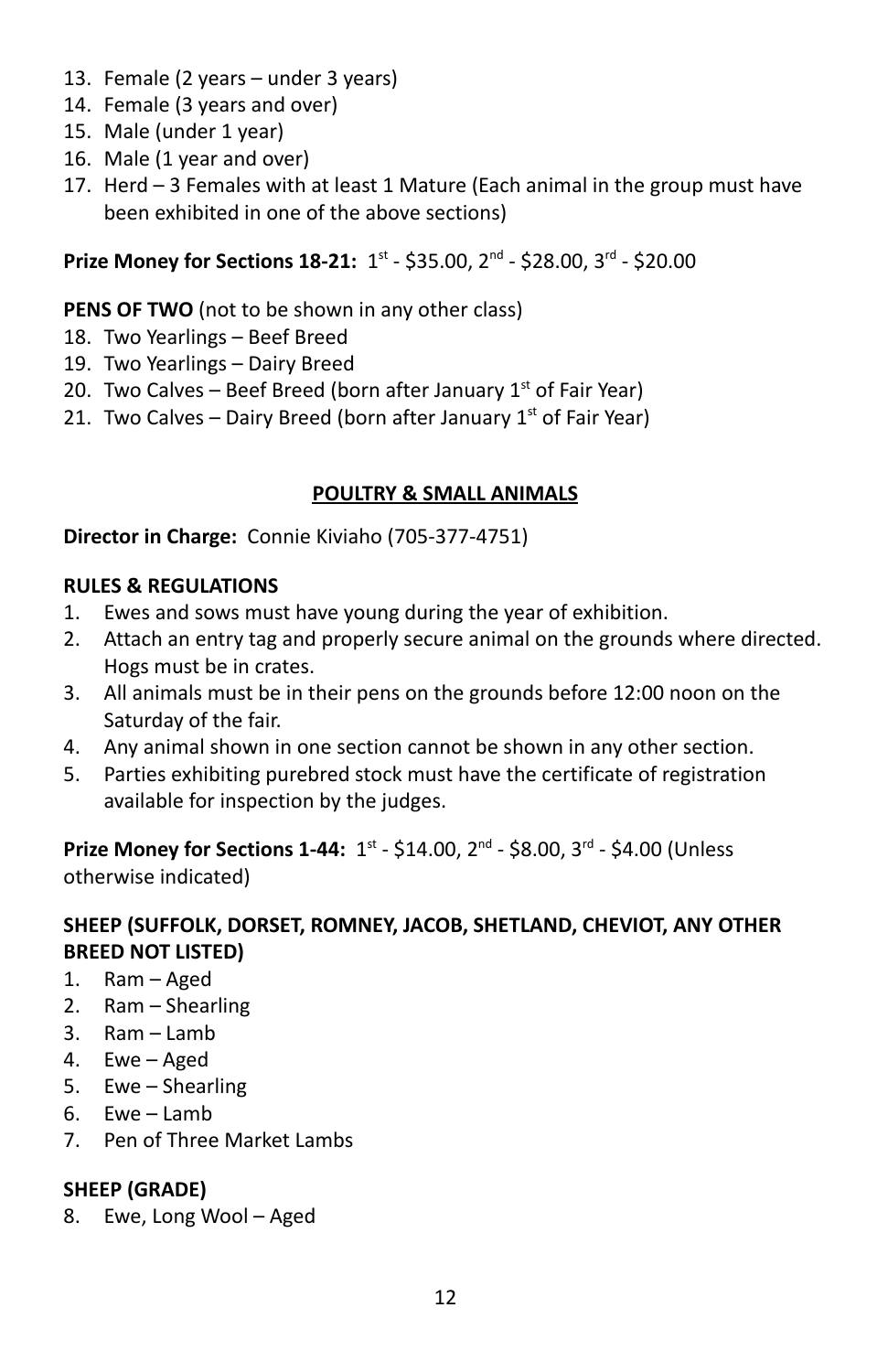- 9. Ewe, Long Wool Shearling
- 10. Ewe, Long Wool Lamb
- 11. Ewe, Short Wool Aged
- 12. Ewe, Short Wool Shearling
- 13. Ewe, Short Wool Lamb
- 14. Wether Lamb, Long Wool
- 15. Wether Lamb, Short Wool
- 16. Best Fat Sheep, Over 1 Year

#### **LLAMAS**

- 17. Aged Male
- 18. Aged Female
- 19. Under 6 Month Male
- 20. Under 6 Month Female
- 21. Over 6 Month Male
- 22. Over 6 Month Female

#### **GOATS**

- 23. Female Goat (over 2 years)
- 24. Male Goat (over 2 years)
- 25. Female Goat (under 2 years)
- 26. Male Goat (under 2 years)
- 27. Dressed Up Goat
- 28. Pair of Kids
- 29. Kid (under 1 year)

#### **SWINE (YORKSHIRE, ANY OTHER BREED)**

- 30. Best Bacon Hog (180-225 lbs, One Prize of \$20.00)
- 31. Best Pair of Pigs (under 8 weeks, One Prize of \$20.00)
- 32. Pen of Two Bacon Hogs (150-200 lbs, 1<sup>st</sup> \$25.00, 2<sup>nd</sup> \$20.00, 3<sup>rd</sup> \$15.00)
- 33. Pen of Two Bacon Hogs (50-125 lbs, 1<sup>st</sup> \$25.00, 2<sup>nd</sup> \$20.00, 3<sup>rd</sup> \$15.00)
- 34. Pen of Three Pigs (under 8 weeks)
- 35. Boar (over 3 months and under 6 months)
- 36. Boar (over 6 months)
- 37. Sow (Aged)
- 38. Sow (over 6 months and under 1 year)
- 39. Sow (over 1 year and under 2 years old)

#### **SWINE (GRADE)**

- 40. Best Bacon Hog (180 225 lbs. One Prize of \$20.00)
- 41. Best Pair of Pigs (under 8 weeks, One Prize of \$20.00)
- 42. Boar (over 3 months and under 6 months)
- 43. Sow (Aged)
- 44. Sow (over 6 months and under 1 year)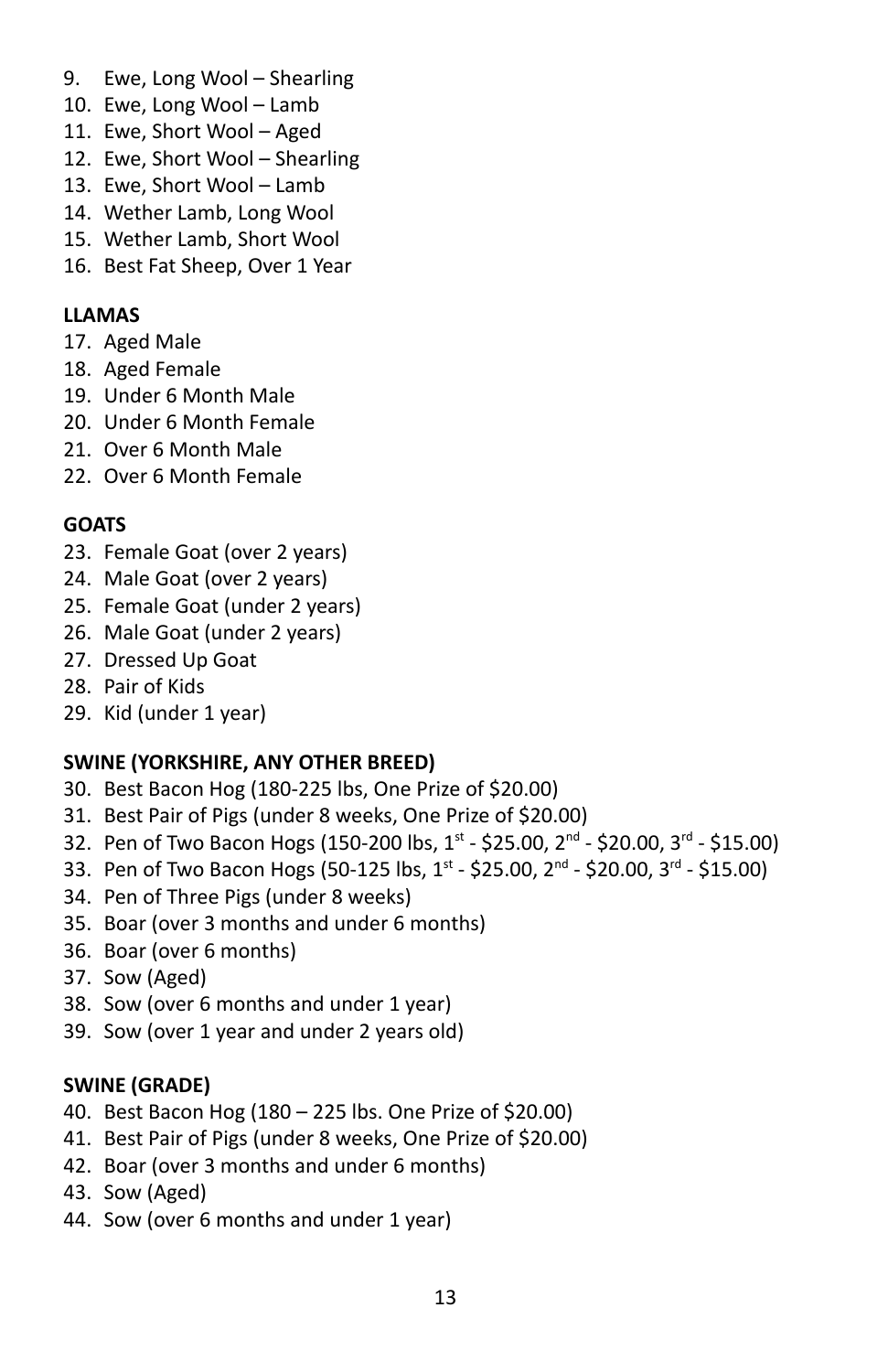#### **Prize Money for Sections 45-78:** 1st - \$5.00, 2<sup>nd</sup> - \$3.00, 3<sup>rd</sup> - \$2.00

#### **POULTRY (ROCKS, LEGHORNS, WHITE WYANDOTTES, NEW HAMPSHIRES, ANY OTHER STANDARD BREED)**

- 45. Cock Aged
- 46. Hen Aged
- 47. Cock Current Year
- 48. Hen Current Year
- 49. Cockerel
- 50. Pullet
- 51. Pen (1 male, 2 females)

#### **POULTRY (HYRBIDS, REGULAR BANTAMS, CHINESE SILK BANTAMS)**

- 52. Cock Aged
- 53. Hen Aged
- 54. Cock Current Year
- 55. Hen Current Year
- 56. Cockerel
- 57. Pullet
- 58. Pen (1 male, 2 females)

#### **TURKEYS & ROOSTERS**

- 59. Chinese Silk Rooster Aged
- 60. Chinese Silk Hen Aged
- 61. Regular Rooster Aged
- 62. Regular Rooster Current Year
- 63. Tom Turkey Aged
- 64. Tom Turkey Under One Year
- 65. Hen Turkey Aged
- 66. Hen Turkey Under One Year

#### **GEESE**

- 67. Goose Aged
- 68. Gander Aged
- 69. Goose Spring Hatched
- 70. Gander Spring Hatched

#### **DUCKS**

- 71. Duck Aged
- 72. Drake Aged
- 73. Duck Spring Hatched
- 74. Drake Spring Hatched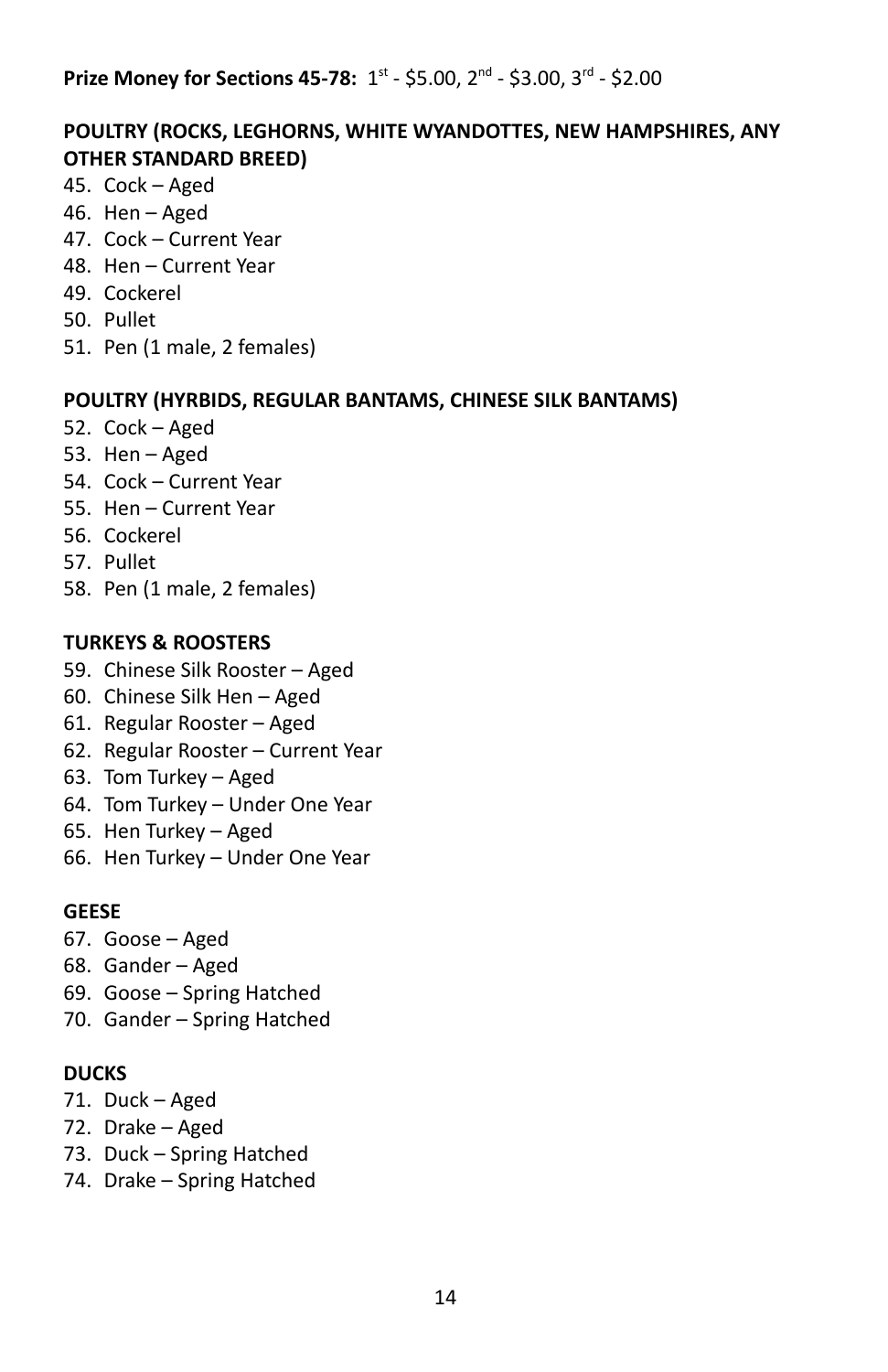#### **RABBITS**

- 75. One Pair of Pet Rabbits (any kind)
- 76. One Buck Rabbit
- 77. One Doe Rabbit
- 78. Doe Rabbit with Nursing Family

#### **GRAINS & SEEDS**

#### **Director in Charge:** Sylvia Dawson-Orford (705-377-6605)

#### **RULES & REGULATIONS**

- 1. Grains & seeds threshed in the previous year are eligible to be shown if grown on land occupied by the exhibitor.
- 2. Colouring will be added.
- 3. All grains & seeds to be shown in large Zip-loc freezer bags.
- 4. Hay samples: Equivalent to 3" (7.5 cm) of hay exhibited in clear plastic bags.

- 1. Bunch of Fodder Corn (6 stalks with diameter not less than 2" [5 cm])
- 2. Sheaf of Spring Wheat
- 3. Sheaf of Oats
- 4. Sheaf of Barley
- 5. Neatest Sheaf of Grain (3" [7.5 cm] diameter below head ticketed as such)
- 6. Spring Wheat
- 7. Oats
- 8. Canola
- 9. Soy Beans
- 10. Winter Wheat Hard Red
- 11. Winter Wheat Soft White
- 12. Grain Corn
- 13. Red Clover Seed
- 14. Alfalfa
- 15. Six Row Barley (Named)
- 16. Two Row Barley (Named)
- 17. Timothy Seed
- 18. Trefoil Seed
- 19. 1st Cut Legume Hay
- 20. 2<sup>nd</sup> Cut Legume Hay
- 21. Grass Hay
- 22. Mixed Hay
- 23. 1st Cut Haylage
- 24. 2<sup>nd</sup> Cut Haylage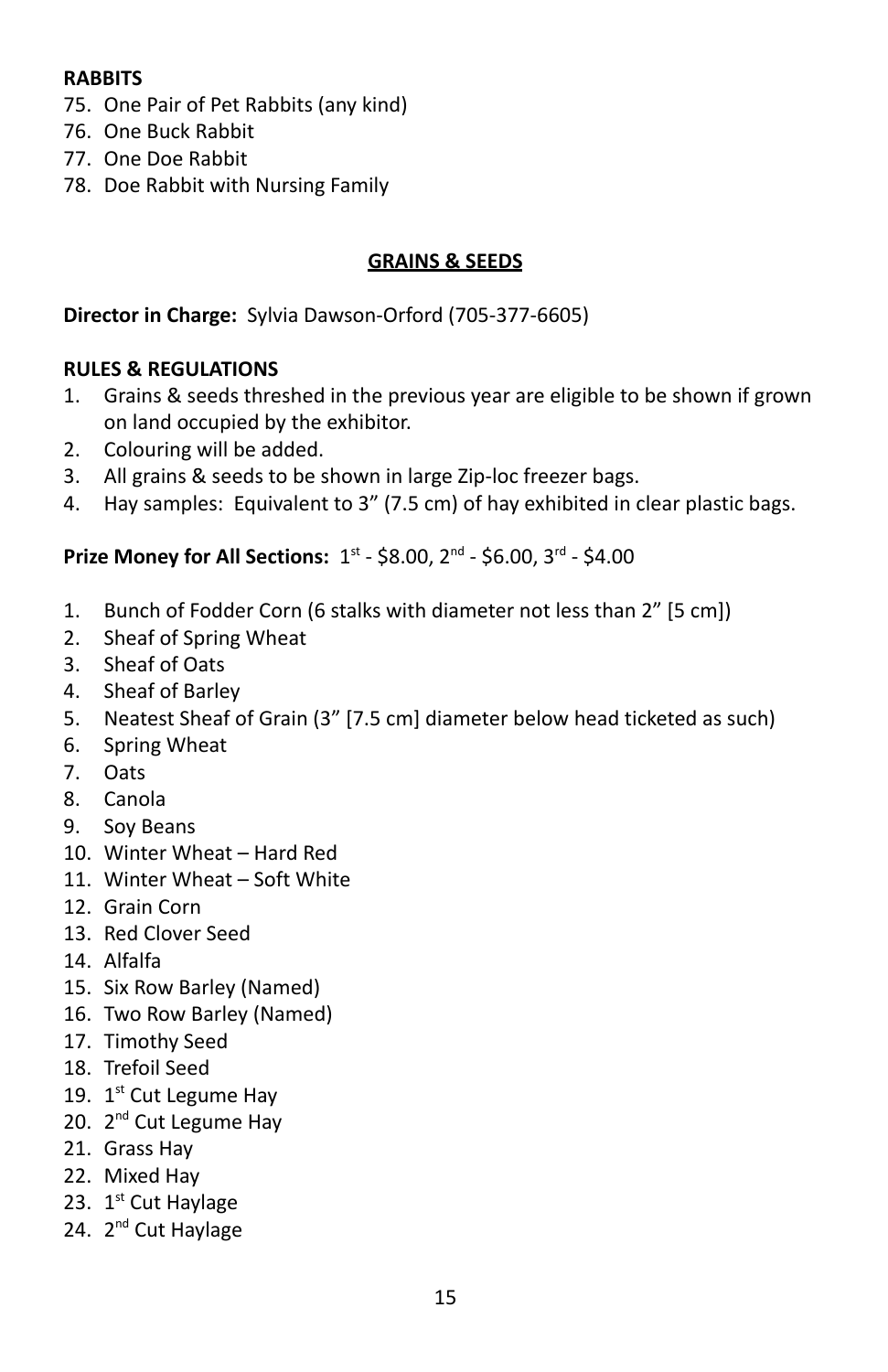#### **ROOTS, VEGETABLES, FRUIT & EGGS**

#### **Director in Charge:** Sylvia Dawson-Orford (705-377-6605)

#### **RULES & REGULATIONS**

- 1. Vegetables and roots are to be cleaned or polished, but not washed, before showing and must be worthy of a prize.
- 2. Roots, tomatoes and cucumbers are to be shown with stem.
- 3. Onions should be ready for winter storage, not peeled.
- 4. Corn to be husked with 1" (2.5 cm) stem left on.
- 5. All fruit must have some stem.
- 6. Unless specified, entries must be on plain white plates & uncovered.

## **Prize Money for Sections 1-91:** 1<sup>st</sup> - \$5.00, 2<sup>nd</sup> - \$3.00, 3<sup>rd</sup> - \$2.00

#### **ROOTS & VEGETABLES**

- 1. Three Red Pontiac Potatoes
- 2. Three Ruby Gold Potatoes
- 3. Three Red Chieftan Potatoes
- 4. Three Yukon Gold Potatoes
- 5. Three Russet Potatoes
- 6. Three Kennebec Potatoes
- 7. Three Potatoes (any other variety, named, eg. sweet)
- 8. Three Beets, Round
- 9. Three Beets, Cylindra
- 10. Three Garden Carrots (Over 6" [15 cm])
- 11. Three Garden Carrots (4-6" [10-15 cm])
- 12. Three Garden Carrots, Baby
- 13. Three Garden Carrots, Round
- 14. Three Parsnips
- 15. Three Ears Peaches & Cream Corn
- 16. Three Ears Solid Yellow Corn
- 17. Three Ears Corn (any other variety, named)
- 18. Three Onions from Seed
- 19. Three Onions from Dutch Set
- 20. Three Garden Leeks
- 21. Three White Onions
- 22. Three Red Onions
- 23. Three Spanish Onions
- 24. Three Green Onions or Shallots
- 25. Three Garlic Bulbs
- 26. One Quart Box of Top Onions, Everlasting
- 27. One Quart Box of Potato Onions, Multipliers
- 28. Three Green Sweet Peppers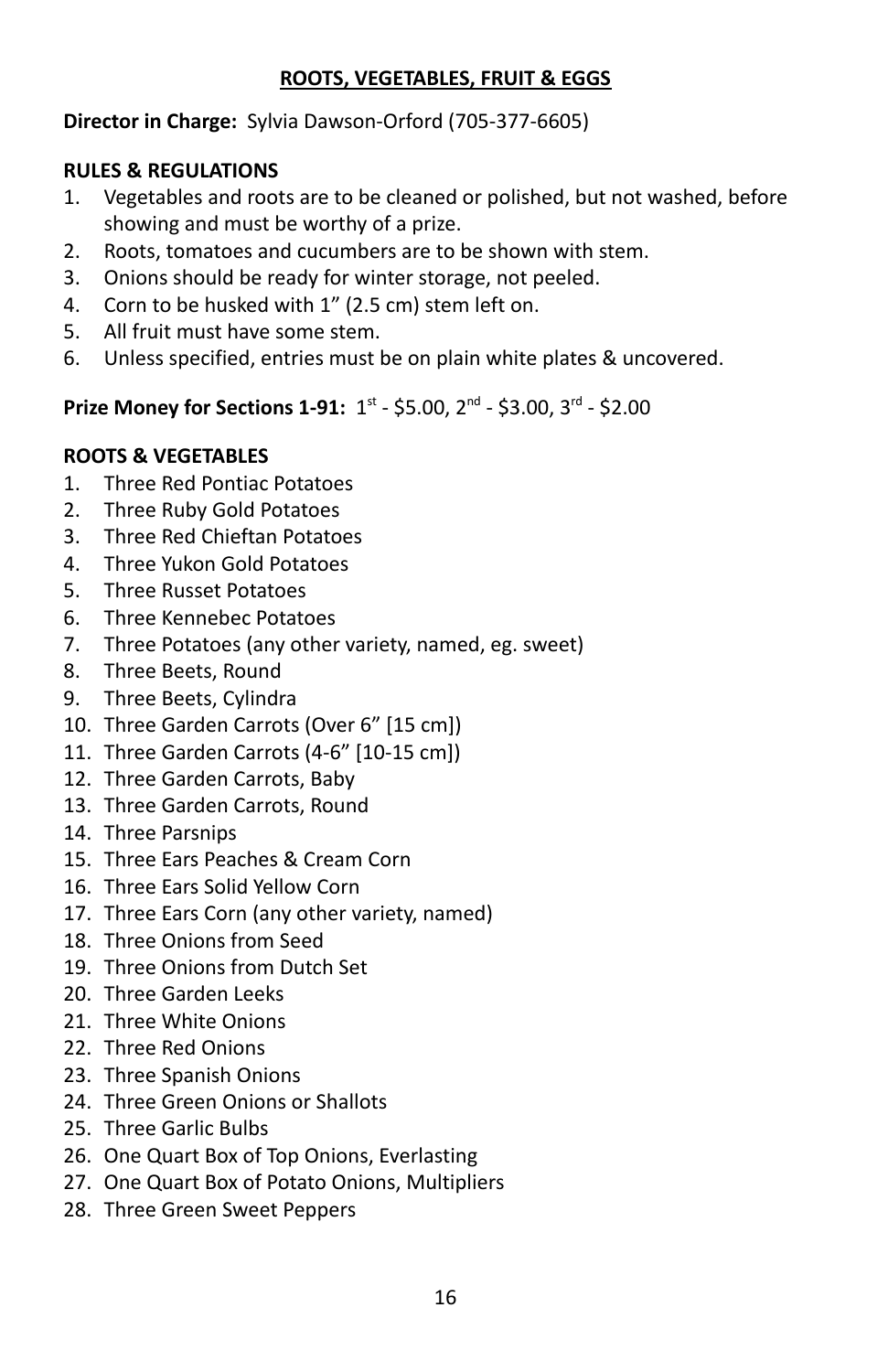- 29. Three Red Sweet Peppers
- 30. Three Yellow Sweet Peppers
- 31. Three Banana Sweet Peppers
- 32. Three Hot Peppers (any colour)
- 33. Three Large Red Tomatoes
- 34. Three Large Green Tomatoes
- 35. Three Tiny Red Tomatoes
- 36. Three Tiny Green Tomatoes
- 37. Three Yellow Tomatoes
- 38. Three Red Radishes
- 39. Three White Radishes
- 40. Three Stalks Rhubarb
- 41. Three Yellow Beans (any variety)
- 42. Three Green Beans (any variety)
- 43. String Beans (three each of two varieties)
- 44. Three Pods of Peas
- 45. Two Zucchini (maximum size 8" [20 cm])
- 46. Two Long English Cucumbers
- 47. Two Slicing Cucumbers (8-10" [20-25 cm])
- 48. Two Pickling Cucumbers (maximum 5" [13 cm])
- 49. One Garden Turnip (White)
- 50. One Turnip (Rutabaga)
- 51. One Bunch Celery
- 52. One Cabbage, Flat
- 53. One Cabbage, Round
- 54. One Cabbage, Savoy
- 55. One Cabbage, Red
- 56. One Cauliflower
- 57. One Head Broccoli
- 58. One Bunch Romaine Lettuce
- 59. One Head Lettuce
- 60. One Kohlrabi
- 61. One Citron
- 62. One Muskmelon
- 63. One Watermelon
- 64. One Hubbard Squash
- 65. One Spaghetti Squash
- 66. One Pepper Squash
- 67. One Acorn Squash
- 68. One Butternut Squash
- 69. One Field Pumpkin
- 70. One Pie Pumpkin
- 71. One Quart Box Brussel Sprouts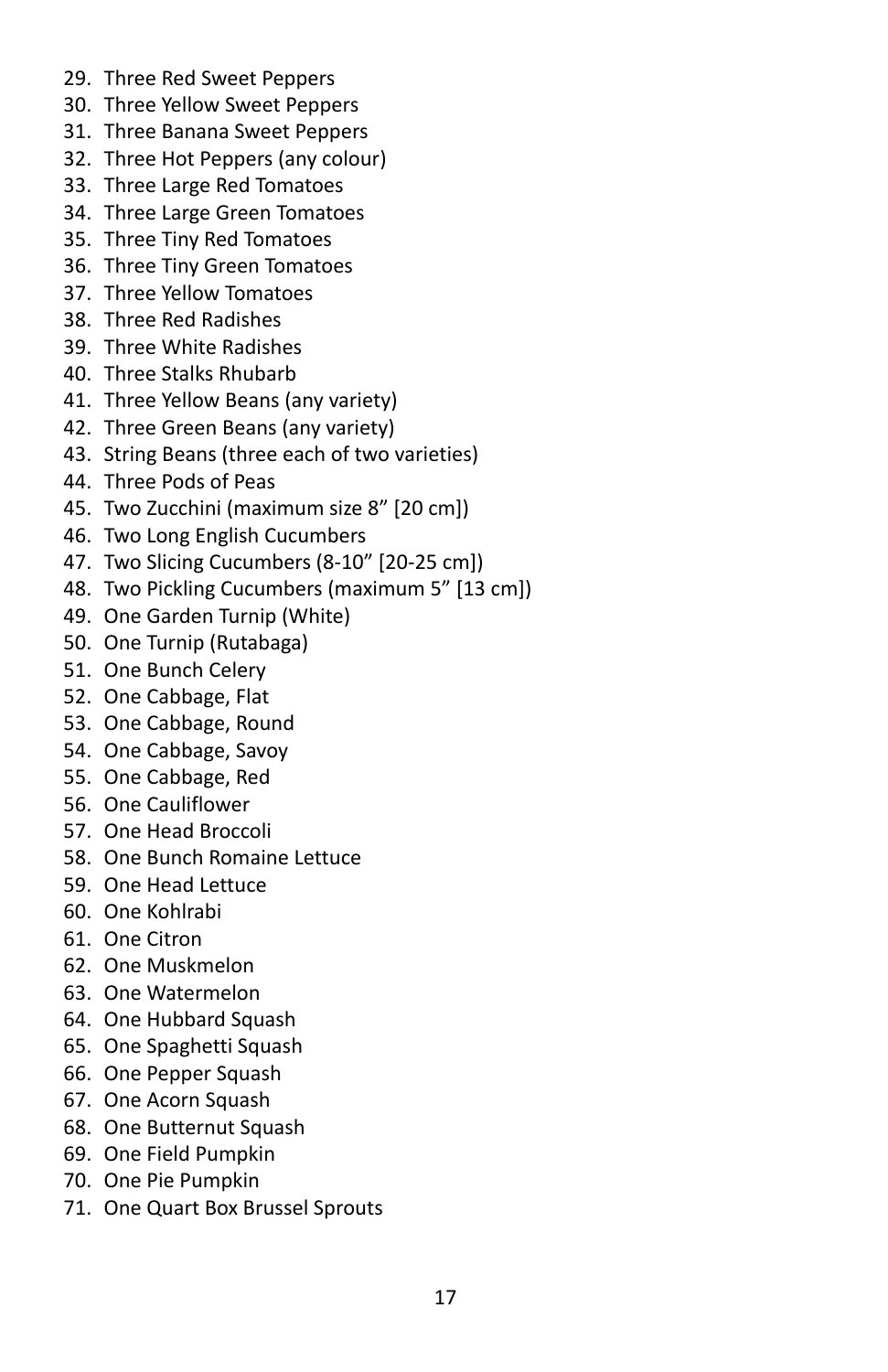- 72. Vegetable (not found anywhere else in the prize list, named)
- 73. Oddity of Nature
- 74. Herb Collection (at least 4 varieties in an attractive setting, herbs must be fresh, not dried)
- 75. Teddy Bear Sunflower (no roots)

# **FRUIT**

- 76. Three Macintosh Apples
- 77. Three Duchess Apples
- 78. Three Transparent Apples
- 79. Three Apples (any other variety, named)
- 80. Three Crab Apples, Eating (named)
- 81. Three Crab Apples (any other variety, named)
- 82. Three Pears
- 83. Chokecherries (½ pint)
- 84. Raspberries, Wild (½ pint)
- 85. Raspberries, Tame (½ pint)
- 86. Everbearing Strawberries (½ pint)
- 87. Hawberries (½ pint)

## **EGGS**

- 88. Dozen Hen Eggs A Large, White
- 89. Dozen Hen Eggs A Large, Brown
- 90. Dozen Hen Eggs A Large, Any Other Colour
- 91. Dozen Eggs, Any Other

## **Prize Money for Sections 92-95:** One Prize of \$5.00

- 92. Tallest Sunflower
- 93. Largest Sunflower Head
- 94. Largest Pumpkin
- 95. Largest Zucchini

## **Prize Money for Section 96:** 1st - \$20.00, 2<sup>nd</sup> - \$10.00, 3<sup>rd</sup> - \$5.00

96. Garden Collection Artistically Displayed (Prizes not necessarily given for quantity. Minimum 10" x 10" [25 x 25 cm] to maximum 15" x 15" [38 x 38 cm])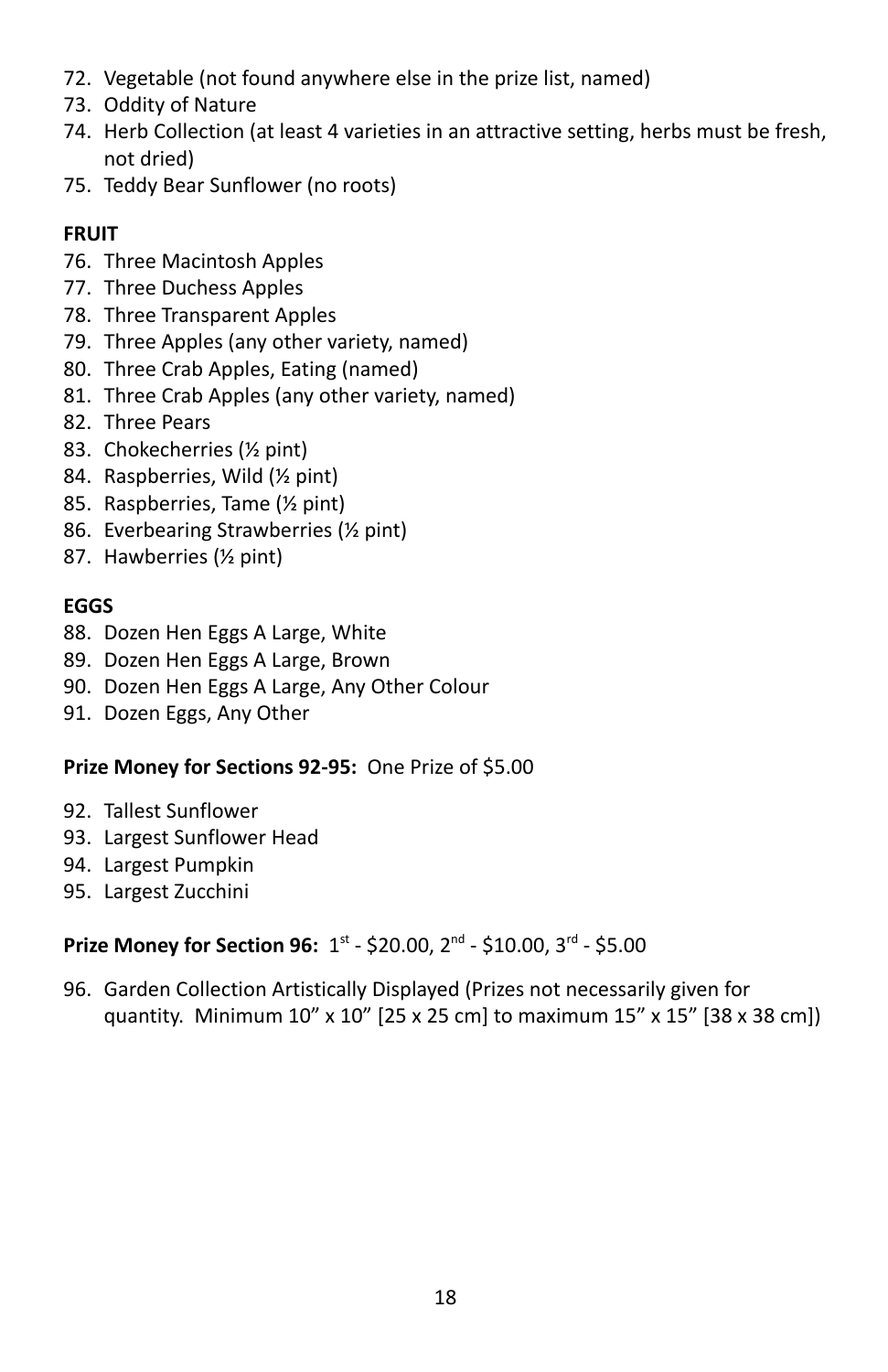#### **FLOWERS**

**Director in Charge:** Christine Lewis (705-377-4674)

#### **RULES & REGULATIONS**

- 1. Flowers are to be shown with own foliage and no artificial colouring, unless specified.
- 2. Tags must be securely attached to containers with rubber bands, string, tape, etc., or they will not be judged.
- 3. A bloom is an individual flower, one on a stem.
- 4. A bud showing colour is counted as a bloom.
- 5. A stem or stalk may have more than one flower or bud, eg. Sweet Pea, Lavatera.
- 6. A spike is an upright stem with several flowers, eg. Glad or Snapdragon.
- 7. A spray is a portion of the plant with a number of flowers on one stem, eg. Mum.
- 8. Pot size no larger than 12" for potted plants.

# **Prize Money for All Sections:**  $1^{st}$  **- \$5.00,**  $2^{nd}$  **- \$3.00,**  $3^{rd}$  **- \$2.00**

#### **POTTED PLANTS**

- 1. African Violet, Ruffled, Single Crown
- 2. African Violet, Bicolour, Single Crown
- 3. African Violet, Blue/ Purple Colour, Single Crown
- 4. African Violet Pink Shade
- 5. African Violet, Any Other Colour
- 6. Begonia, One White, Tuberous
- 7. Begonia, One Yellow, Tuberous
- 8. Begonia, One Red, Tuberous
- 9. Begonia, One Orange/Salmon, Tuberous
- 10. Begonia, One Any Other Colour, Tuberous
- 11. Begonia, One Wax, Any Colour
- 12. Orchid, Any Colour
- 13. Ivy Plant
- 14. Ivy Geranium
- 15. Geranium, One Red Plant
- 16. Geranium, One White Plant
- 17. Geranium, One Plant, Any Other Colour
- 18. Shamrock Plant
- 19. Coleus Plant
- 20. Aloe Vera Plant
- 21. House Plant with a Religious Name
- 22. Miniature Dahlia Plant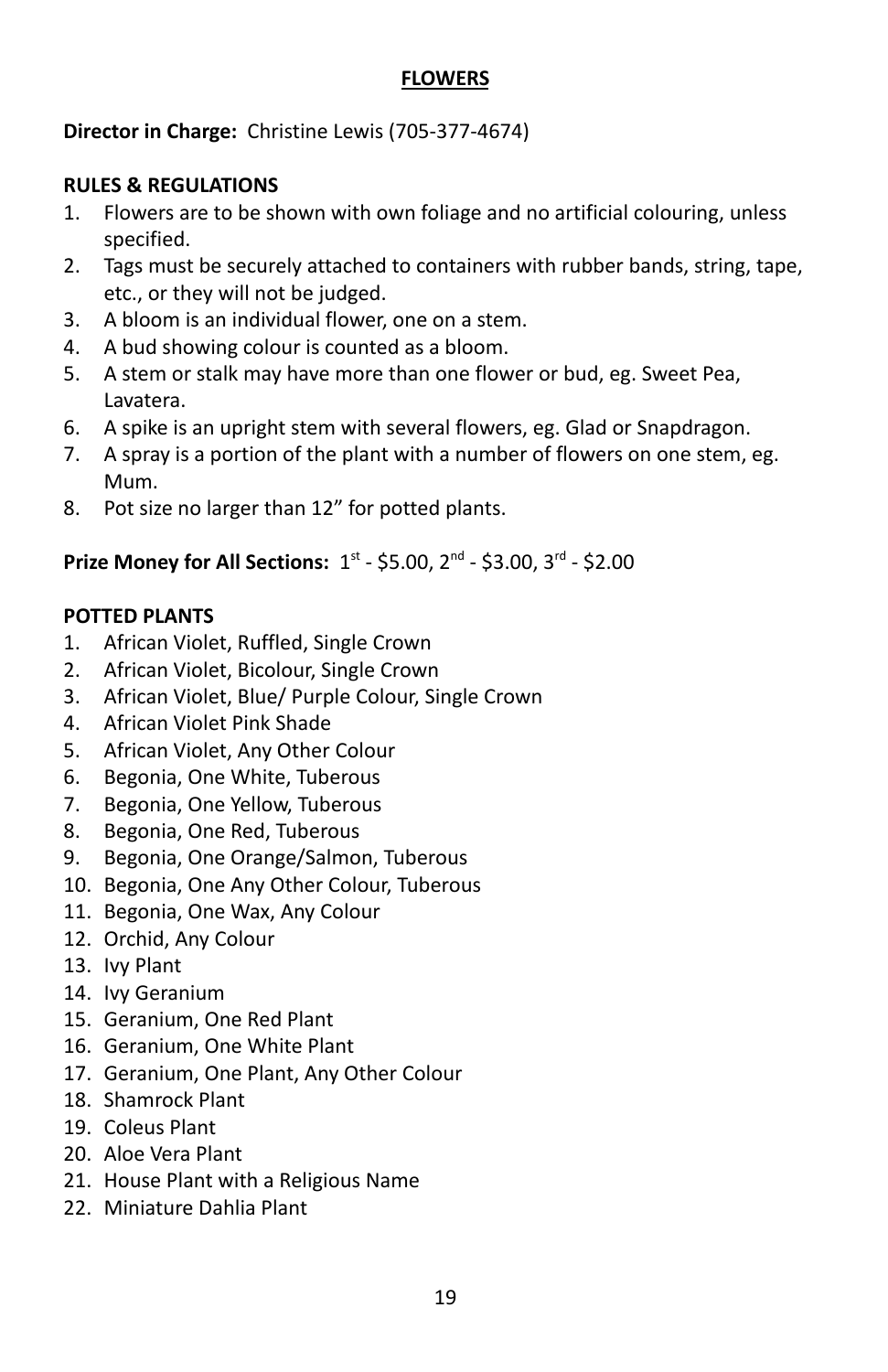- 23. Elephant Ear Plant
- 24. Cacti Plant
- 25. New Guinea Impatience Plant
- 26. Any other variety of potted plant max 9" pot
- 27. Fern, Any Type
- 28. Small Herb garden

Judge's Choice from all Potted Plants – Prize Ribbon

## **SPECIMEN FLOWERS**

- 29. Asters, Three, Tall (Over 12")
- 30. Astilbe, Three Stems
- 31. Calendulas, One Stem
- 32. Gladioli, One Red Spike
- 33. Gladioli, One White Spike
- 34. Gladioli, One Yellow Spike
- 35. Gladioli, One Bicolour Spike
- 36. Gladioli, One Pink Spike
- 37. Gladioli, One Spike, Any Other Colour
- 38. Gladioli, One Mini Spike
- 39. Bee Balm, Three Stems, Any Colour
- 40. Black-Eyed Susan, Three Stems
- 41. Butterfly Bush, One Stem
- 42. Cosmos, Three Stems
- 43. Coneflower, Three Singles
- 44. Coneflower, One Double
- 45. Clematis, Three Blooms
- 46. Dahlia, Large (Over 6")
- 47. Dahlia, Small (Under 5")
- 48. Daisy, Shasta, Three Blooms
- 49. Hydrangea, One Stem
- 50. Hollyhock, One Spike, Any Colour
- 51. Iris, One Bloom
- 52. Lavatera, Three Stems or Blooms
- 53. Lily, Not Day Lily, Any Other Kind
- 54. Marigolds, Three Blooms Up To 2½" (6 cm)
- 55. Marigolds, Three Blooms Over 2½" (6 cm)
- 56. Marigolds, Three Blooms, Bicolour
- 57. Morning Glory, One Bloom
- 58. Nasturtiums, Three of the Same Colour
- 59. Nicatiana, Three Stems
- 60. Pansies, Three Stems
- 61. Petunias, Three Singles
- 62. Petunias, Three Doubles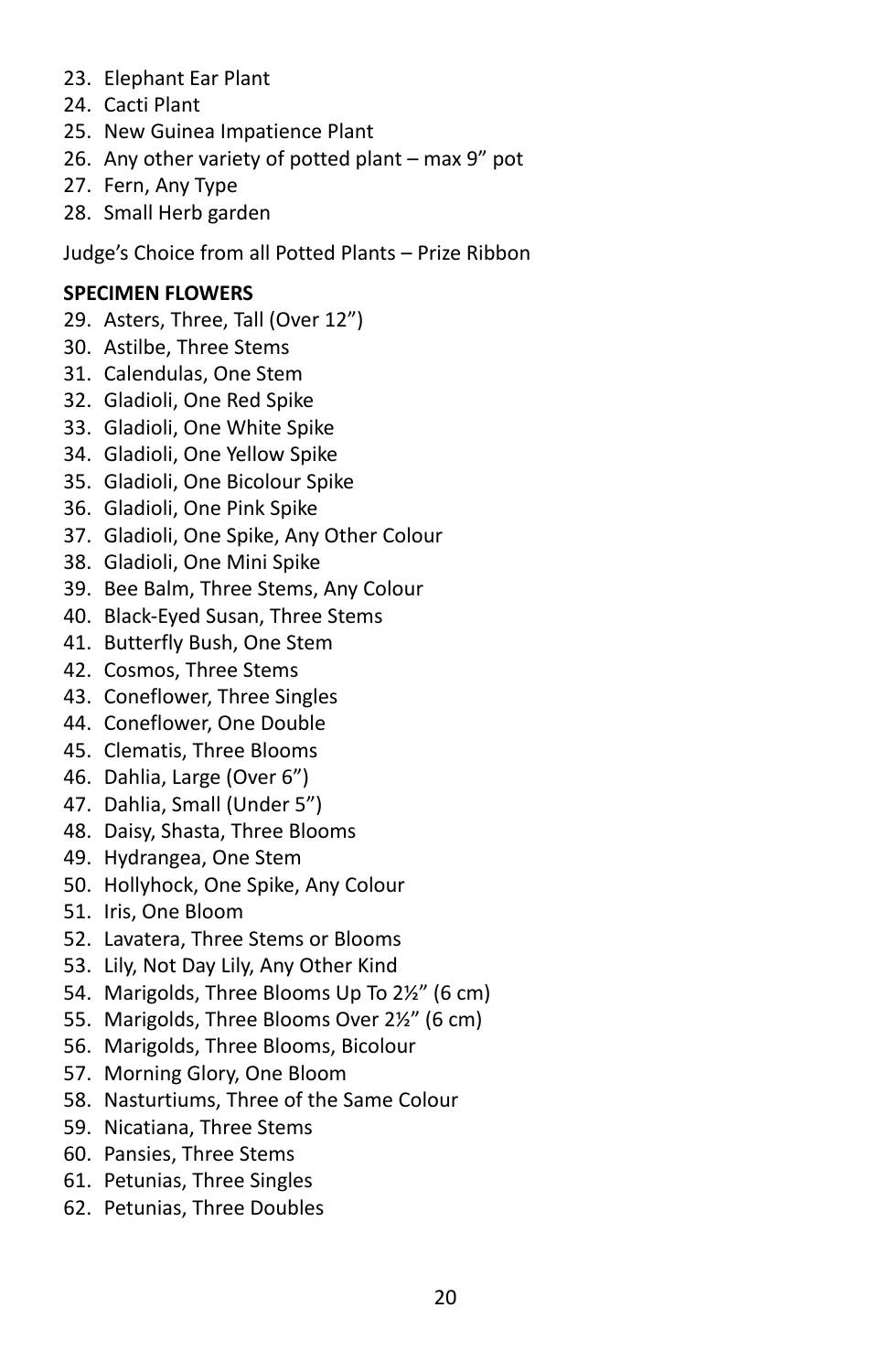- 63. Phlox, One Spike, Any Colour
- 64. Poppy, Three Stems
- 65. Salvia, One Spike
- 66. Snapdragon, Two Spikes
- 67. Zinnias, Three
- 68. Outdoor Container, Three Varieties
- 69. Three Blooms, All Same, Any Other Annual, Named
- 70. Three Blooms, All Different, Perennial, Named
- 71. One Spray of Miniature Roses, Any Colour
- 72. One Rose, Any Colour

Judge's Choice from all Specimen Flowers – Prize Ribbon

#### **ARRANGEMENTS**

- 73. Beginner's Luck (First time exhibitor)
- 74. Floating Fantasy (One flower in a suitable container with own foliage)
- 75. Coffee Pot Arrangement
- 76. Family Memories (Flowers our family has always grown)
- 77. Hydrangea Arrangement
- 78. An arrangement using different shades of yellow flowers
- 79. Good Morning (Mini design not to exceed 5")
- 80. Autumn Glow (An arrangement in a rubber boot with/without accessories)
- 81. All Things Red & White
- 82. Roadside Beauty (An arrangement using roadside grasses, flowers, etc.)
- 83. Buttered Up (Featured in a butter dish)
- 84. The Family Farm (An arrangement in an old-fashioned container)
- 85. Lover's Lane (An arrangement of roses)
- 86. i-Pod (An arrangement with pods and seeds)
- 87. Celebrating (An arrangement in a wine bottle)
- 88. Pink Plumage (Arrangement using pink flowers)
- 89. Afternoon Tea (An arrangement in a teacup including saucer)
- 90. Sunny Roads (Arrangement featuring different varieties of sunflowers)
- 91. Maple Leaf Forever (An arrangement using artificial materials)
- 92. Time Marches On (Arrangement depicting Remembrance Day)
- 93. Green Thumb
- 94. Arrangement of Tiger Lilies
- 95. Arrangement of Miniature Roses
- 96. Arrangement of Gladiolas
- 97. Arrangement of Sunflowers
- 98. Arrangement of Perennials (using at least six different varieties)
- 99. Arrangement of Annuals (using all the same flower)

Judge's Choice from all Arrangements – Prize Ribbon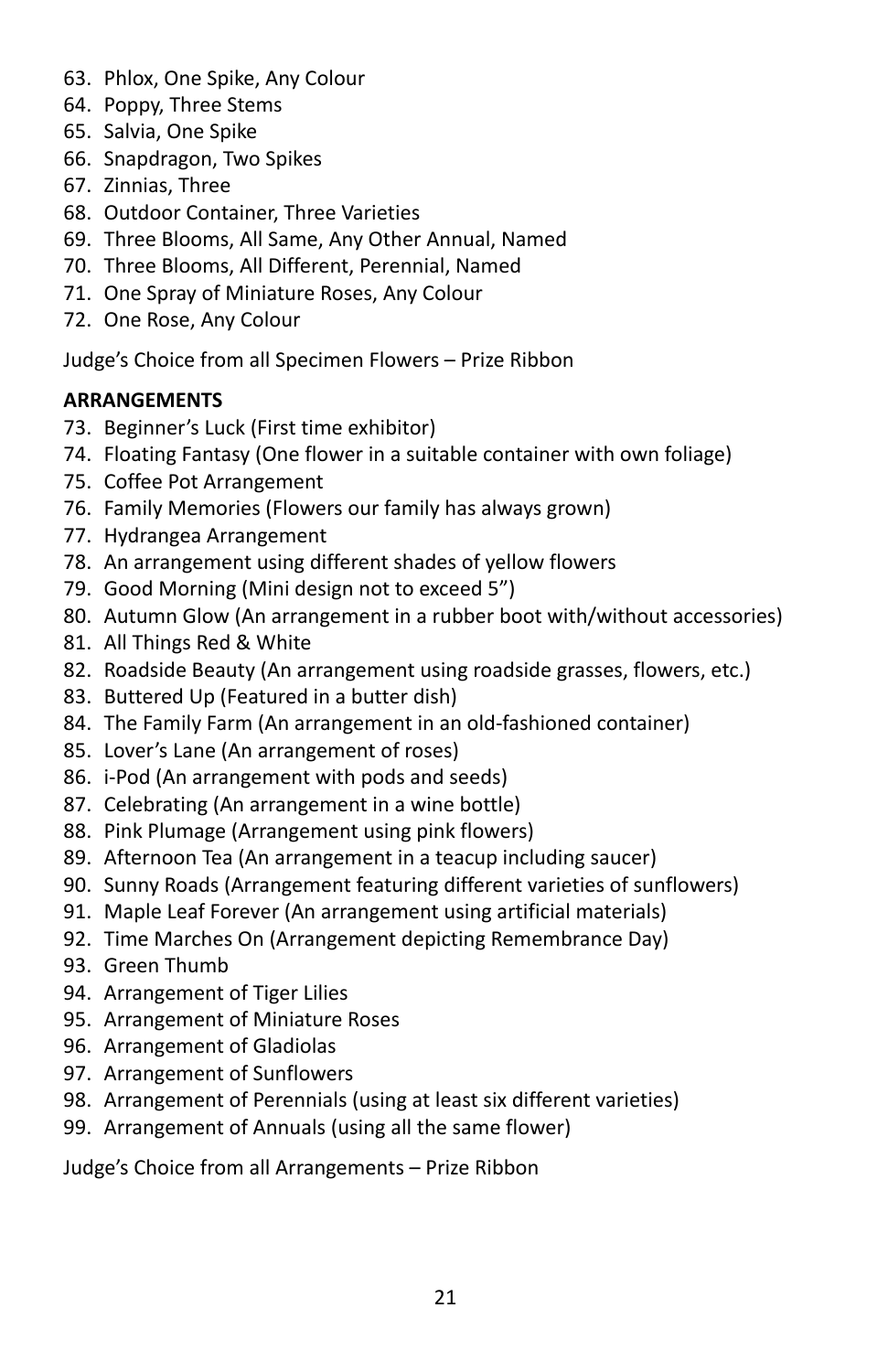#### **WOODWORKING**

#### **Director in Charge:** Ken Leu (705-377-4842)

#### **RULES & REGULATIONS**

1. Only one entry per exhibitor allowed in each section.

**Prize Money for All Sections:**  $1^{st}$  **- \$5.00,**  $2^{nd}$  **- \$3.00,**  $3^{rd}$  **- \$2.00** 

- 1. Turned Article
- 2. Shadow Box Picture Frame
- 3. Bird House
- 4. Small Side or End Table
- 5. Magazine Rack
- 6. Bird Feeder
- 7. Candle Holder
- 8. Musical Instrument
- 9. Cutting Board
- 10. Flower Box
- 11. Jewelry/Keepsake Box
- 12. Holiday Ornament
- 13. Clock
- 14. Hand Carved Article
- 15. Toy
- 16. Animal
- 17. Walking Cane or Staff
- 18. Wooden Sculpture
- 19. Garden Ornament
- 20. Any Other Article of Woodworking

#### **PHOTOGRAPHS**

**Director in Charge:** Marie Kirk (705-210-0247)

#### **RULES & REGULATIONS**

- 1. Amateur photographers only.
- 2. Exhibitor must have taken all photos.
- 3. Each photo must be no larger than 5" x 7" (12.5 cm x 17.5 cm).
- 4. All photos must be in colour unless stated otherwise.
- 5. Photos must be securely mounted extending approximately ½" on all sides of the photo. The colour of the mount will not be judged.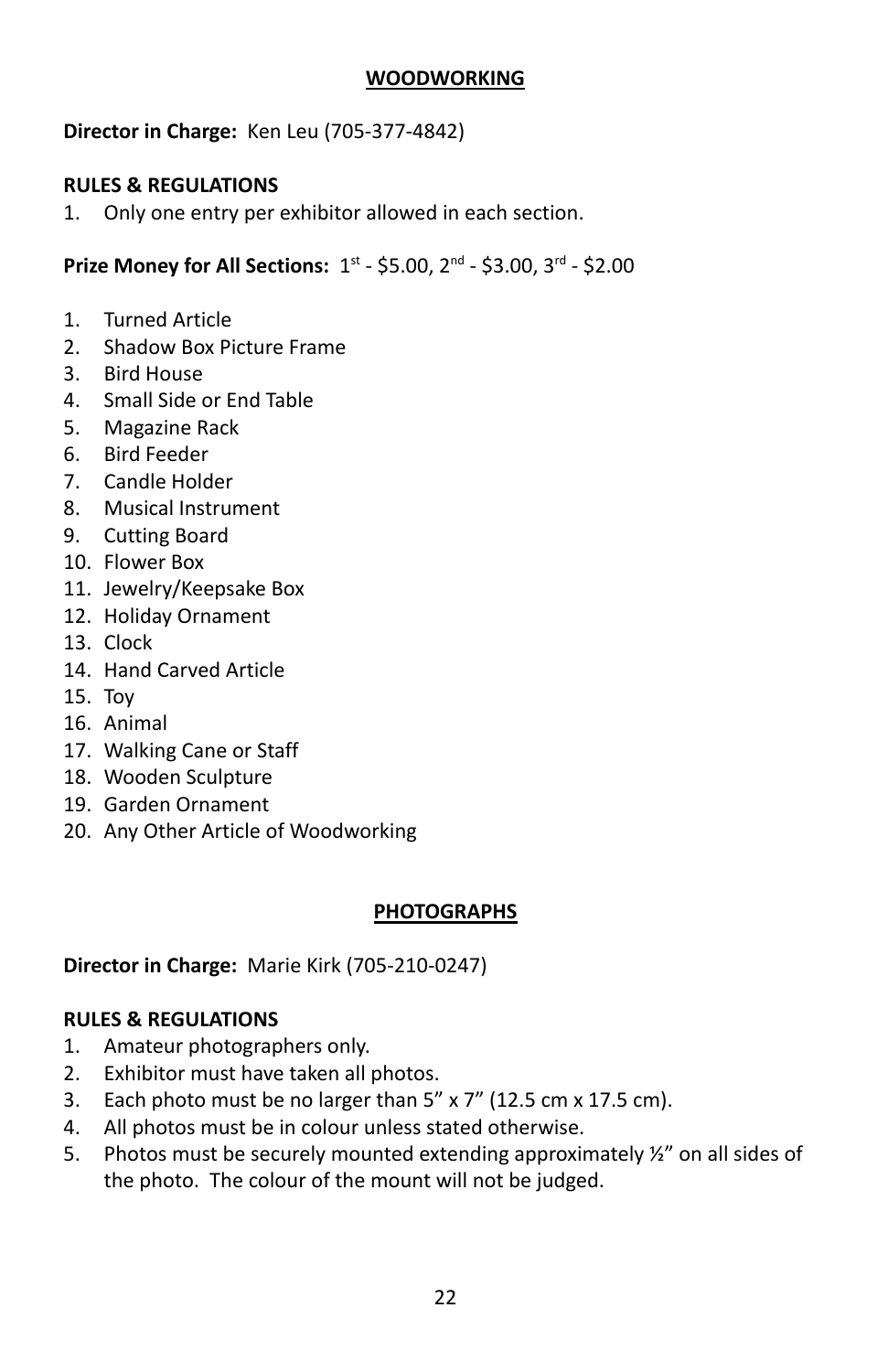- 6. Entry tags must be taped to the bottom right hand corner of the photo mount (no pins please).
- 7. For sections requiring the location or occasion to be named, this should be written under the photo, on the photo mount.
- 8. Photos can be shown for 2 years only.
- 9. A portrait is considered to be especially of the face may include shoulders.

- 1. Weathered Wood
- 2. Providence Bay Fair (2 photos on a card, not to exceed 9" x 13")
- 3. Tourist Attraction on Manitoulin
- 4. Autumn leaves
- 5. Entertainment at the Fair (2 photos on a card, not to exceed  $9'' \times 13'' -$  not to include horse pull)
- 6. A Prize Winning Exhibit
- 7. My Vegetable Garden
- 8. Harvest on the Farm (garden produce, grains, hay, etc.)
- 9. A Rural Scene (name location)
- 10. Four Seasons on Manitoulin (4 photos on a card, not to exceed 8" x 23" locations to be named)
- 11. Bare Feet
- 12. Limestone on Manitoulin
- 13. Sunset or Sunrise
- 14. Church Window
- 15. Historical Building on Manitoulin (name location)
- 16. Waterfall on Manitoulin (name location)
- 17. Interesting Skies (group of four not to exceed 8" x 23")
- 18. Pet Cat (one in photo)
- 19. Pet Dog (one in photo)
- 20. Pet Any Other Type (one in photo)
- 21. Pets more than one in photo
- 22. Relics of Yesteryear
- 23. Christmas
- 24. Misty Morning
- 25. Cabin Fever
- 26. Family Fun
- 27. A Door
- 28. Caught Unaware
- 29. Silhouette Photo
- 30. Portrait of a Person in a Black and White
- 31. Self-Portrait (photo of yourself, taken by you)
- 32. People at Work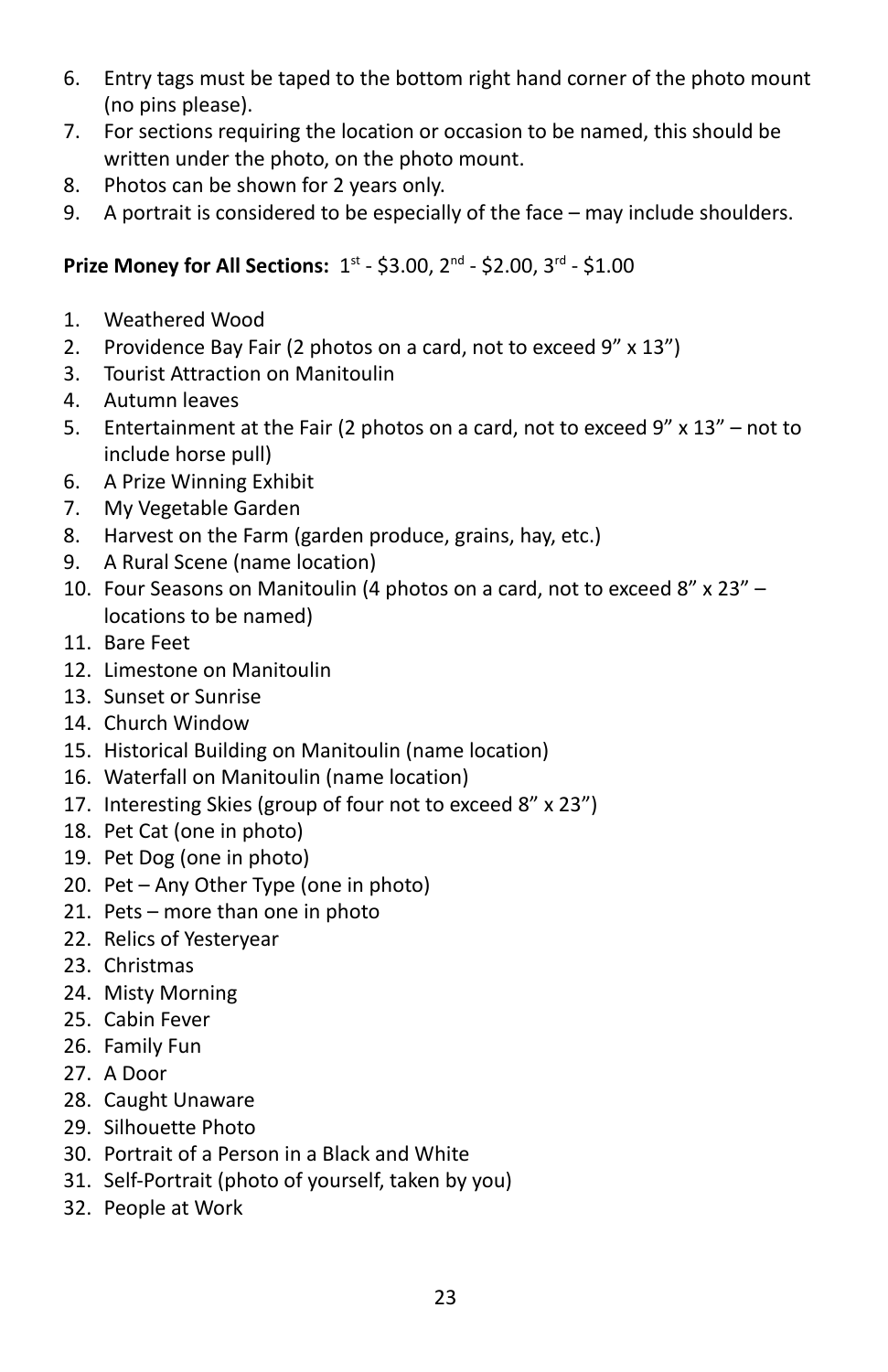- 33. Still Life (eg. flower arrangement, fruit, etc.) in black & white
- 34. Reflection (name location) e.g. in water/ice/glass/mirror etc.
- 35. Emotion
- 36. Indigenous Things
- 37. Outside the Box
- 38. Winter's Glory
- 39. Nature's Fine Detail
- 40. Action Photo
- 41. Multiple Generations 3 or more
- 42. Flower or Plant Close-Up
- 43. Welcome Home
- 44. Before and After (one photo of each on card, not to exceed 8" x 12")
- 45. Let's Eat
- 46. Babies on the Farm
- 47. Bird / Birds in the Wild

Judge's Choice – Prize Ribbon

#### **HOMEMADE WINE**

**Director in Charge:** Bev McDermid (705-377-4668)

#### **RULES & REGULATIONS**

- 1. All exhibits must be in place by 11:00 am Friday.
- 2. Entries must be the work of the exhibitor.
- 3. Wine is to be displayed in 750 mL bottles (unless otherwise indicated) with corked or screw tops.
- 4. Name of grape varietal(s) or fruit used must be indicated.

- 1. Red Wine
- 2. White Wine Dry
- 3. White Wine Off-Dry
- 4. Blush Wine
- 5. Fruit-Flavoured Wine (grape base), e.g., Strawberry White Zinfandel, Blueberry Shiraz
- 6. Fruit Wine (non-grape base), e.g. Pure Blueberry Wine
- 7. Dessert Wine (may be shown in a 375 mL bottle)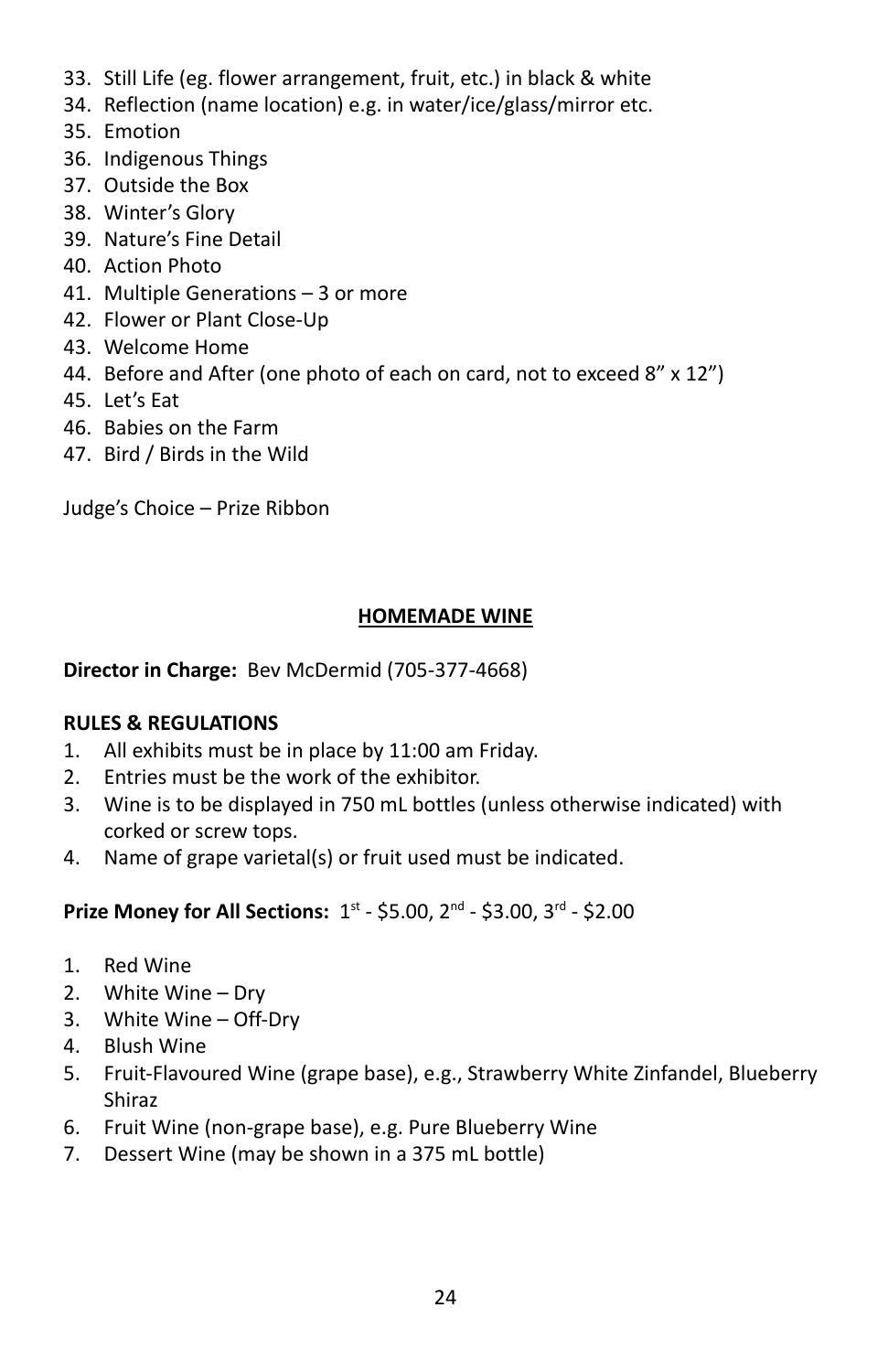#### **FOODS**

#### **Directors in Charge:** Karlene Scott (705-377-5283) Marlaine St. Croix (705-377-6112)

#### **RULES & REGULATIONS**

- 1. All entries must be homemade. No store-bought mixes.
- 2. Rolls to be single. Buns to be joined.
- 3. All cakes in 8" or 9" (20-23 cm) square pans unless otherwise specified.
- 4. All foods must be in sealable transparent bags.
- 5. All foods, except loaves, cakes and pies, should be shown on clear paper plates.
- 6. Jams and jellies to be shown without wax.
- 7. Canned or preserved exhibits to be shown in jars (**ANY SIZE**) with sealed mason lids.
- 8. Tags to be securely fastened to exhibits (tied on jars or stapled to plate/bag).
- 9. Muffins should not have paper liners. Cupcakes may be shown with/without paper liners. Loaf cakes may be with or without fruit or nuts.

# **OAAS BUTTER TART COMPETITION - RULES**

- 1. Entry must be made solely by the person entering the competition (including pastry).
- 2. Competition open to all exhibitors.
- 3. The size of the tarts must be full size tarts (no mini or bite size tarts).
- 4. A total of 5 tarts will be required to be shown.
- 5. No nuts or any other fruit. Only raisins are to be included.
- 6. Tarts must be on a clean paper plate inside of a clear plastic bag.
- 7. The entrant must have won the butter tart competition at the local Fair/Exhibition to be eligible to enter the District Competition.
- 8. The entrant must have won the District Competition to be eligible to enter the Ontario Association of Agricultural Societies Competition at the convention. In the case where the District winner is unable to send an entry to the convention then the 2nd prize district winner will be eligible to enter.
- 9. 1st, 2nd, and 3rd place entries at the convention will not be returned to the exhibitor but will be placed for auction at the convention.
- 10. Entries will be received at the Convention, according to the convention schedule. Entries must be tagged with the exhibitor's name, address, and District represented, using the entry tag provided.
- 11. Judging will commence at 9:30 am. Tarts will be judged according to OAAS Homecraft Judging Standards.
- 12. Provincial Prize Money: 1st \$50.00 2<sup>nd</sup> \$30.00 3<sup>rd</sup> \$20.00

**Prize Money for Section 1:** 1<sup>st</sup> - \$10.00 + Rosette, 2<sup>nd</sup> - \$5.00, 3<sup>rd</sup> - \$3.00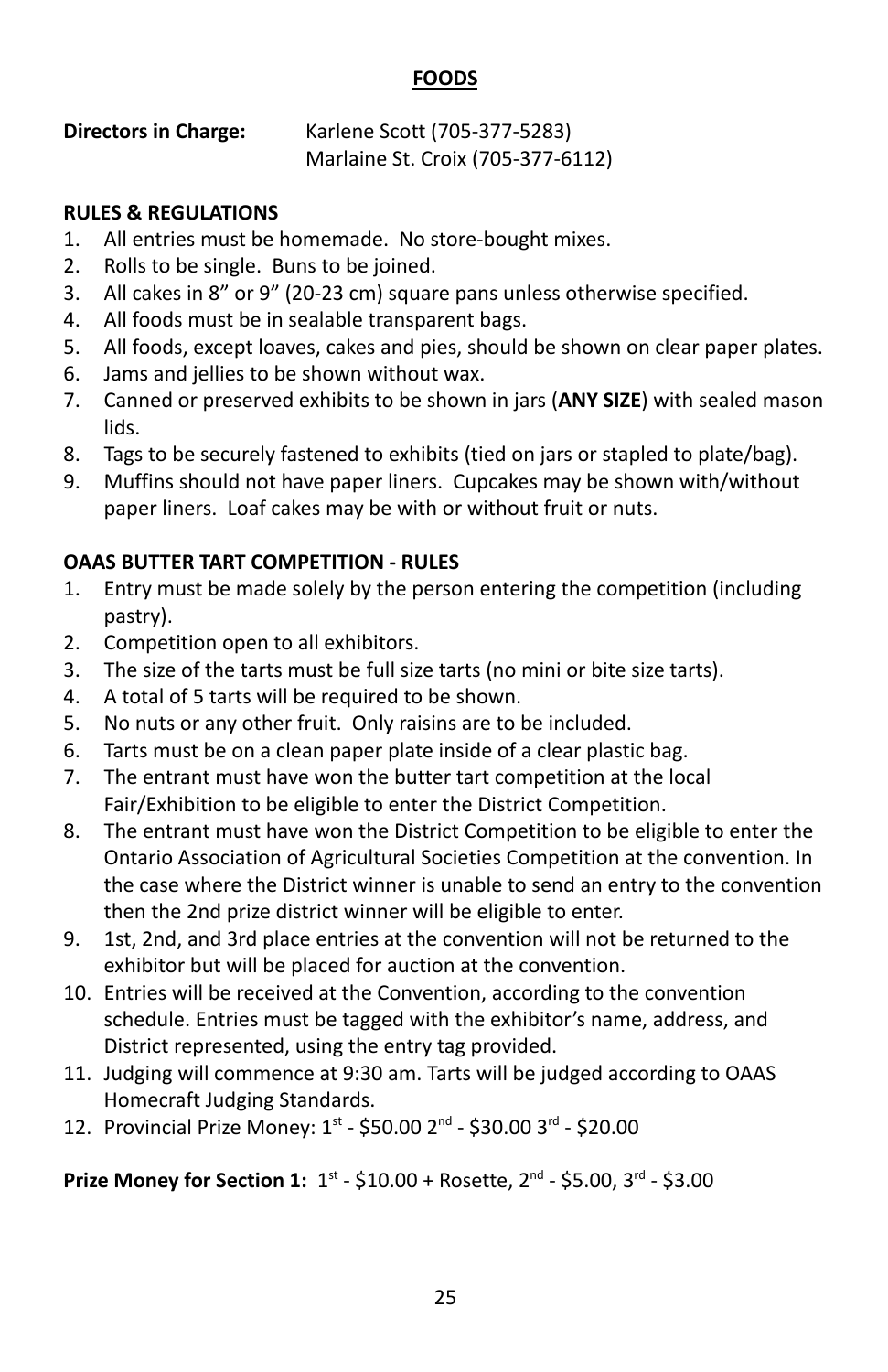1. Butter Tarts - Five (Special competition - see rules above. First prize tarts eligible to go to competition at the District Annual and if first there, can compete at the Annual Convention in Toronto.)

## **Prize Money for Sections 2 – 96:** 1<sup>st</sup> - \$5.00, 2<sup>nd</sup> - \$3.00, 3<sup>rd</sup> - \$2.00

- 2. Loaf White Bread Homemade
- 3. Loaf White Bread Machine
- 4. Loaf Whole Wheat Bread Homemade
- 5. Loaf Whole Wheat Bread Machine
- 6. Loaf 7 or 12 Grain Bread Homemade
- 7. Loaf Raisin Bread Homemade
- 8. Loaf Raisin Bread Machine
- 9. Any Other Bread Not Listed, Named Homemade
- 10. Any Other Bread Not Listed, Named Machine
- 11. Plain White Rolls Three
- 12. Cloverleaf White Rolls Three
- 13. Plain Whole Wheat Rolls Three
- 14. Cloverleaf Whole Wheat Rolls Three
- 15. Chelsea Buns Six (with or without icing)
- 16. Cinnamon Buns Six (joined, standard method sweet dough, spread with mixture, rolled & cut, without fruit or nuts)
- 17. Plain Biscuits Three
- 18. Cheese Tea Biscuits Three
- 19. Plain Scones Three
- 20. Scones with Fruit Three
- 21. Shortbread Cookies Three
- 22. Plain Oatmeal Cookies Three
- 23. Oatmeal Fruit Cookies Three
- 24. Oatmeal Date or Jam Sandwich Cookies Three
- 25. Gingersnap Cookies Three
- 26. Sugar Cookies Three
- 27. Peanut Butter Cookies Three
- 28. Chocolate Chip Cookies Three
- 29. Butterscotch Chip Cookies Three
- 30. Fruit Drop Cookies Three
- 31. Thimble Cookies Three
- 32. Any Other Cookies Not Listed Three (named)
- 33. Bran Muffins Three (with or without fruit or nuts)
- 34. Oatmeal Muffins Three
- 35. Carrot Muffins Three (with or without fruit or nuts)
- 36. Pumpkin Muffins Three
- 37. Banana Muffins Three
- 38. Blueberry Muffins Three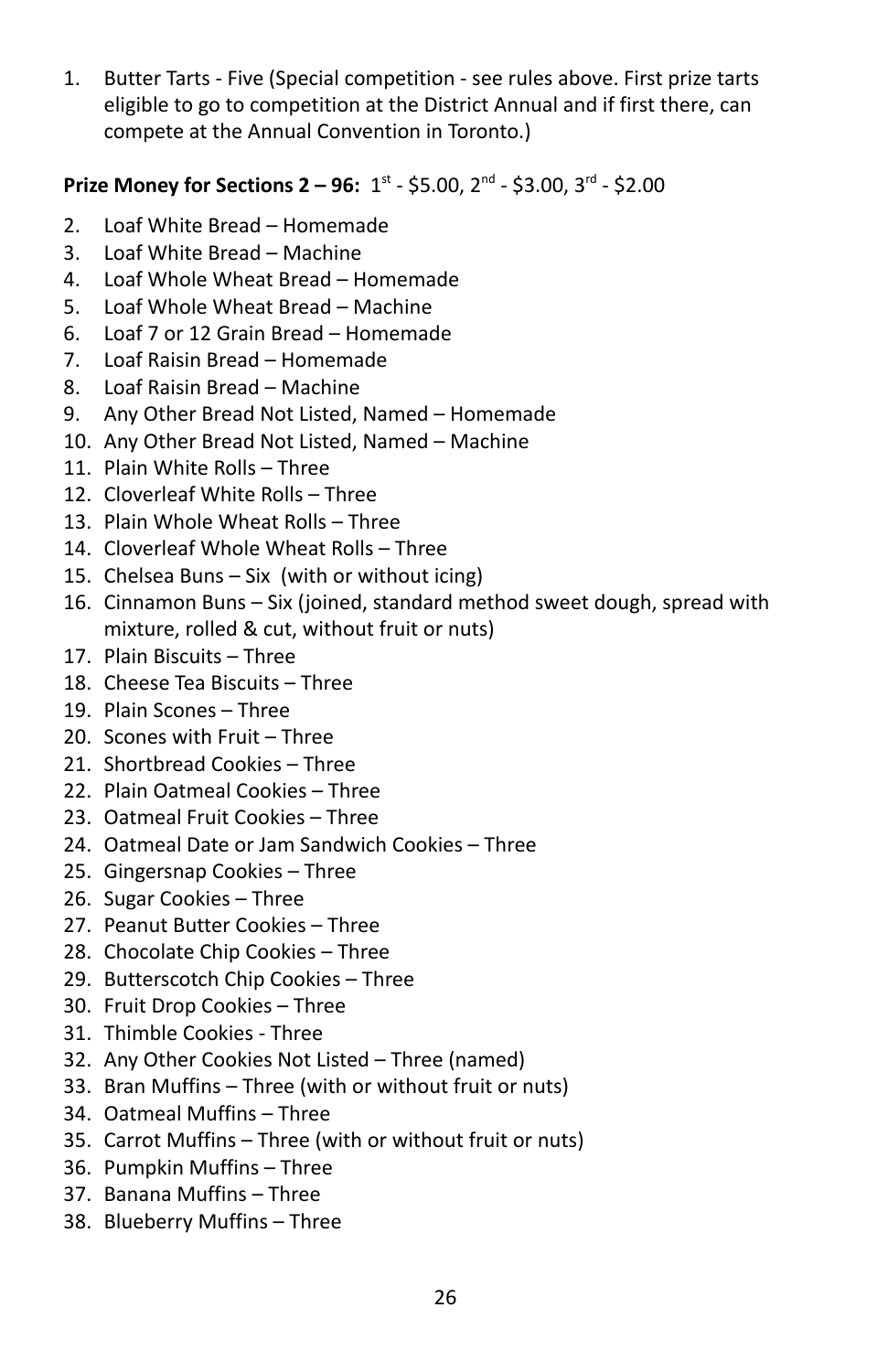- 39. Lemon Cranberry Muffins Three
- 40. Any Other Muffin Not Listed Three (named)
- 41. Light Fruit Cake Small (not iced and not cut to size)
- 42. Dark Fruit Cake Small (not iced and not cut to size)
- 43. Gumdrop Cake Small (not iced and not cut to size)
- 44. Rhubarb Cake (not iced)
- 45. Apple Cake (iced, with or without fruit or nuts)
- 46. Carrot Cake (iced, with or without fruit or nuts)
- 47. Johnny Cake
- 48. Marble Cake (iced)
- 49. Banana Cake (iced)
- 50. Coffee Cake
- 51. Applesauce Cake (with cinnamon and sugar topping)
- 52. Oatmeal Date Cake (iced)
- 53. Chocolate Zucchini Cake (iced)
- 54. Spicy Raisin Cake (iced)
- 55. Orange & Date Cake
- 56. Lemon Pound Cake (baked in a bundt or tube pan)
- 57. Chocolate Cake (iced)
- 58. Any Other Cake Not Listed (named)
- 59. White Cupcakes Three (iced)
- 60. Chocolate Cupcakes Three (iced)
- 61. Carrot Loaf
- 62. Banana Loaf
- 63. Cherry Loaf
- 64. Zucchini Loaf
- 65. Lemon Loaf
- 66. Lemon Cranberry Loaf
- 67. Lemon Poppy Seed Loaf
- 68. Pumpkin Loaf
- 69. Date Loaf
- 70. Any Other Loaf Not Listed (named)
- 71. Brownies Three (not iced)
- 72. Butter Tart Squares Three
- 73. Lemon Squares Three
- 74. Date Squares Three
- 75. Marshmallow Squares Three (not Rice Krispie Squares)
- 76. Any Other Square Not Listed Three (named)
- 77. Fruit Tart Three (not lemon)
- 78. A Single Baked Pie Shell (no filling)
- 79. Apple Pie (with spice)
- 80. Pecan Pie
- 81. Strawberry Pie (hand-done lattice top)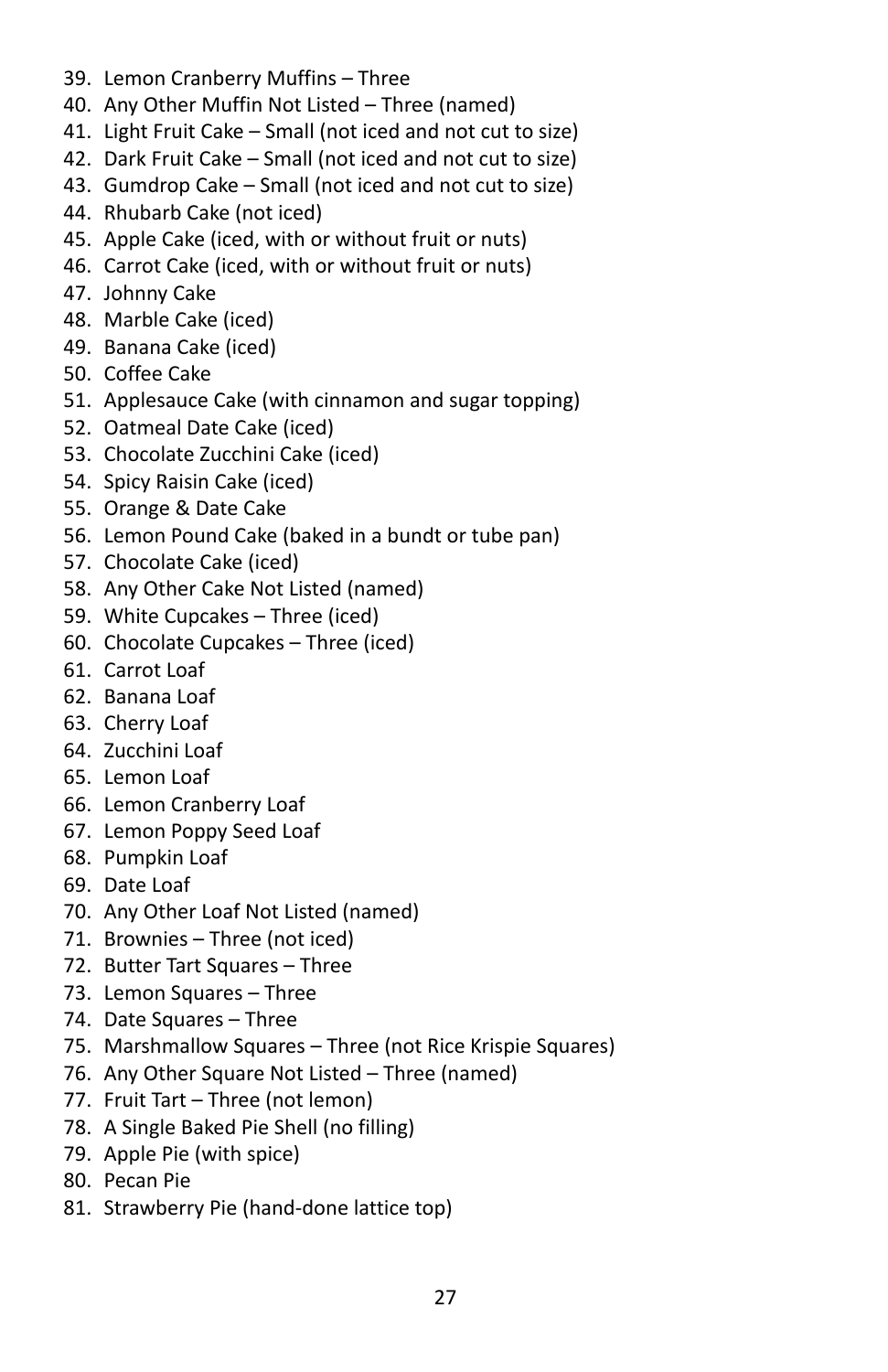- 82. Raspberry Pie (hand-done lattice top)
- 83. Peach Pie
- 84. Cherry Pie
- 85. Raisin Pie
- 86. Rhubarb & Strawberry Pie
- 87. Blueberry Pie
- 88. Bumbleberry Pie
- 89. Nuts & Bolts
- 90. Chocolate Fudge Three (with or without nuts)
- 91. Maple Cream Three (with or without nuts)
- 92. Peanut Butter Fudge Three (with or without nuts)
- 93. Gift in a Jar (attached recipe and gift card or tag)
- 94. Gift Basket Containing Homemade Food Items (minimum 6 items, appearance only to be judged)
- 95. Plate of Assorted Goodies (minimum 6 items, plate 12" (30 cm) minimum, appearance only to be judged)
- 96. Gluten-Free Item

## **Prize Money for Section 97:** 1<sup>st</sup> - \$10.00, 2<sup>nd</sup> - \$5.00, 3<sup>rd</sup> - \$3.00

97. Display of 5 Ways to Use Maple Syrup (2021) / Pumpkin (2022) – Single serving of each way (appearance only to be judged)

#### **Prize Money for Sections 98 – 157:** 1<sup>st</sup> - \$5.00, 2<sup>nd</sup> - \$3.00, 3<sup>rd</sup> - \$2.00

- 98. Canned Peaches
- 99. Canned Pears
- 100.Canned Plums
- 101.Canned Whole Crab Apples
- 102.Preserved Strawberries
- 103.Preserved Raspberries
- 104.Preserved Rhubarb
- 105.Preserved Peaches
- 106.Preserved Applesauce
- 107.Preserved Plums
- 108.Preserved Mincemeat
- 109.Any Other Preserve Not Listed
- 110.Marmalade
- 111.Peach Conserve
- 112.Rhubarb Conserve
- 113.Hawberry Jelly
- 114.Crab Apple Jelly
- 115.Apple Jelly
- 116.Chokecherry Jelly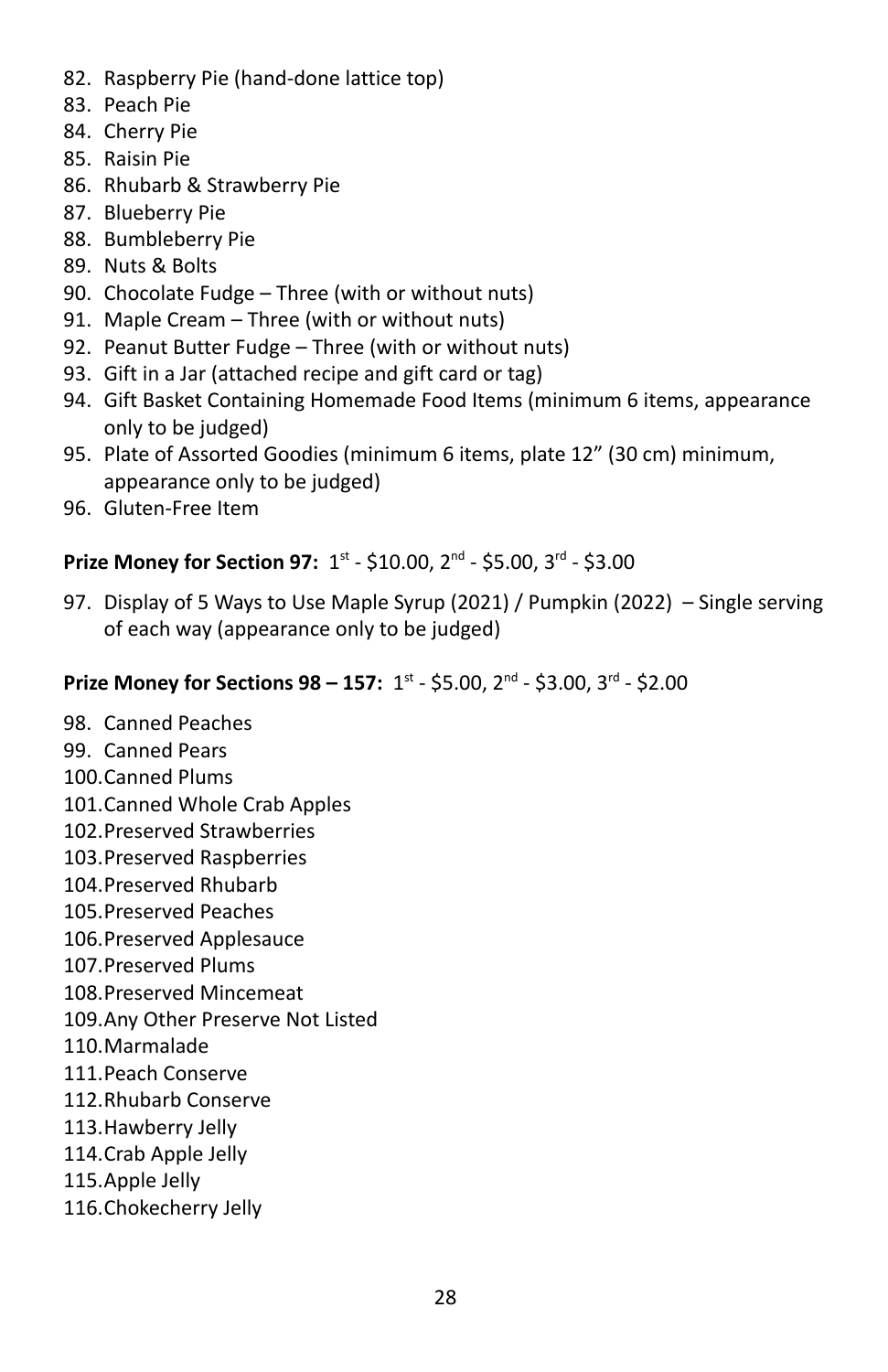117.Grape Jelly 118.Plum Jelly 119.Red Pepper Jelly 120.Red Currant Jelly 121.Highbush Cranberry Jelly 122.Raspberry Freezer Jam 123.Strawberry Freezer Jam 124.Raspberry Jam – Not Freezer 125.Strawberry Jam – Not Freezer 126.Peach Jam 127.Plum Jam 128.Rhubarb Jam 129.Grape Jam 130.Strawberry Rhubarb Jam 131.Diabetic Jam (Using Splenda or any other artificial sweetener) 132.Jam or Jelly (one fruit only, name fruit, not already listed) 133.Jam or Jelly (more than one fruit used, name fruits, not already listed) 134.Maple Syrup 135.Canned Tomatoes 136.Canned Beans 137.Hot Dog Relish 138.Sweet Cucumber Relish 139.Zucchini Relish 140.Beet Relish 141.Chutney (any kind, named) 142.Chili Sauce 143.Salsa Sauce 144.Shake & Pour Dressing (unsealed) – dairy free 145.Mustard Cucumber Pickle 146.Mustard Bean Pickle 147.Nine Day Pickle 148.Icicle Pickle 149.Bread & Butter Pickle 150.Beet Pickle 151.Green Tomato Pickle 152.Dill Pickle 153.Dilled Beans 154.Dilled Carrots 155.Pickled Eggs – Three (unsealed) 156.Canned Spaghetti Sauce – Without Meat 157.Any other Pickled Item, not listed, named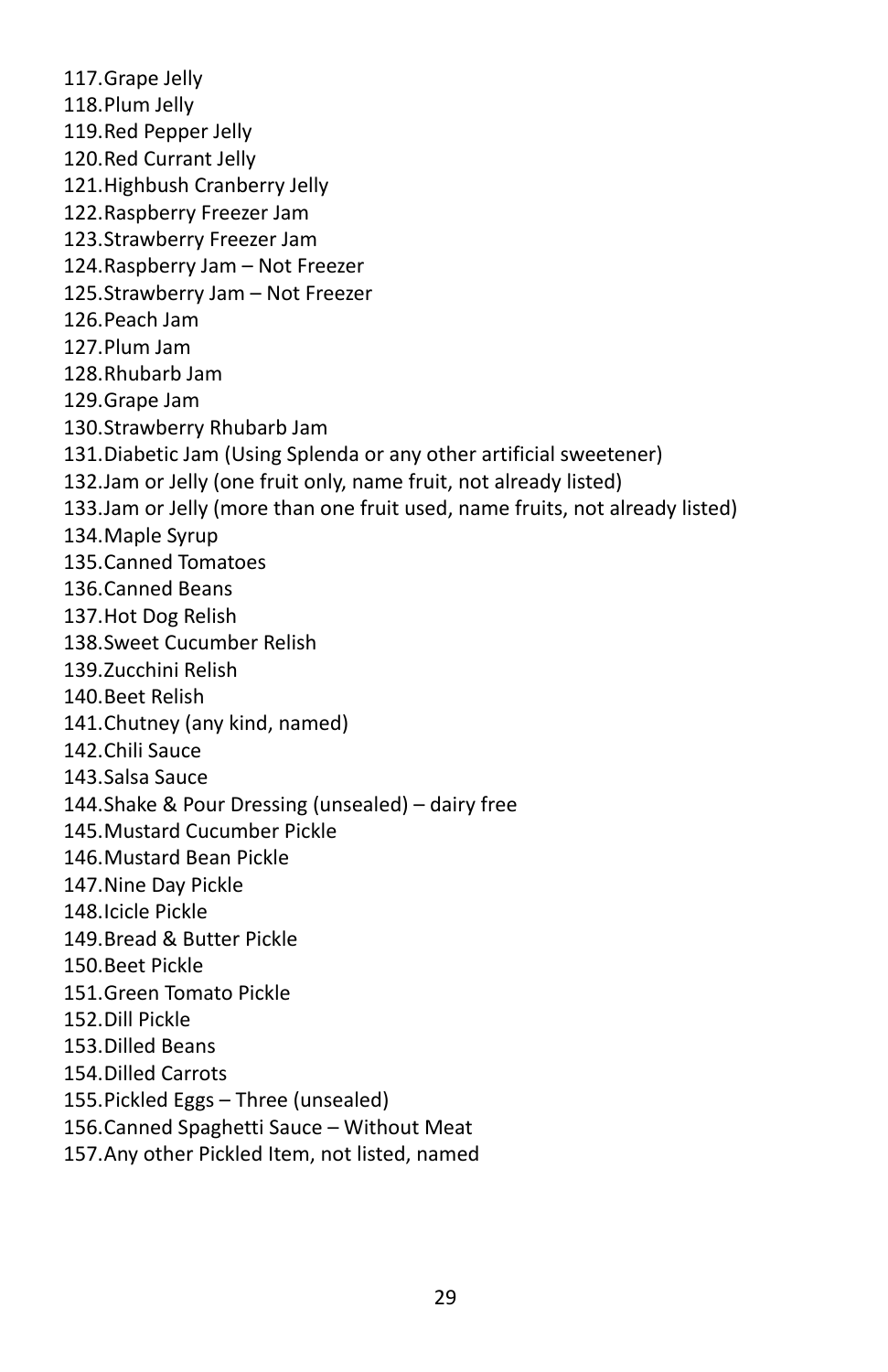#### **NEEDLECRAFT**

# **Directors in Charge:** Mary White (705-377-4878)

Lauren Dewar (705-919-6931)

#### **RULES & REGULATIONS**

- 1. All tags to be fastened with a safety pin.
- 2. Exhibits to be the work of the exhibitor.
- 3. Needlecraft must be clean. Any soiled needlecraft will not be judged.
- 4. All needlecraft cannot be shown for more than two years.
- 5. Any items that are a pair must be identical.
- 6. Items must appear new.
- 7. Embroidery and sewing must be pressed.

## **Prize Money for All Sections:**  $1^{st}$  **- \$5.00,**  $2^{nd}$  **- \$3.00,**  $3^{rd}$  **- \$2.00**

# **KNITTING**

- 1. Special: Preemie Toque & Booties Set (To be donated to the neonatal unit at Health Sciences North. Pastel colours only. To fit approx. a 5 lb. baby. Yarn must be washable and articles placed in plastic bags to protect them from soil.)
- 2. Special: Pneumonia Vest (To be donated to World Accord)
- 3. Afghan (180" [450 cm] minimum perimeter)
- 4. Lap Afghan (152" [380cm] minimum perimeter)
- 5. Headband
- 6. Cushion (14" x 14")
- 7. Tea Cozy
- 8. Towelette & Dish Cloth Set
- 9. Dish Cloth Plain (8" minimum [20 cm])
- 10. Dish Cloth Patterned (8" minimum [20 cm])
- 11. Scrubby
- 12. Pair of Place Mats
- 13. Article Made of Leftover Yarn
- 14. Set of 4 Coasters (4" minimum [10 cm])
- 15. Mug Hugger shown on a mug
- 16. Adult Plain Pullover Sweater
- 17. Adult Pullover Sweater (more than one colour)
- 18. Adult Pullover Pattern Sweater (e.g. lace, cable, etc., one colour)
- 19. Adult Cardigan (with buttons or zipper)
- 20. Adult Cardigan (without buttons or zipper)
- 21. Adult Fair Isle Pullover Sweater
- 22. Ladies Sweater Sleeveless
- 23. Adult Vest (with buttons or zipper)
- 24. A Pair of Adult Socks Plain (can include sock and/or variegated yarn)
- 25. A Pair of Adult Socks Patterned (e.g. cable, etc.)
- 26. A Pair of Adult Slippers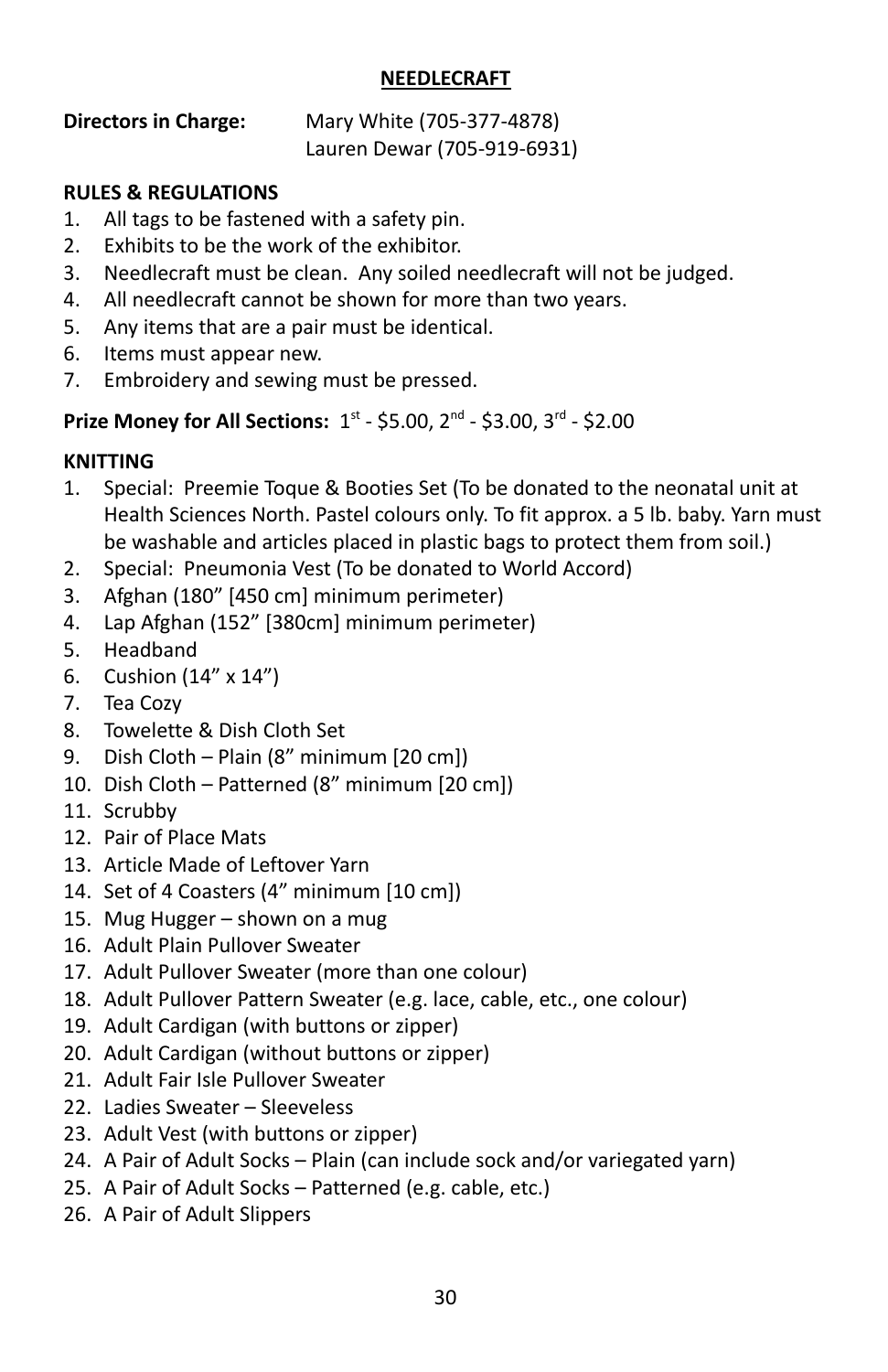- 27. Adult Hat, Scarf & Mitts
- 28. Adult Toque/Hat
- 29. Adult Scarf
- 30. Cowl/Infinity Scarf (joined)
- 31. Adult Mitts Plain, Knit on 4 Needles
- 32. Adult Mitts Patterned, Knit on 4 Needles (e.g. cable, lace, etc.)
- 33. Adult Mitts Knit on 2 Needles
- 34. Adult Fingerless (Texting) Mitts
- 35. Adult Fingerless (Texting) Gloves
- 36. Ladies' Shawl/Poncho
- 37. Child/Youth Cardigan (size 2-12 years, with or without buttons)
- 38. Child/Youth Pullover Sweater (size 2-12 years)
- 39. Child/Youth Picture Sweater (size 2-12 years)
- 40. Child/Youth Fair Isle Pullover Sweater (size 2-12 years)
- 41. A Pair of Child's Socks Plain (can include sock and/or variegated yarn)
- 42. A Pair of Child's Socks Patterned (e.g. cable, etc.)
- 43. A Pair of Child's Slippers
- 44. Child's Toque/Hat & Mitts Set
- 45. Child's Balaclava
- 46. Child's Hat
- 47. Child's Mitts Plain, Knit on 4 Needles (size 2-12 years)
- 48. Child's Mitts Patterned, Knit on 4 Needles (e.g. cable, lace, etc., size 2-12 yrs)
- 49. Child's Mitts Knit on 2 Needles (size 2-12 years)
- 50. Baby Afghan (140" [350 cm] minimum perimeter)
- 51. Baby Car Seat Blanket (90"-110" max. [225-275 cm])
- 52. Baby Dress
- 53. Baby Hat & Sweater Set
- 54. Baby Booties One Pair
- 55. Baby Cardigan Sweater (with buttons or zipper)
- 56. Baby Snuggle Bag
- 57. Baby Pullover
- 58. Baby Garment 1 or 2 Piece (not already listed)
- 59. Any Other Article Not Listed (e.g. doll clothes on a doll)

# **CROCHET**

- 60. Special: Crocheted Preemie Toque & Booties Set (To be donated to the neonatal unit at Health Sciences North. Pastel colours only. To fit approx. a 5 lb. baby. Yarn must be washable and articles placed in plastic bags to protect them from soil.)
- 61. Special: Pneumonia Vest (To be donated to World Accord)
- 62. Afghan (180" [450 cm] minimum perimeter)
- 63. Lap Afghan (152" [380cm] minimum perimeter)
- 64. Article with Crochet/Lace Trim
- 65. Pair of Potholders Thread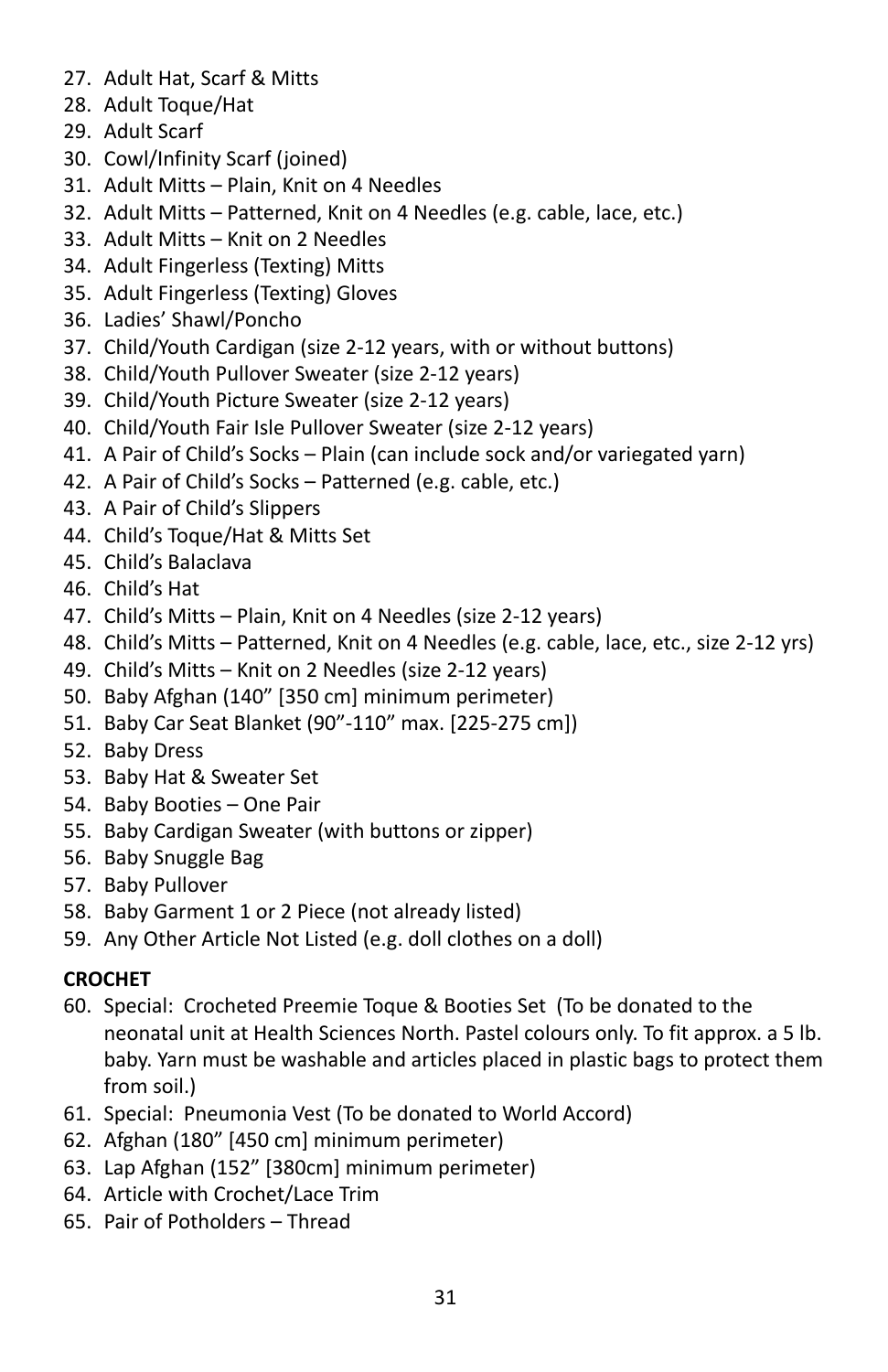- 66. Pair of Potholders Cotton Yarn
- 67. Cotton Cloth Towel with Crochet Top & Dish Cloth
- 68. Bath Mitt
- 69. Adult/Youth Sweater
- 70. Ladies' Vest or Top
- 71. Shawl/Poncho
- 72. Dish Cloth Plain (minimum 8" [20 cm])
- 73. Dish Cloth Patterned (minimum 8" [20 cm])
- 74. 4 Coasters (4" minimum [10 cm])
- 75. Mug Hugger shown on a mug
- 76. Slippers
- 77. Shaped/Moulded Piece (candy dish, etc.)
- 78. Pair of Placemats
- 79. Scrubby
- 80. Centrepiece (over 12" in 1 direction, not mounted)
- 81. Centrepiece (over 12" in 1 direction, more than one colour, not mounted)
- 82. Doily (under 12" [30 cm] flat, not mounted)
- 83. Crocheted Pillow/Cushion 14" x 14"
- 84. Article Using Leftover Yarn
- 85. Article Using Leftover Thread
- 86. Hat/Toque
- 87. Scarf
- 88. Adult Mitts
- 89. Baby Afghan (140" [350 cm] minimum perimeter)
- 90. Baby Car Seat Blanket (90"-110" max. [225-275 cm])
- 91. Baby Hat & Sweater Set
- 92. Baby Booties
- 93. Baby Snuggle Bag
- 94. Baby Sweater
- 95. Baby Dress
- 96. Bookmark
- 97. Tote/Grocery Bag
- 98. Any Other Article Not Listed (e.g. doll clothes on a doll)

## **SEWING**

- 99. 2 Chemo Hats (To be donated to the Chemo room in Mindemoya)
- 100.Luncheon Cloth (with trim, 36" square)
- 101.Table Runner Not Quilted
- 102.Kitchen Apron with Bib
- 103.Tea Apron
- 104.Barbecue Apron
- 105.Apron (any other)
- 106.2 Pot Holders Fabric
- 107.Pair of Placemats Fabric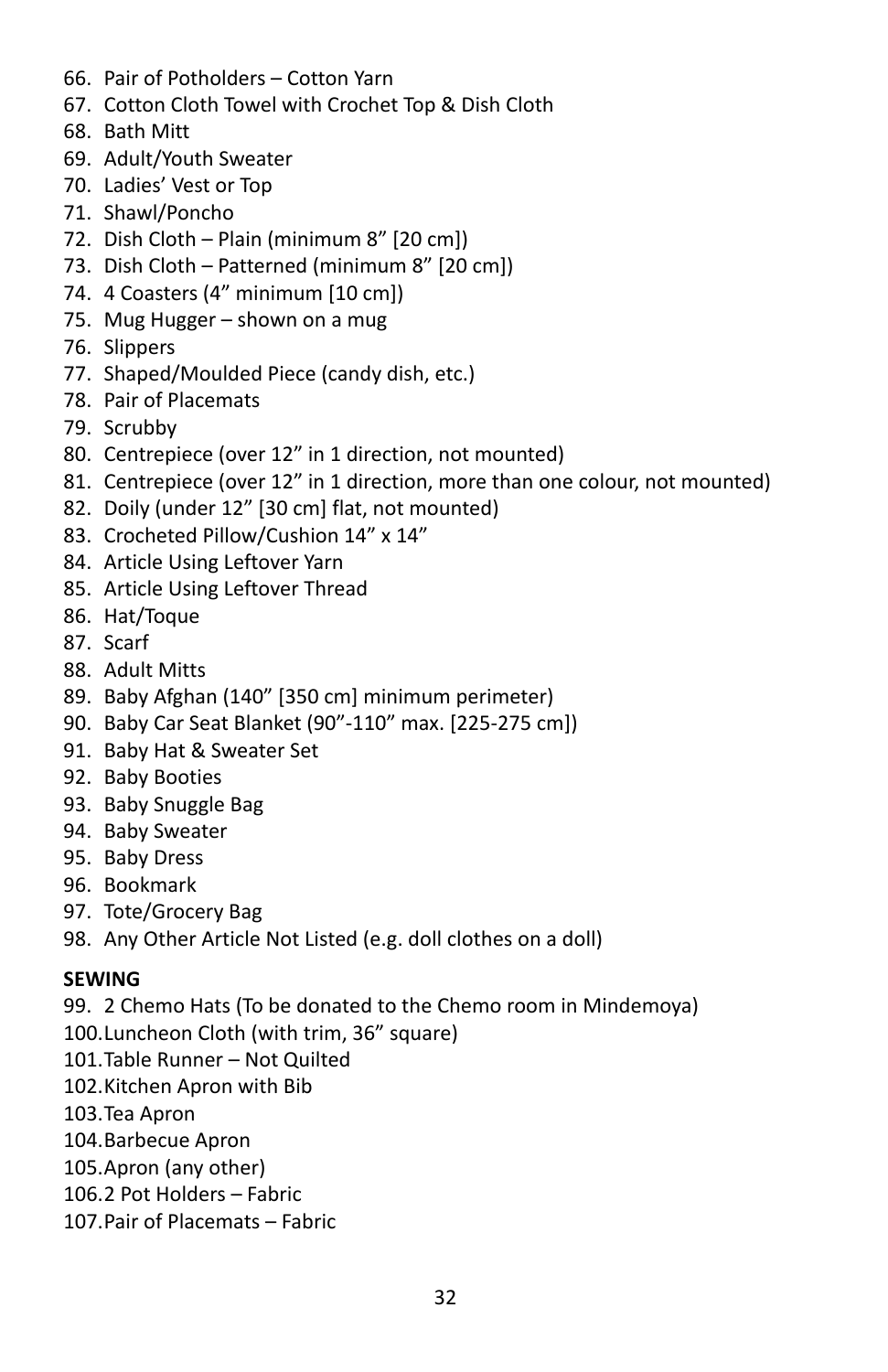108.2 Coasters (4" minimum [10 cm]) 109.2 Mug Rugs 110.Holder for Plastic Bags 111.2 Pillowcases 112.Ladies' Handbag 113.Ladies' Neck Scarf – Fabric 114.Adult Vest 115.Article of Polar Fleece 116.Ladies' Sleep Pants 117.Ladies' Nightgown/Nightshirt 118.Ladies' Blouse (with buttons) 119.Ladies' Skirt (with zipper) 120.Ladies' Skirt (without zipper) 121.Ladies' Dress 122.Ladies' Shell or Tank Top 123.Ladies' Slacks, Capris or Shorts (with zipper) 124.Ladies' Slacks, Capris or Shorts (without zipper) 125.Child's Jumper or Sundress (size 2-12 years) 126.Child's Dress (size 2-12 years) 127.Child's Slacks or Shorts (elastic waist, size 2-12 years) 128.Child's Sleep Pants (size 2-12 years) 129.Child's Nightgown/Nightshirt (size 2-12 years) 130.Child's Skirt (size 2-12 years) 131.Child's Sunhat 132.Child's Apron 133.Baby Snuggle Bag 134.Baby Bib 135.Special Occasion Gift Bag (not Christmas) 136.Shopping/Tote Bag 137.Dog's Coat 138.Article from Recycled Jeans (not clothing) 139.Cushion 14" x 14" 140.Doll Clothes (must be shown on doll) 141.Set of Eyeglass Holder, Sewing Needle Case & Scissor Holder 142.Electronic Gadget Holder (e.g. iPod, cell phone, etc.) **EMBROIDERY** 143.2 Pillowcases – Embroidered 144.2 Pillowcases – Cross Stitched

145.Crewel Embroidered Picture – Framed

- 146.Article of Counted Cross Stitch
- 147.Embroidered Quilt Block One

148.Any Other Article Not Listed – Embroidered

149.Any Other Article Not Listed – Cross Stitch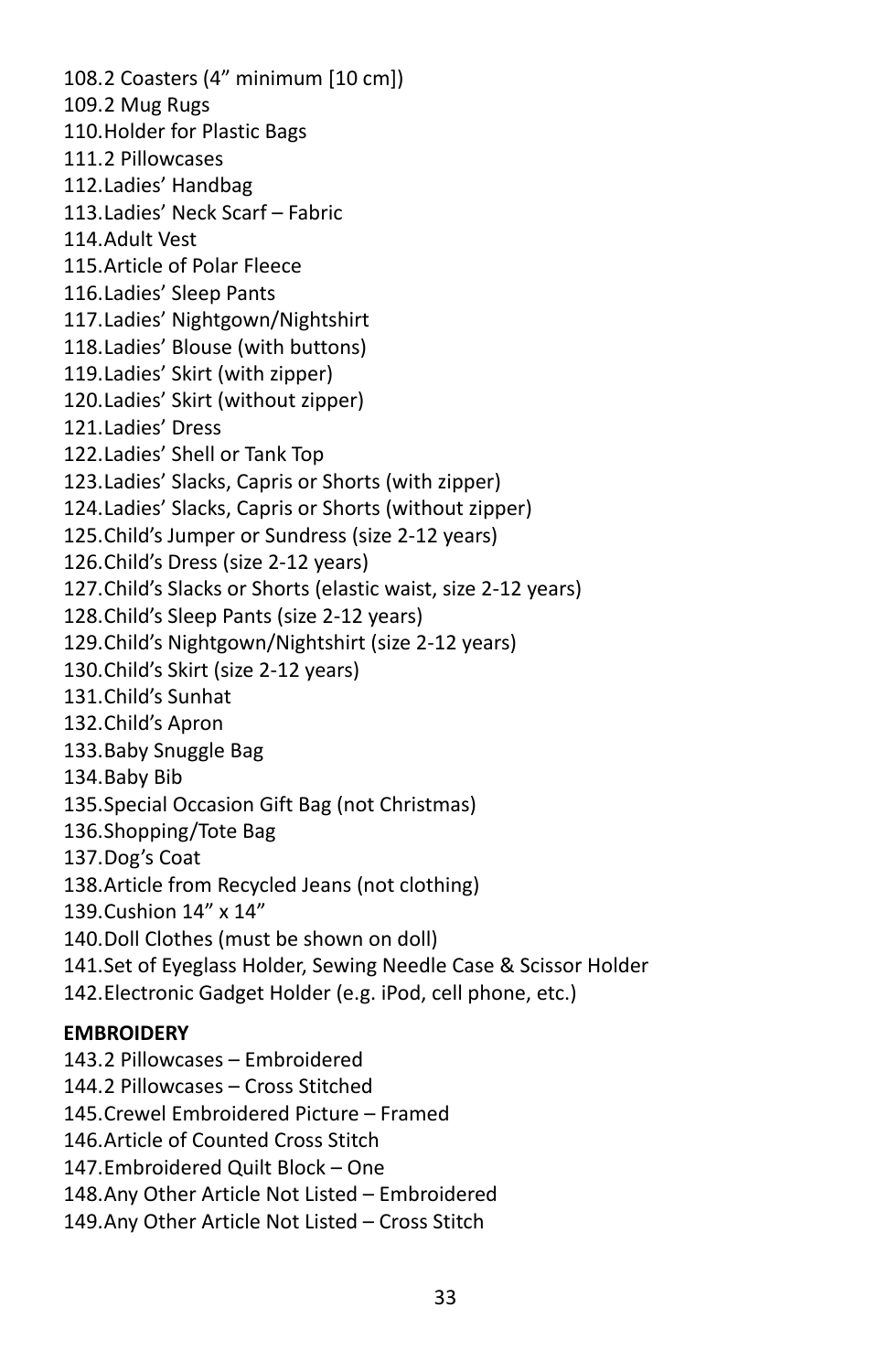## **MISCELLANEOUS NEEDLEWORK**

- 150.Article of Rug Hooking
- 151.Rug homemade, any other kind
- 152.Article of Swedish Weaving
- 153.Article of Hand Weaving
- 154.Toddler's Homemade Toy Any Kind
- 155.Wall Hanging Not Quilted
- 156.Tatted Article
- 157.Plastic Canvas Any Article
- 158.Article of Mixed Needlecraft
- 159.Any Other Needlework Article Not Listed

# **QUILTING**

**Directors in Charge:** Sally White (705-368-0031) – Machine Carol Gilmore (705-377-4507) – Hand

## **RULES & REGULATIONS**

- 1. Section must have the pattern name attached to the quilt or written on the entry tag.
- 2. Quilts to be considered for OAAS Competition must be **324"** minimum on perimeter.
- 3. The quilts section will be judged for the Grand Champion quilt (see rules that follow).
- 4. Quilts may be shown for 4 years.
- 5. All quilts not solely made, pieced and quilted by the exhibitor must be indicated on entry tag, as these are eligible only for local fair competition.
- 6. Any items that are a pair must be identical.
- 7. If name label is used, it must be covered.

#### Ontario Association of Agricultural Societies (OAAS) **Annual Machine-Quilting Championship Competition** Eligibility, Rules and Regulations

## **General Conditions:**

- A. Entries must be solely made and machine quilted by the exhibitor and exhibited and judged at a local OAAS fair to be eligible for this competition.
- B. Quilts to be measured on the perimeter. Total perimeter measurement to be a minimum of 324". Note: The article can be square, rectangular, etc.
- C. Judging will occur at local fairs and district levels. A Provincial Grand Champion Machine Quilted Quilt will be selected at the Annual OAAS Convention.
- D. Upon making entry into the OAAS Machine Quilting Competition, the exhibitor agrees to participate in any promotional activities related to the competition.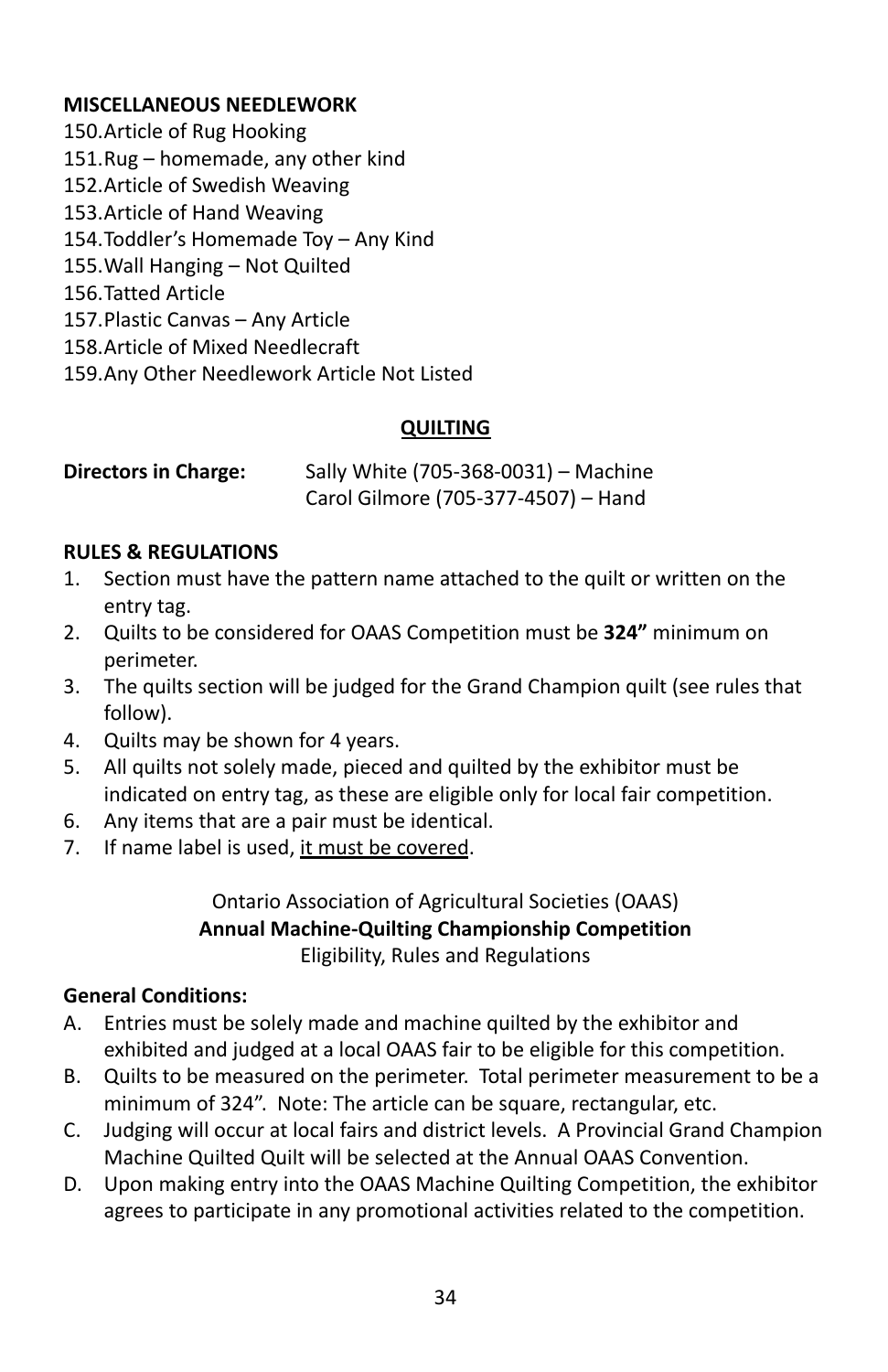- E. The winning OAAS Champion Machine Quilted Quilt will not be eligible to compete in any future District and/or OAAS Provincial competition.
- F. The winner's name to be displayed at the fair on a sign provided by OAAS.
- G. Article must have visible machine quilting.

## **Local Fair Competitions:**

- 1. Each local fair is entitled to send only one Grand Champion Machine-Quilted Article, judged best of show of all eligible machine quilted articles to the District Competition. If any entry wins Grand Champion or Best of Show of all eligible machine-quilted articles at more than one fair, the other fairs at which this item was entered and won should enter their Reserve Champion or Second Best of Show of eligible machine-quilted articles in the District Competition. NOTE: If an exhibitor wins Grand Champion or Best of Show of all eligible machine-quilted classes at other than his/her own fair, or at more than one fair, the exhibitor must consider the Agricultural Society nearest his/her home address as the one from which the item will be sent to the District competition.
- 2. An exhibitor who wins more than one Best of Show title with a different machine-quilted article at different fairs shall be entitled to enter each winning article to compete at the District Competition.
- 3. Local Homecraft Divisions are requested to judge a Grand Champion or Best of Show of all eligible machine-quilted articles, as well as a Reserve Champion or Second Best of Show of eligible machine-quilted articles.

The Grand Champion and Reserve Grand Champion are judged from all first and second prize eligible machine-quilted articles.

Grand Champion Local Level Prize Money: 1<sup>st</sup> - \$30.00, 2<sup>nd</sup> - \$20.00

# **MACHINE QUILTING**

# **Prize Money for Sections 1-33:** 1<sup>st</sup> - \$15.00, 2<sup>nd</sup> - \$10.00, 3<sup>rd</sup> - \$5.00

- 1. Traditional Pieced Quilt (pieced based on traditional style, patterns or settings, e.g. Ohio Star, Log Cabin, Churn Dash, Lone Star)
- 2. Appliqué Quilt
- 3. Embroidered or Cross Stitched Quilt
- 4. Mixed Technique Quilt (balanced mixture of pieced and appliqué)
- 5. Innovative/Art Quilt (Quilts that take from the traditional and expand the setting, design, colour and construction techniques to create non-traditional work.)
- 6. Patchwork Quilt (pieces of fabric sewn together to form a design)
- 7. Quilt with a Picot Edge (whole quilt and edge will be judged)
- 8. Quilt using More than Two Techniques
- 9. Quilt Solid Colours on Both Sides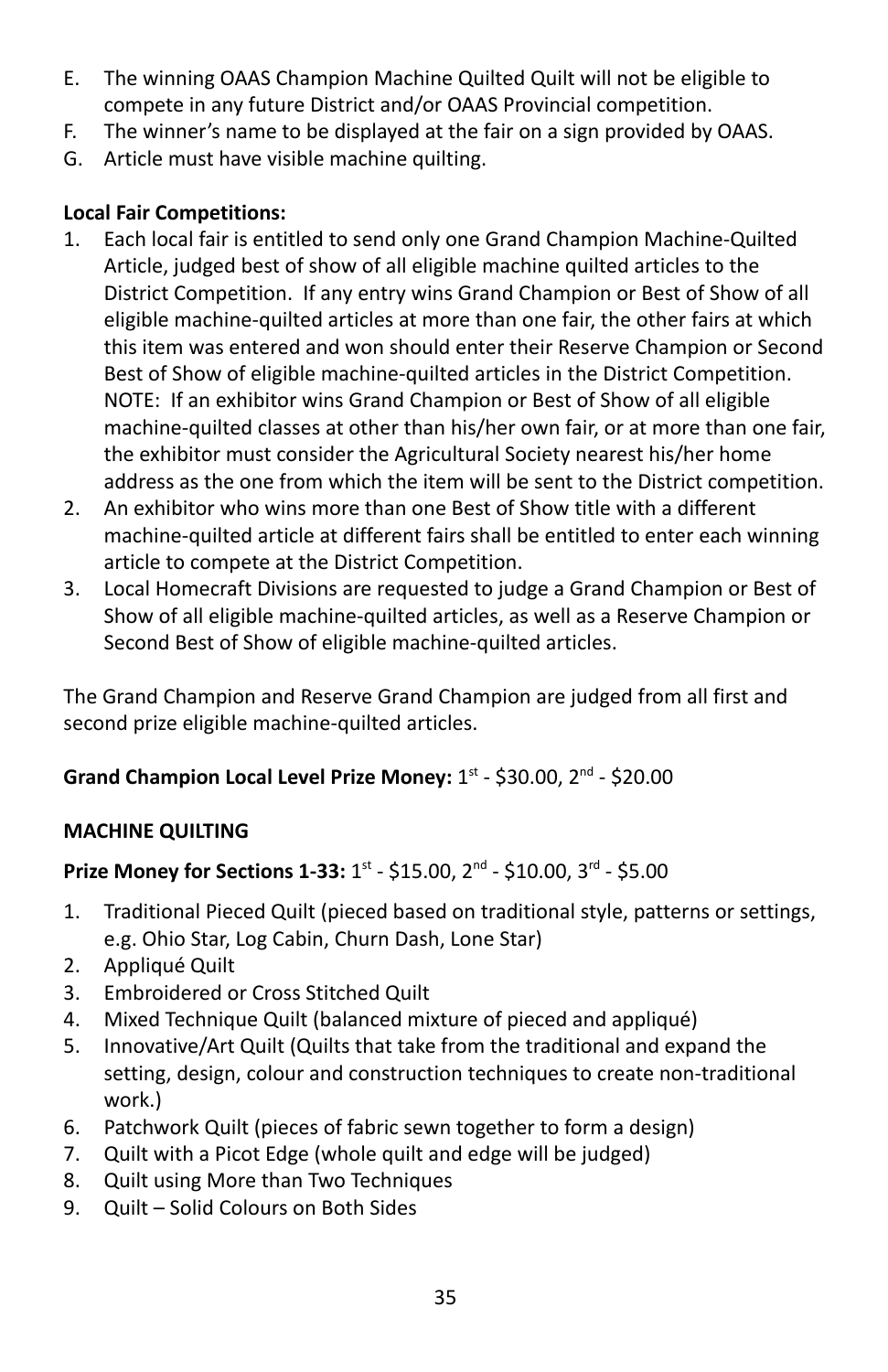- 10. Pictorial Quilt (An art quilt that is an original interpretation of a scene or picture depicted in a realistic or abstract manner.)
- 11. Your Own Design Quilt
- 12. Quilt to be Judged for Quilting Only
- 13. Scrappy Quilt (using leftover fabrics in your pattern of choice)
- 14. Sampler Quilt (minimum of 6 different blocks)
- 15. Fabric by the Yard (preprinted [cheater quilt] stamped designed top, any size)
- 16. Flannel Rag Quilt (any size)
- 17. Crazy Patch Quilt (any size)
- 18. Recycle Quilt (e.g. blue jeans, etc., any size)
- 19. Quilt Using a panel as part of the top Any Size
- 20. Any Other Quilt Under less than 304"(810cm)
- 21. Quilt pieced by entrant but quilted by another only design, colour and construction to be judged
- 22. Crib Quilt Embroidered or Cross Stitched
- 23. Crib Quilt Appliqué
- 24. Crib Quilt Pieced
- 25. Crib Quilt Panel
- 26. Baby Car Seat Blanket 90 110"
- 27. Quilt My Very First
- 28. Lap Quilt (between 180" and 240" perimeter)
- 29. Pictorial Machine Quilted Wall Hanging (any size, ready to hang)
- 30. Machine Quilted Wall Hanging (ready to hang)
- 31. Miniature Quilt (maximum 96" perimeter, replica of large quilt)
- 32. Quilted Sampler (any size, minimum of 3 construction techniques)
- 33. Comforter

# **Prize Money for Sections 34-45:** 1st - \$5.00, 2<sup>nd</sup> - \$3.00, 3<sup>rd</sup> - \$2.00

- 34. Pair of Machine Quilted Place Mats (not pre-quilted fabric)
- 35. Machine Quilted Table Runner (not pre-quilted fabric)
- 36. Machine Quilted Table Topper
- 37. Pair of Machine Quilted Pot Holders/Oven Mitts (not pre-quilted fabric)
- 38. Machine Quilted Tea Cozy (not pre-quilted fabric)
- 39. Hot Pad
- 40. Machine Quilted Cushion (not pre-quilted fabric) 14" x 14"
- 41. Machine Quilted Casserole Carrier
- 42. Machine Quilted Bag/Purse
- 43. Machine Quilted Candle Mat
- 44. Any Other Machine Quilted Item Not Listed
- 45. Machine Quilted Article by Someone Under 18 Years of Age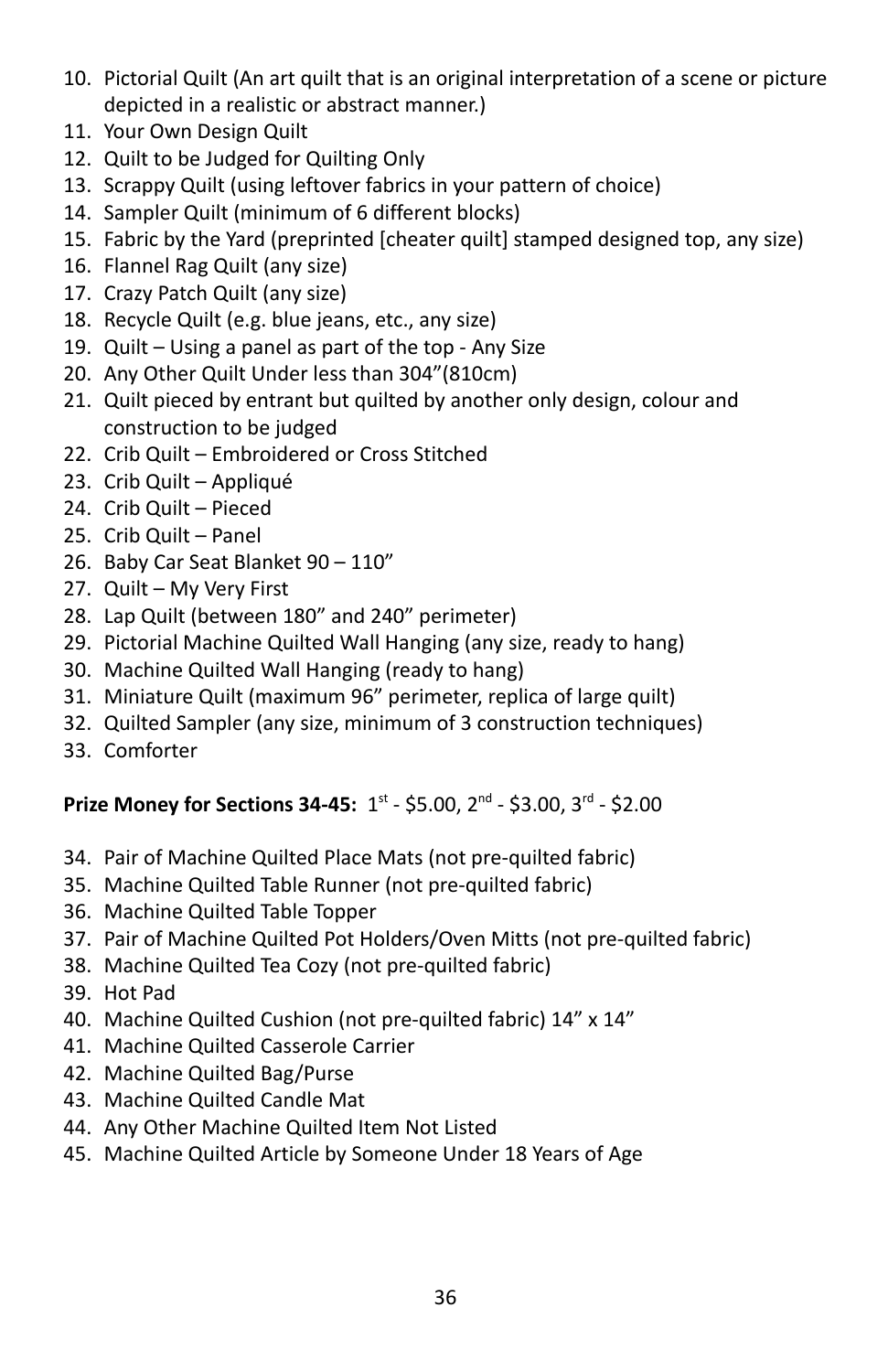# Ontario Association of Agricultural Societies (OAAS) **Annual Hand Quilted Championship Competition**

Eligibility, Rules and Regulations

# **General Conditions:**

- A. Entries must be solely made and hand quilted by the exhibitor and exhibited and judged at a local OAAS fair to be eligible for this competition.
- B. Entry quilts must be a minimum of 324" measured on the perimeter (smaller quilts will not be eligible to proceed to the next level of competition).
- C. The winner's name and pattern to be displayed at the Fair on a sign provided by the OAAS.
- D. Judging will occur at local fairs and district levels. A provincial Grand Champion Quilt will be selected at the Annual OAAS convention.
- E. Upon making an entry into the OAAS Quilt Competition, the exhibitor agrees to participate in any promotional activities related to the competition.
- F. The winning OAAS Champion Quilt will not be eligible to compete in any future District and/or Convention OAAS competitions.

# **Local Fair Competitions:**

1. See rules and regulations for machine quilts.

# Grand Champion Local Level Prize Money: 1st - \$40.00, 2<sup>nd</sup> - \$30.00

# **HAND QUILTING**

# **Prize Money for Sections 45-80: 1st - \$15.00, 2<sup>nd</sup> - \$10.00, 3<sup>rd</sup> - \$5.00**

- 46. Traditional Pieced Quilt (pieced based on traditional style, patterns or settings, e.g. Ohio Star, Log Cabin, Churn Dash, Lone Star)
- 47. Appliqué Quilt
- 48. Embroidered or Cross Stitched Quilt
- 49. Mixed Technique Quilt (balanced mixture of pieced and appliqué)
- 50. Innovative/Art Quilt (Quilts that take from the traditional and expand the setting, design, colour and construction techniques to create non-traditional work.)
- 51. Patchwork Quilt (pieces of fabric sewn together to form a design)
- 52. Quilt with a Picot Edge (whole quilt and edge will be judged)
- 53. Quilt using More than Two Techniques
- 54. Quilt Solid Colours on Both Sides
- 55. Pictorial Quilt (A quilt that is an interpretation of a scene or picture depicted in a realistic or abstract manner.)
- 56. Your Own Design Quilt
- 57. Quilt to be Judged for Quilting Only
- 58. Scrappy Quilt (using leftover fabrics in your pattern of choice)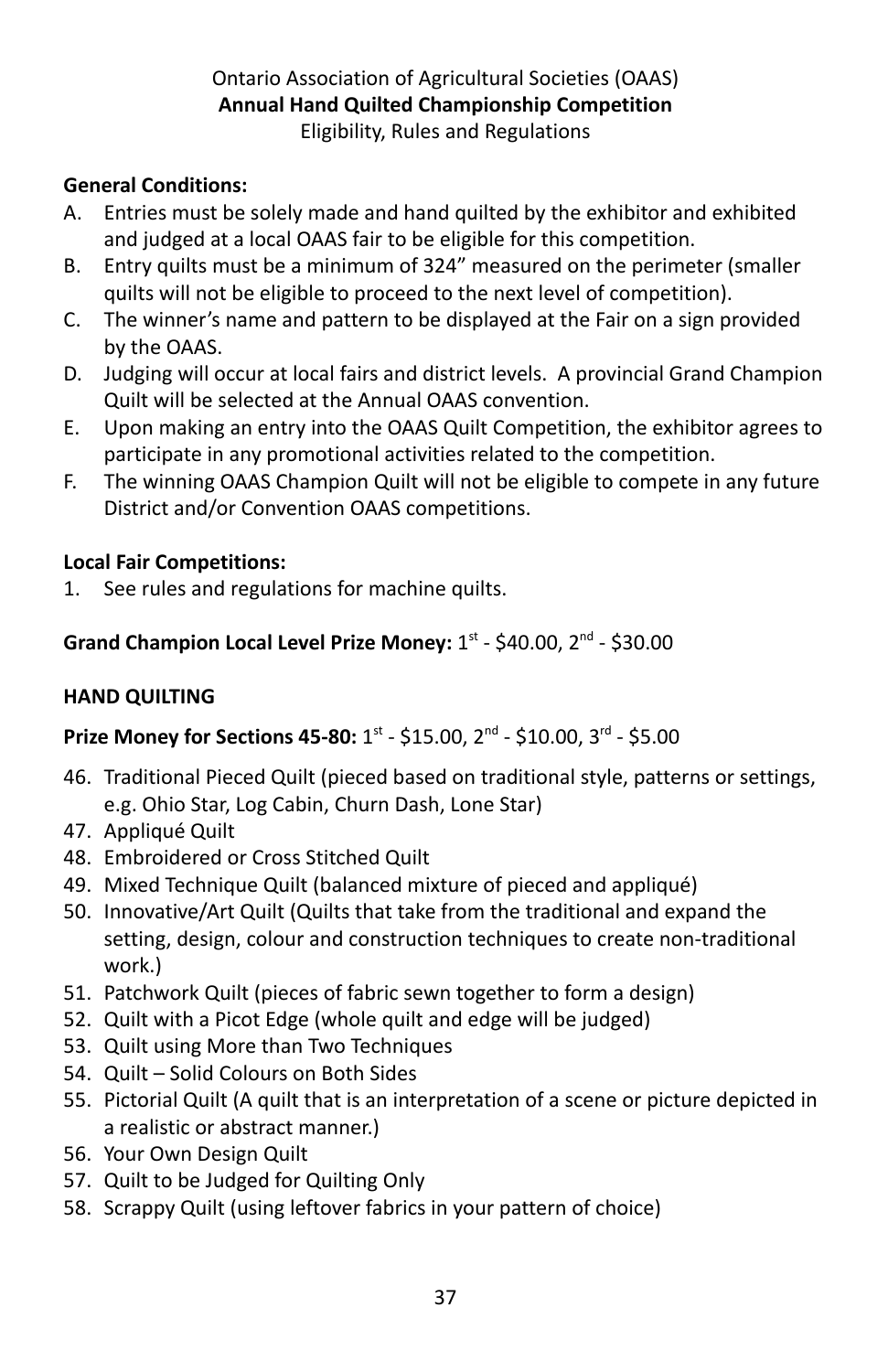- 59. Sampler Quilt (minimum of 6 different blocks)
- 60. Fabric by the Yard (preprinted [cheater quilt] stamped designed top, any size)
- 61. Flannel Rag Quilt (any size)
- 62. Crazy Patch Quilt (any size)
- 63. Recycle Quilt (e.g. blue jeans, etc., any size)
- 64. Quilt Using a panel as part of the top (any size)
- 65. Quilt Tied (any size or material)
- 66. Any Other Quilt Under 324" (810cm)
- 67. Quilt pieced by entrant but quilted by someone else or group quilting not to be judged, only the design, colour construction to be judged.
- 68. Crib Quilt Embroidered or Cross Stitched
- 69. Crib Quilt Appliqué
- 70. Crib Quilt Pieced
- 71. Crib Quilt Panel
- 72. Baby Car Seat Quilt (90 110 cm) perimeter
- 73. Quilt My Very First
- 74. Quilt Top My Very First
- 75. Quilt Top Experienced Quilter
- 76. Lap Quilt (between 180" and 240" perimeter)
- 77. Pictorial Quilted Wall Hanging (any size, ready to hang)
- 78. Quilted Wall Hanging (ready to hang)
- 79. Miniature Quilt (maximum 96" perimeter, replica of large quilt)
- 80. Quilted Sampler (any size, minimum of 3 construction techniques)
- 81. Comforter

## **Prize Money for Sections 82-94:** 1st - \$5.00, 2<sup>nd</sup> - \$3.00, 3<sup>rd</sup> - \$2.00

- 82. Pair of Quilted Place Mats
- 83. Quilted Table Runner
- 84. Quilted Table Topper
- 85. Pair of Quilted Pot Holders/Oven Mitts
- 86. Quilted Tea Cozy
- 87. Hot Pad
- 88. Quilted Cushion 14" x 14"
- 89. Quilted Casserole Carrier
- 90. Quilted Bag/Purse
- 91. Quilted Candle mat
- 92. Any Other Quilted Item Not Listed
- 93. Quilted Article by Someone Under 18 Years of Age
- 94. Two Different Quilt Blocks (one pieced, one appliqué, unfinished, each named)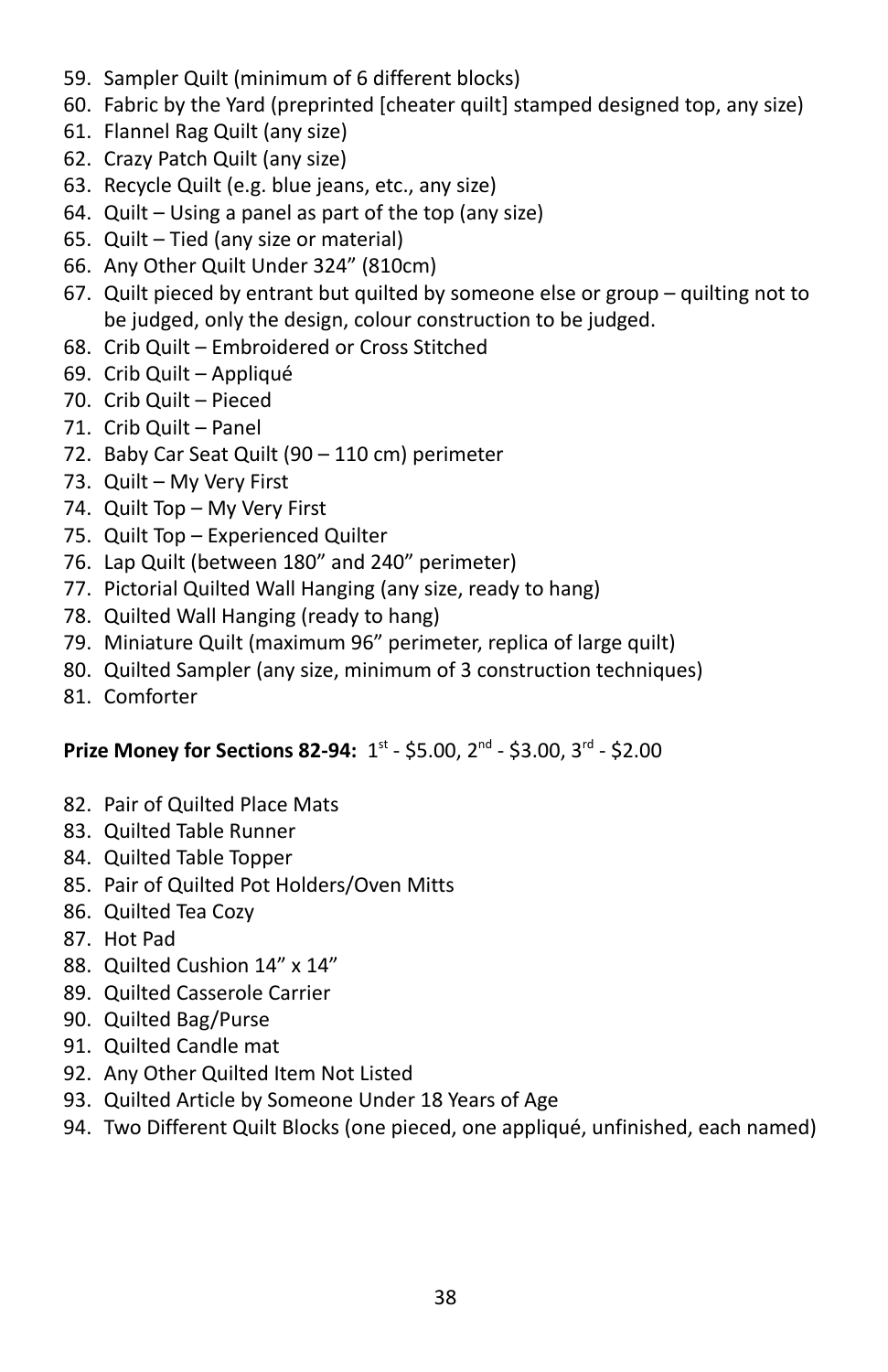#### **QUILT BLOCK CHALLENGE**

The challenge is to have enough quilt blocks to make a quilt to be raffled off at the following Providence Bay Fair.

THEMES: 2021 – Stars 2022 – Dresden Plate (Black & White)

#### **Rules for the Quilt Block Challenge:**

- 1. Block must measure 12.5" x 12.5" unfinished.
- 2. Block must contain challenge fabrics.
- 3. You may add as many colours as you wish.
- 4. You may hand or machine piece, hand or machine appliqué.
- 5. Blocks to become property of the Society.
- 6. You do not have to be a member of the Providence Bay Agricultural Society to enter the Quilt Block Challenge. Please provide address on tag.

#### **Prize Money:**

Appliqué: 1st - \$5.00, 2<sup>nd</sup> - \$3.00, 3<sup>rd</sup> - \$2.00 Pieced:  $1^{st}$  - \$5.00,  $2^{nd}$  - \$3.00,  $3^{rd}$  - \$2.00 Judge's Choice: \$10.00

Contact Sally White at 705-368-0031 for material.

Thank you for taking our challenge and we hope you have "sew" much fun letting your imagination go!

#### **ARTS AND CRAFTS**

**Director in Charge:** Esther Moody (705-377-6642)

#### **RULES & REGULATIONS**

- 1. All arts & crafts must be the work of the exhibitor.
- 2. Articles cannot be shown for more than 2 years.
- 3. Make sure entry tag is securely fastened to the article or it will not be judged.

- 1. Article depicting "Providence Bay Fair"
- 2. Something made for Canada Day
- 3. Something made for Preserving a Memory
- 4. Something made for Mother's/Father's Day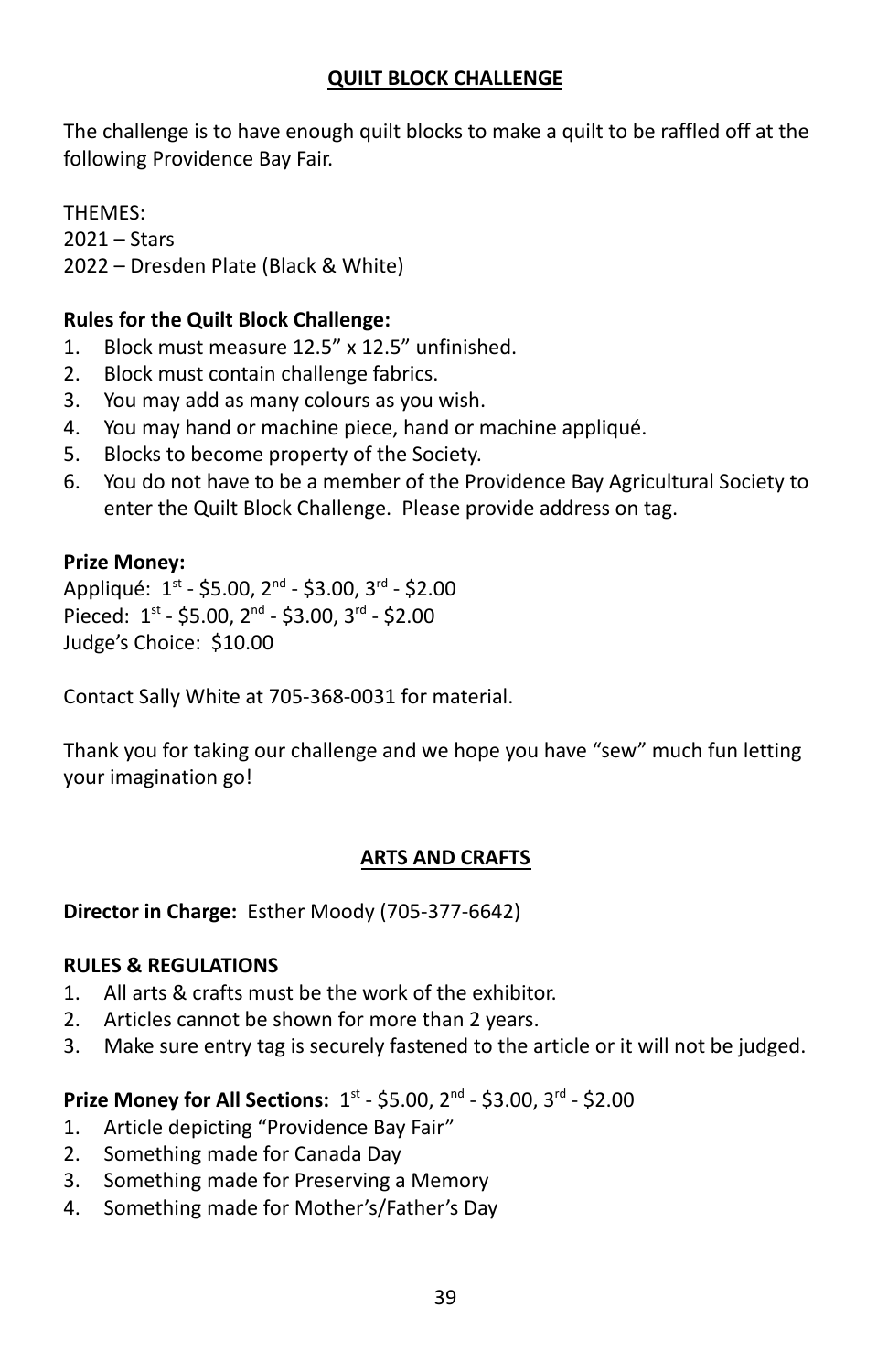- 5. Article Depicting Halloween (not a costume)
- 6. Silk Flower Arrangement for a Cemetery
- 7. Gift Bag
- 8. Article of Diamond Art
- 9. Paper Quilling
- 10. Pebble Art
- 11. Leatherwork
- 12. Ribbon Wreath
- 13. Swag Wreath
- 14. Pottery
- 15. Grape Vine Wreath
- 16. Birthday Gift
- 17. Gift for a Bridal Shower
- 18. Image Transfer
- 19. Centrepiece for a Baby Shower
- 20. Spring Door Decoration
- 21. Fall Door Decoration
- 22. Door Welcome Sign Using 'Welcome'
- 23. Decorated Box
- 24. Article Using Stars (Star Theme)
- 25. Article Made Using a Mason Jar
- 26. Wind Chimes
- 27. Cutlery made into Something Useful
- 28. Scrapbooking Page
- 29. Pencil Sketch or Drawing (not to exceed 11" x 14")
- 30. Shower Invitation (e.g. baby, bridal)
- 31. Handmade Card (birthday, get well, etc.)
- 32. One Stroke/Tole on Wood
- 33. One Stroke/Tole on any other surface
- 34. Article on Canvas
- 35. Something to Display in the Garden
- 36. Article with Bird Theme
- 37. Wedding Centrepiece
- 38. Three Different Bazaar Items
- 39. Wall Hanging (not quilted)
- 40. Bird Feeder (not wood)
- 41. Decorated Flower Pot
- 42. Centrepiece Using Artificial Flowers
- 43. Article Using Chalk Paint
- 44. A Basket to Welcome a New Baby (must contain 5 items with at least 3 handmade)
- 45. Something Depicting a Holiday (not Christmas)
- 46. Painting on Glass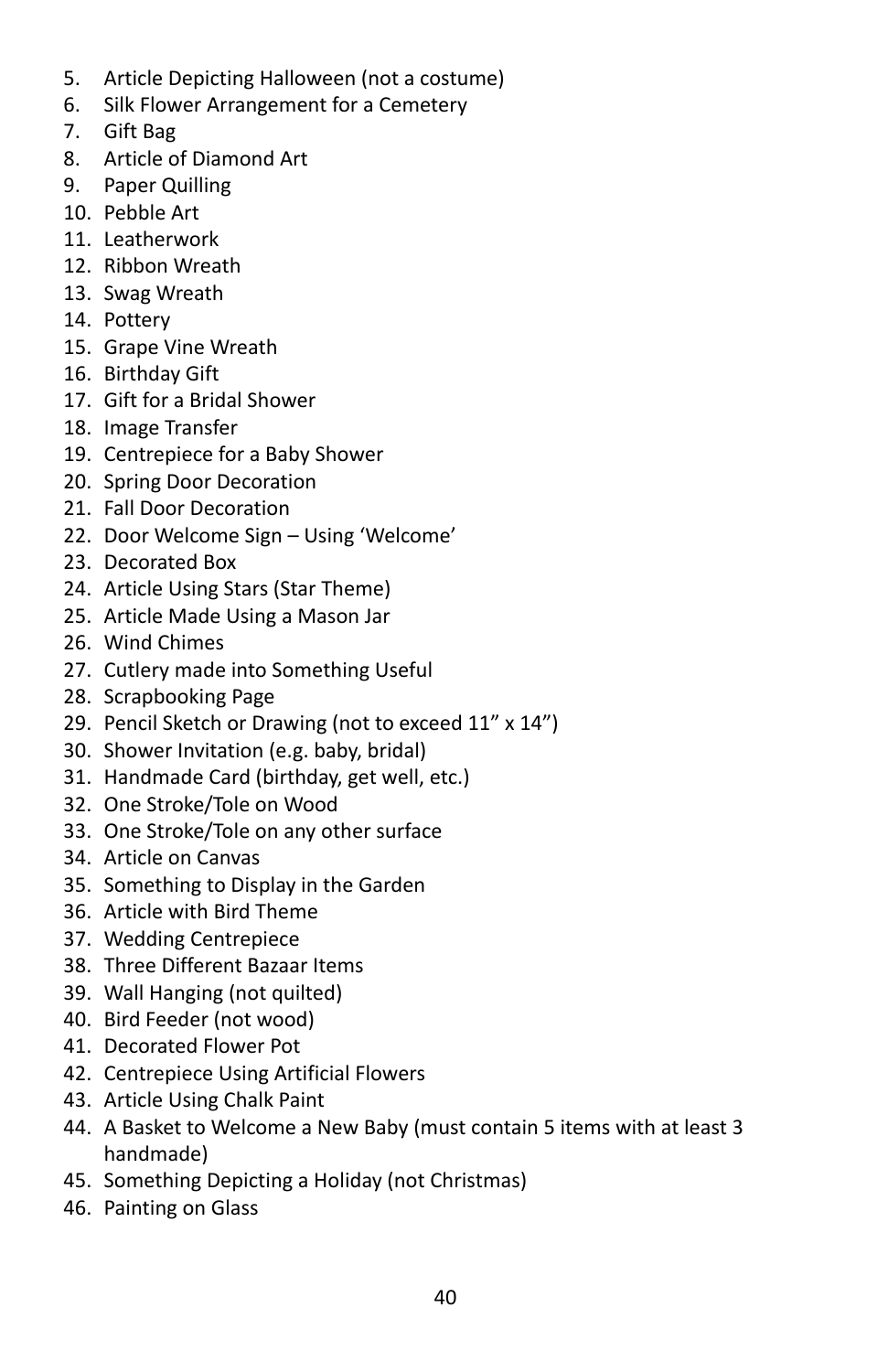- 47. Handmade Bookmark
- 48. Article Made Using Burlap
- 49. Easter Decoration
- 50. Handmade Jewelry
- 51. Something Useful made from Something Useless
- 52. Decorated Tray
- 53. Message Board/Chalk Board Decorated, with a message
- 54. Something to Display in an Entry Way (not to hang)
- 55. Article Made Using Nature
- 56. Article Using Letters and/or Numbers
- 57. Something Made with a Sunflower Theme
- 58. Article Made Using a Frame
- 59. Article Made Using Tea Cup
- 60. Item using Recycled Materials

## **CHRISTMAS CRAFTS**

**Director in Charge:** Bernice Lewis (705-377-4546)

#### **RULES & REGULATIONS**

- 1. All arts & crafts must be the work of the exhibitor.
- 2. Articles cannot be shown for more than 2 years.
- 3. Make sure entry tag is securely fastened to the article or it will not be judged.
- 4. Any items that are a pair must be identical.

- 1. Christmas Tree Decorated and Self-Supporting (20" maximum)
- 2. Christmas Tree Skirt (must have an opening)
- 3. Christmas Stocking Fabric
- 4. Christmas Stocking Knit or Crochet
- 5. Tree Decoration Beaded One
- 6. Tree Decoration Knit or Crochet One
- 7. Tree Decoration Wood One
- 8. Tree Decorations Three Different (securely fastened on 8  $\frac{1}{2}$ " x11" [22.5 x 28] cm] cardboard)
- 9. Article Using a Mason Jar
- 10. Christmas Table or Luncheon Cloth
- 11. Christmas Hot Pad
- 12. Decorated Christmas Candle Holder with Candle
- 13. Dining Room Table Centrepiece With One or More Candles
- 14. Christmas Arrangement No Candles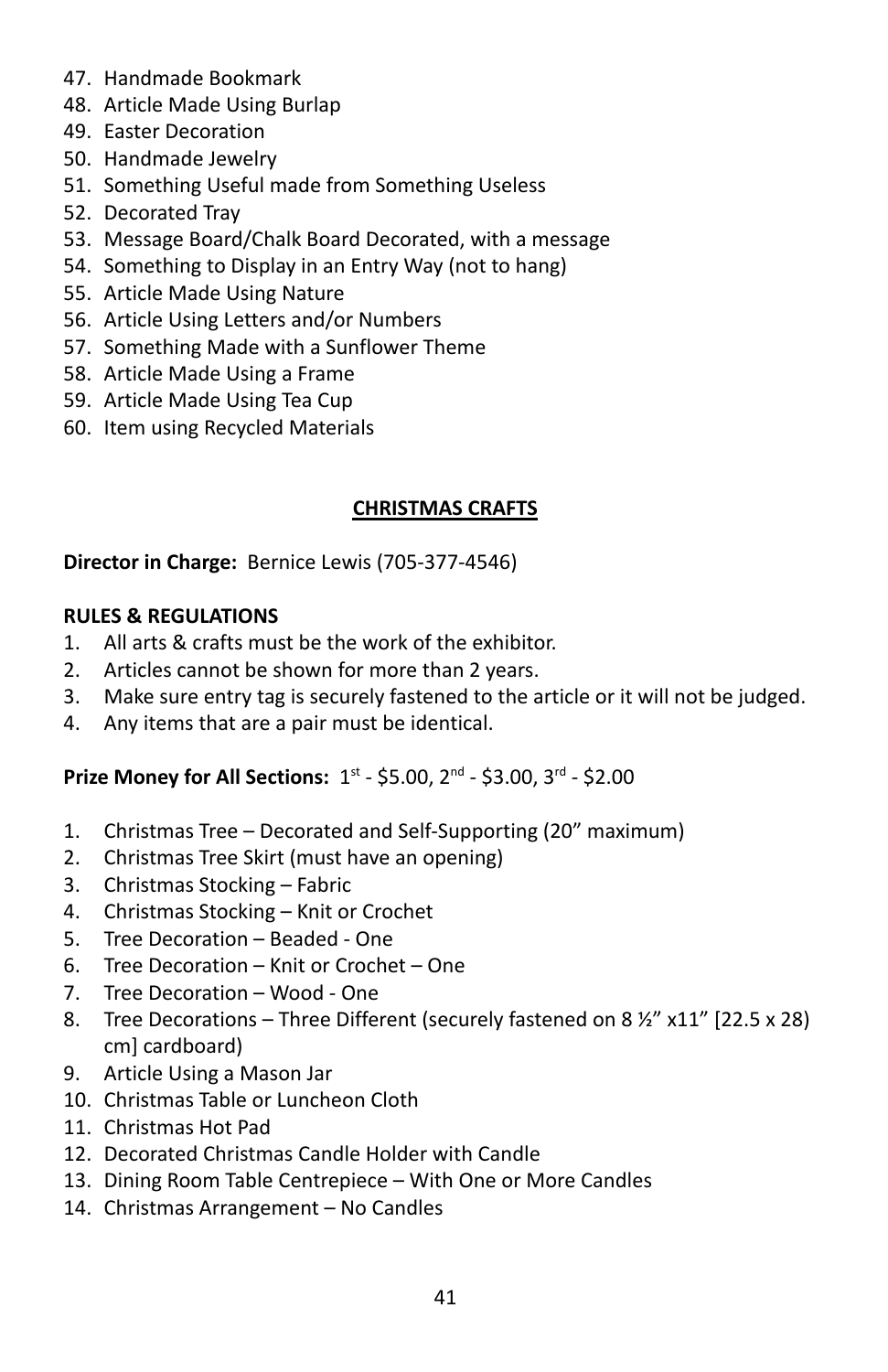- 15. Centrepiece with Snowman Theme
- 16. Christmas Wall Hanging
- 17. Bazaar Item
- 18. Angel Decoration
- 19. Pair of Christmas Placemats
- 20. "Counting the Days 'til Christmas"
- 21. Set of Christmas Hand Towel & Dish Cloth Knit or Crochet
- 22. Gift Wrapped Parcel (not to exceed 9" [23 cm], wrapping to be judged)
- 23. Something to Display Christmas Cards
- 24. "Santa Claus", "Mrs. Claus" or "Father Christmas"
- 25. A Snowman Any Medium
- 26. Tree Top Decoration
- 27. Snow Globe
- 28. Christmas Painted Article
- 29. Christmas Bib Apron
- 30. Christmas Tea Apron
- 31. Christmas Gift Basket (minimum of 5 assorted homemade gifts)
- 32. Two Christmas Napkins with Handmade Rings
- 33. Handmade Christmas Card
- 34. Christmas Wreath
- 35. Christmas Door Decoration
- 36. Christmas Decoration for Window
- 37. A Unique Christmas Decoration
- 38. Four Christmas Gift Tags (made from old Christmas cards or wrapping)
- 39. Christmas Hand Towel Knit or Crochet Top
- 40. Pair of Christmas Pot Holders
- 41. Article Depicting a Christmas Carol (named)
- 42. Item for Baby's First Christmas
- 43. Christmas Corsage
- 44. Christmas Gift Bag
- 45. Article of Cross Stitch
- 46. Table Runner
- 47. Decorated Christmas Basket (basket only)
- 48. Decorated Yule Log
- 49. Homemade Christmas Table Favour
- 50. Homemade Christmas Hostess Gift
- 51. Nativity Scene
- 52. Christmas Article made from Recycled Material
- 53. Christmas Jewelry
- 54. Christmas Candy Container Any Medium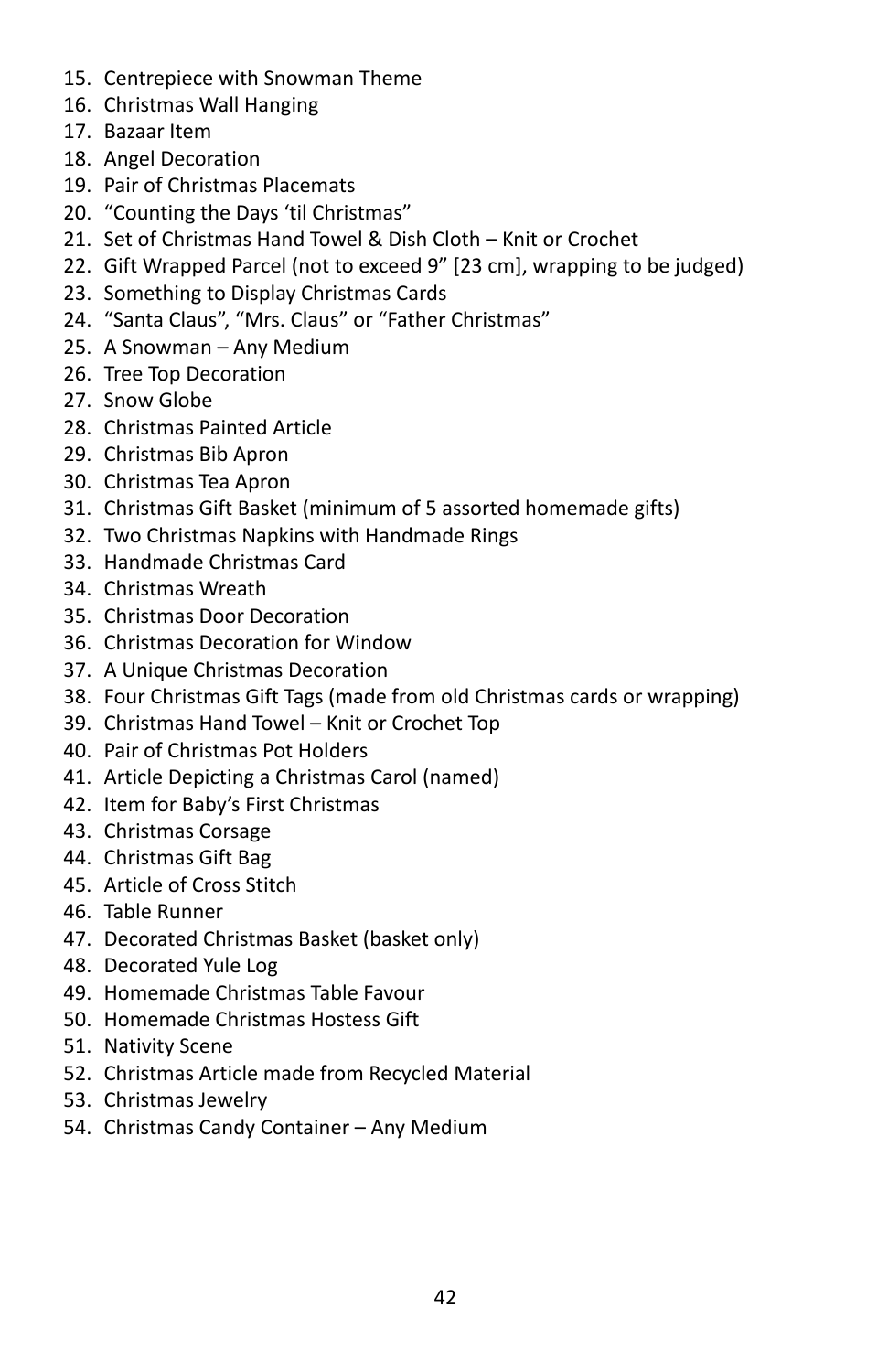#### **GOLDEN AGE**

**Director in Charge:** Donna Kay (705-377-5595)

#### **RULES & REGULATIONS**

- 1. Work to be done by ladies or gentlemen 60 years of age and older.
- 2. Items can only be shown for 2 years.
- 3. For needlecraft articles, please fasten entry tag with a safety pin.
- 4. Needlecraft must be cleaned and pressed. Any soiled needlecraft will not be judged.
- 5. All items must appear new.
- 6. Items that are a pair must be identical.

- 1. Knitted Hat
- 2. Knitted Scarf
- 3. Knitted Pair of Mitts
- 4. Knitted Pair of Gloves
- 5. Knitted Pair of Socks
- 6. Knitted Pair of Slippers
- 7. Knitted Dish Cloth Plain (minimum 8" [20 cm])
- 8. Knitted Dish Cloth Patterned (minimum 8" [20 cm])
- 9. Crochet Doily (under 12" [30 cm])
- 10. Crochet Dish Cloth Plain (minimum 8" [20 cm])
- 11. Crochet Dish Cloth Patterned (minimum 8" [20 cm])
- 12. Crochet Hat
- 13. Crochet Scarf
- 14. Crochet Pair of Slippers
- 15. Towel with Knitted or Crocheted Lace Edged Trim
- 16. Runner Fabric
- 17. Runner Quilted
- 18. An article of embroidery (not a quilt block)
- 19. Any quilt block Pieced, Embroidered or Appliqué (not quilted)
- 20. Cushion Any Kind, 14"max.
- 21. Tea Apron
- 22. Bib Apron
- 23. Two Pot Holders Fabric (not pre-quilted fabric)
- 24. Tea Cozy
- 25. Four Coasters any medium
- 26. Mug Rug any medium
- 27. Knitted Kitchen Hand Towelette
- 28. A Craft Made from a Kit (include wrapper picture)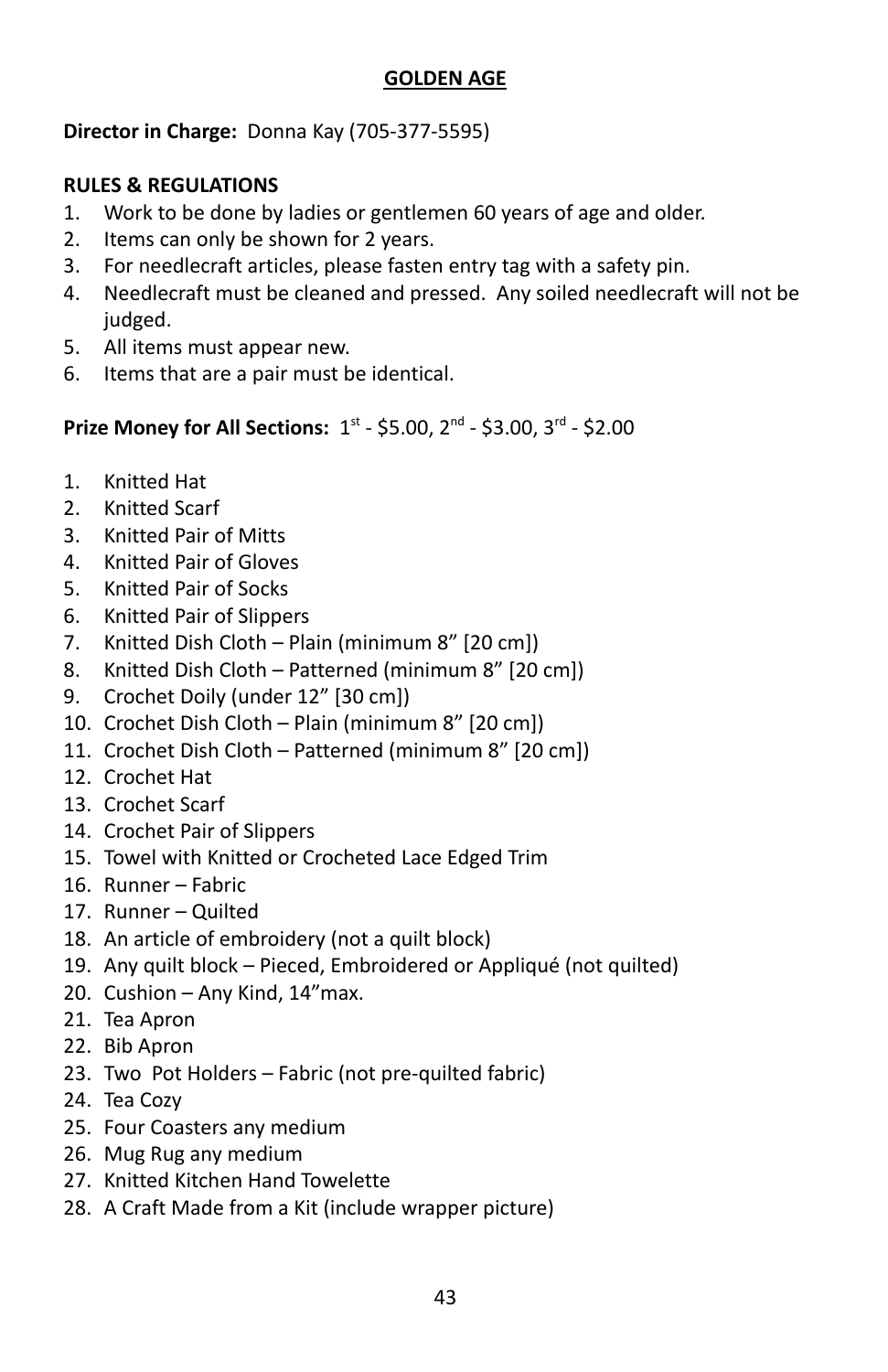- 29. Pin Cushion (any kind)
- 30. Shopping Bag/Tote Bag/Purse
- 31. Hot Pad
- 32. Painted Article
- 33. Something Useful Made from Something Useless
- 34. Hand Quilted Crib/Lap Quilt
- 35. Crib/Lap Quilt Tied
- 36. Penmanship Recipe, must include list of ingredients and method
- 37. A Group of 3 Photos Mounted, not to exceed 8" x 17"
- 38. Adult Colouring Page

## **JUNIOR SECTION**

**Director in Charge:** Angela Johnston (705-377-7960, almjohnston@gmail.com)

# **RULES & REGULATIONS**

- 1. Entries must be at the exhibit building by 11:00 am on the Friday of the fair.
- 2. Please show age of exhibitor on top of entry tag, visible for the judge, in **ALL CATEGORIES**, or entry will be disqualified.
- 3. All entries must be handmade, and not computer generated, unless specified.
- 4. Roots, vegetables and flowers must be home grown.
- 5. Junior exhibitors are asked to fill out entry forms, but do not require an exhibitor number. Juniors are also welcome to exhibit in the non-junior sections, but will require an exhibitor number and should use a separate form.
- 6. Parents are urged to allow the children to do the work and preparation of exhibits without assistance. Please encourage them in every way, but remember that every bit of work you do for them helps defeat the objective of the Junior Section of the fair.

**CHILDREN**: Please pick up your prize money in the exhibit building on Friday night or Saturday as it will not be mailed.

**Prize Money for ALL Sections:** 1st - \$3.00, 2nd - \$2.50, 3rd - \$2.00, 4th - \$1.50

# **6 YEARS AND UNDER**

- 1. Colour the provided picture (available to download and print on the fair website, providencebayfair.ca)
- 2. Draw a picture and title it "Life on the Farm" (hand printed, paper no larger than 8.5" x 11")
- 3. Egg Carton Boat (other craft supplies may also be used)
- 4. Paper Plate Clock (other craft supplies may also be used)
- 5. Create a paper collage depicting something in nature (no larger than 8.5" x 11", any type of paper may be used in the collage)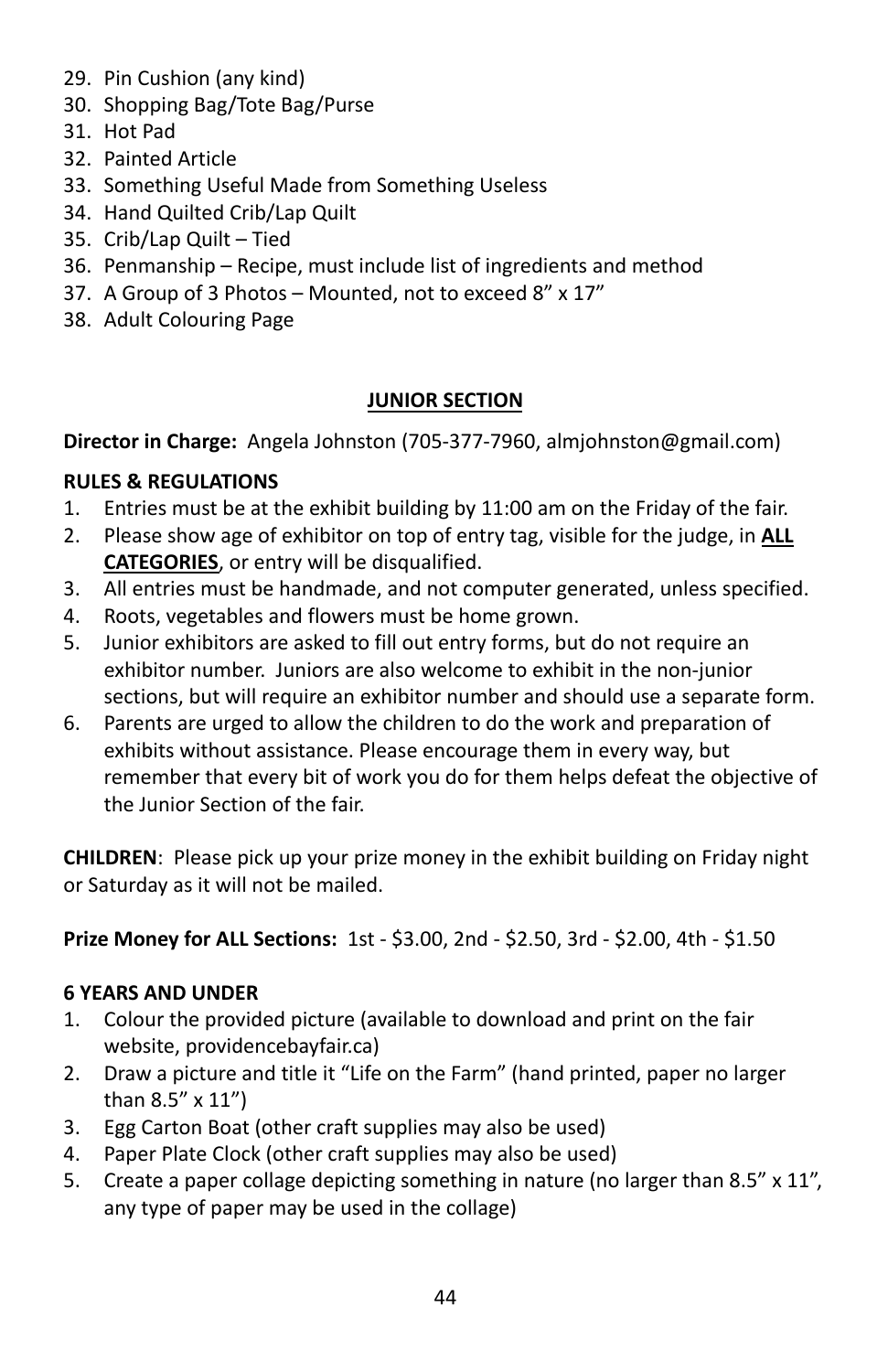- 6. Display 5 different fruits or vegetables, made of playdough or modeling clay, on a paper plate
- 7. Papier-mâché Seedling Pot
- 8. Create a fairy size garden on a pie plate, primarily made with items found in nature. The garden may also include extra painted items or small figurines, etc.
- 9. Create a structure using only toothpicks and marshmallows.
- 10. Cupcake Decorated to look like a Farm Animal. (Decorations must be edible. Decoration only to be judged).

## **7-10 YEARS**

- 11. Colour the provided picture (available to download and print on the fair website, providencebayfair.ca)
- 12. Print by hand and decorate an acrostic poem for "FARM LIFE" (no larger than 8.5" x 11")
- 13. Egg Carton Boat (other craft materials may also be used)
- 14. Create a paper collage depicting something in nature (no larger than 8.5" x 11", any type of paper may be used in the collage)
- 15. Papier-mâché Eye Mask create mask and decorate with your choice of craft materials
- 16. Create a fairy size garden on a pie plate, primarily made with items found in nature. The garden may also include extra painted items or small figurines, etc.
- 17. Create a structure using only toothpicks and marshmallows.
- 18. Cupcake Decorated to look like a Farm Animal. (Decorations must be edible. Decoration only to be judged).
- 19. Make a cereal box robot, must be free standing, max. 18" tall.
- 20. Take a unique photo of an historical building on Manitoulin. Mount with a 1" frame on bristol board.

# **11-15 YEARS**

- 21. Colour the provided picture (available to download and print on the fair website, providencebayfair.ca)
- 22. Cursive writing, on 3-ring lined paper, written on every other line, a poem of your choice (minimum of 10 lines, maximum of 16 lines, include title and author)
- 23. Artist Trading Cards 2.5" x 3.5", any medium, set of 3, one sided only
- 24. Make a cereal box robot, must be free standing, max. 18" tall.
- 25. Papier-mâché Eye Mask create mask and decorate with your choice of craft materials
- 26. Take a unique photo of an historical building on Manitoulin. Mount with a 1" frame on bristol board.
- 27. Homemade Stuffed Item
- 28. Woodwork Item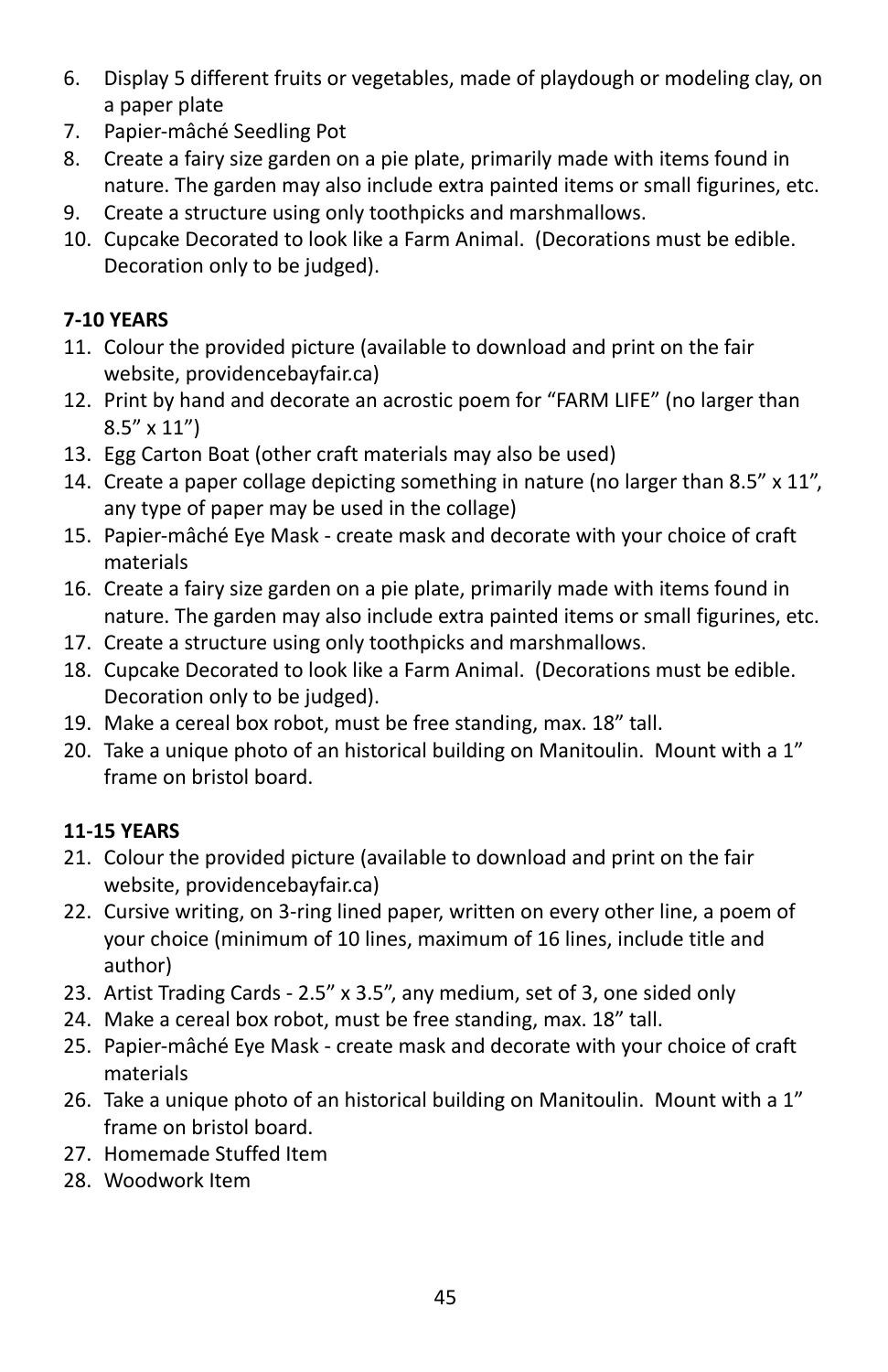- 29. Homemade Cookie Gift Minimum of 4 cookies, presented in a 6'' or smaller decorated gift box covered with plastic wrap. Only appearance and presentation to be judged.
- 30. Oatmeal Chocolate Chip Muffins 3 (Displayed on a white disposable plate in a clear plastic bag. Baked without paper liners.)

## **OPEN TO ALL JUNIORS**

- 31. Three Cucumbers (between 4" and 10" long)
- 32. Three Garden Carrots (4-6" long, stems attached)
- 33. One Butternut Squash
- 34. A collection of farm crops (minimum of 4 varieties), mounted and labeled
- 35. "Couch Potato" created using a real potato
- 36. Hairy Soup Can Creature grow grass, clover or herbs in a small soup can, decorate the can to look like a hairy creature
- 37. "Rainy Days" wildflower arrangement in a rubber boot
- 38. "Sunny Days" an arrangement of yellow and/or orange flowers in a yellow/orange container
- 39. Three Rice Krispie Treats, any shape(s) be creative!
- 40. Mug Cake (top of cake decorated to compliment the cake flavour, decoration and taste to be judged)

Judge's Choice from each of the above age groupings & open category – Prize Ribbon

## **JUNIOR FAIR AMBASSADORS**

One exhibitor from each age category will be awarded the title of JUNIOR FAIR AMBASSADOR. This will be the exhibitor with the highest number of points from the exhibits in their age category as well as the "Open" category.

These awards will be presented during the opening ceremonies on Friday evening of the Fair.

Points will be awarded as follows: 1st place - 5 pts; 2nd place - 4 pts; 3rd place - 3 pts; 4th place - 2 pts; all other entries - 1 pt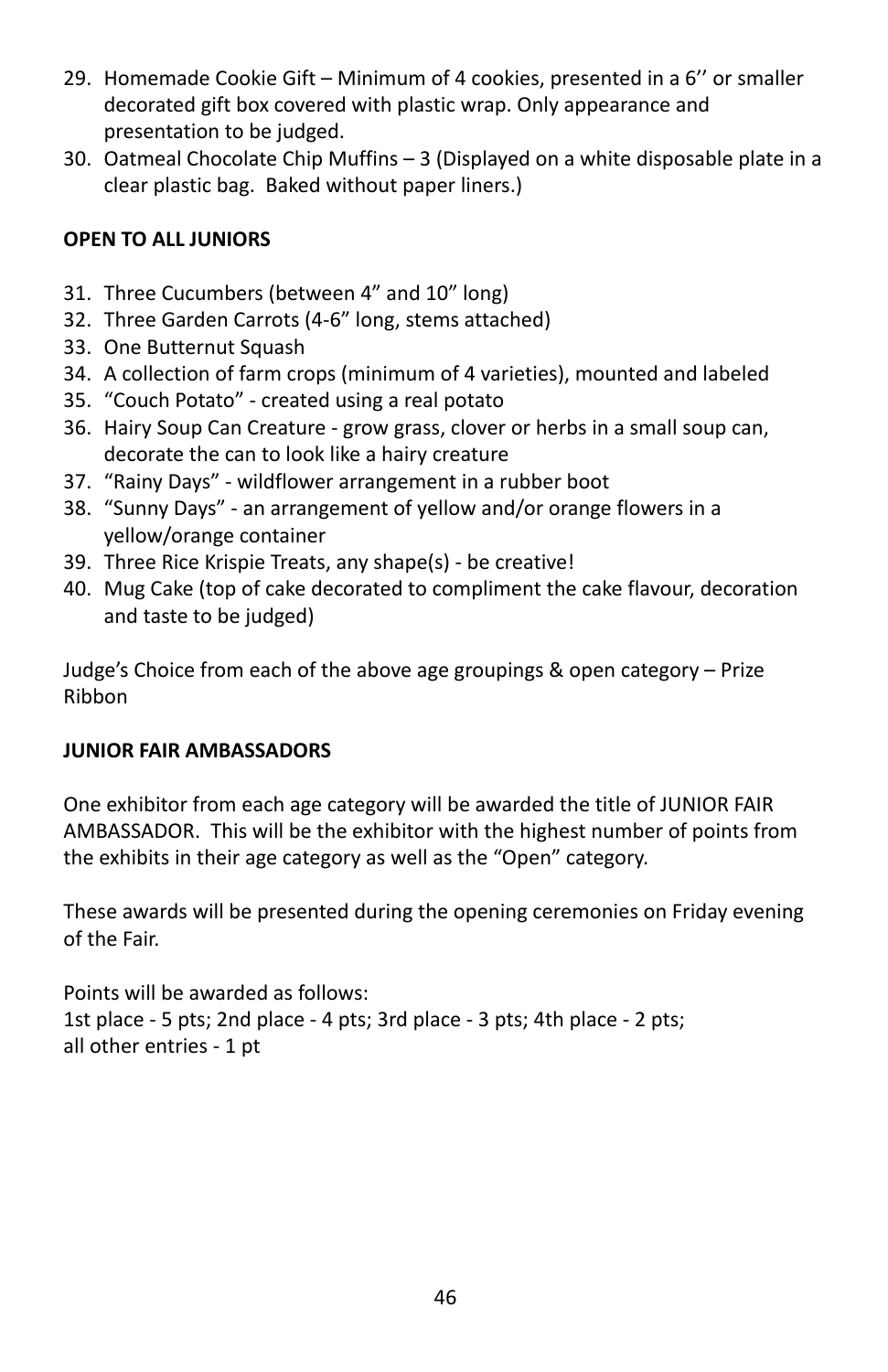#### **SPECIAL YOUTH COMPETITIONS**

#### **YOUTH POSTER COMPETITION**

Theme: "Promoting Your Fair"

- Name and date of the fair must be clearly shown on the poster

Age Categories: a) Junior – up to and including Grade 4 b) Intermediate – Grades 5-8 c) Senior – Grades 9-12

Rules & Regulations:

- 1. Poster must be hand drawn.
- 2. Poster size: Minimum 22 cm x 28 cm to a maximum of 28 cm x 44 cm, without border.
- 3. Each entry must be centred on cardstock or bristol board to give a 5.5 cm border on all sides.
- 4. Each exhibitor is limited to one entry.

#### Prize Money: 1st - \$10.00, 2<sup>nd</sup> - \$5.00

The winning poster from each age category will be eligible to enter the District competition.

#### **YOUTH CHOCOLATE CHIP COOKIE COMPETITION**

Rules & Regulations:

- 1. The competition is open to youth up to age 15 years (as of December  $31^{st}$  of the current year).
- 2. Entry shall include 8 homemade cookies displayed on a firm, disposable plate.
- 3. Cookies should be plain chocolate chip cookies no nuts.
- 4. Cookies must be no larger than 3" (7.5 cm) and no smaller than 2" (5 cm).

#### Prize Money: 1st - \$10.00, 2<sup>nd</sup> - \$5.00

The winning cookies will be eligible to enter the District competition.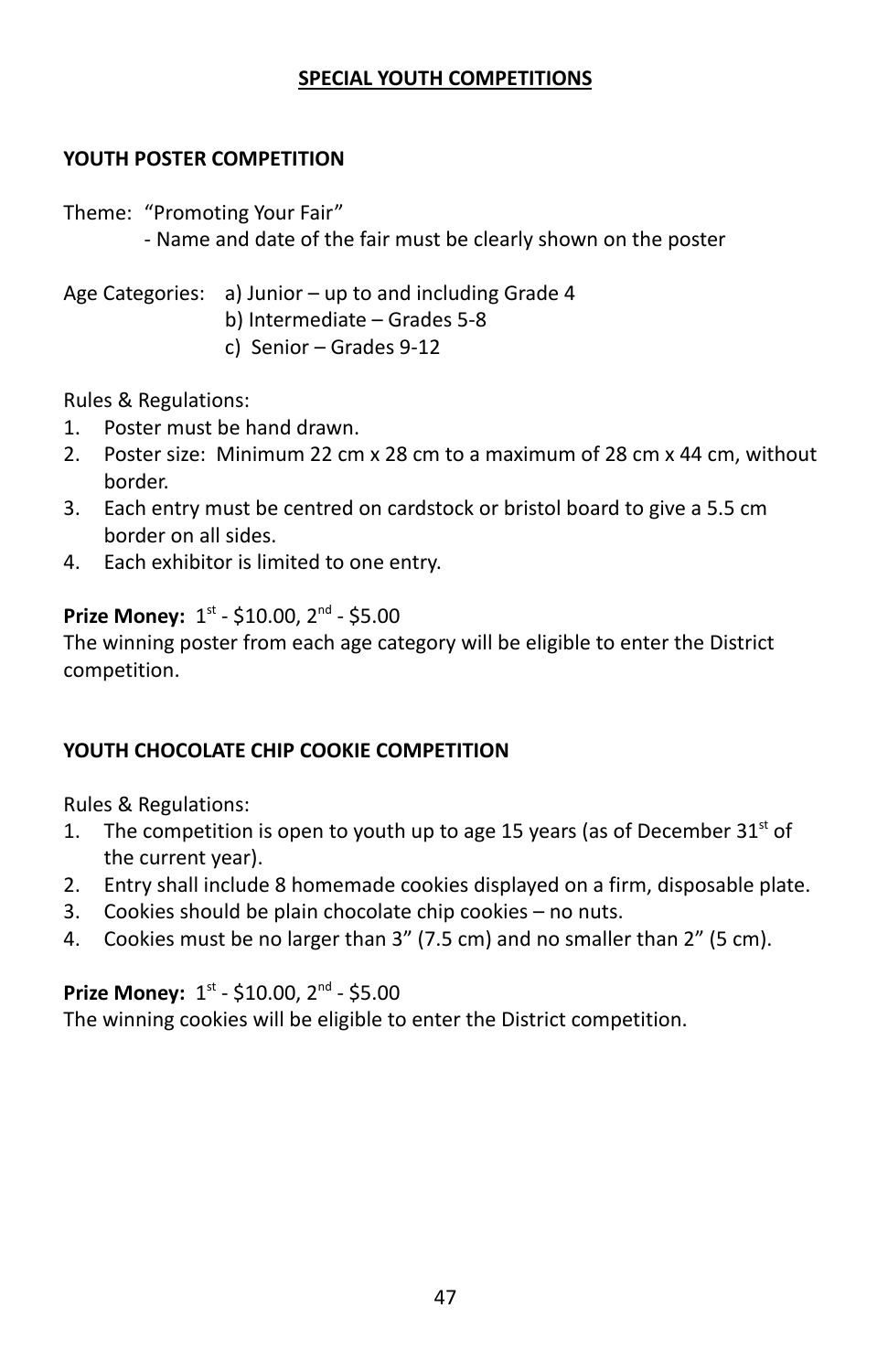## **FAMILY FUN TROPHY**

#### **Director in Charge:** Dawn Dawson (705-377-5003)

#### **RULES & REGULATIONS**

- 1. Only those families entered in the Family Fun Trophy Competition may enter items in this class.
- 2. Only one entry per section per family.
- 3. Please complete a separate entry form for these items. Provide the name and address of one contact person. Under exhibitor number, provide the family name.
- 4. All entries must be handmade, and not computer generated, unless specified.
- 5. Roots, vegetables and flowers must be home grown.
- 6. Where possible, families are encouraged to work together to complete items.

## **Prize Money ALL Sections:** 1st - \$5.00, 2nd - \$3.00, 3rd - \$2.00

- 1. Display of garden produce from family gardens (minimum of 5 different items)
- 2. A family tree any medium, should include, at minimum, all members competing in the family fun competition
- 3. A family crest unique design, any medium
- 4. A family project or event photo display, include written descriptions

Points for each section will also be awarded toward the Family Fun Trophy: 1st: 5 pts, 2nd: 4 pts, 3rd: 3 pts, all other entries: 1 pt

The family with the most total points will be awarded an additional 5 pts.

## **PARADE**

#### **Director in Charge:** Bev McDermid (705-377-4668)

#### **RULES & REGULATIONS**

- 1. All participants in the parade are asked to pre-register with the Director in Charge no later than Friday night of the fair.
- 2. All parade participants are to be at the starting area behind the curling club *(Munro Street)* by 10:30 a.m. Saturday morning to be judged. Entries arriving after 11 a.m. will not be included for judging.
- 3. Only decorated entries will be judged.
- 4. Prize money for the parade will be distributed before the parade begins. If not received, please check at the fair office on the fairgrounds.